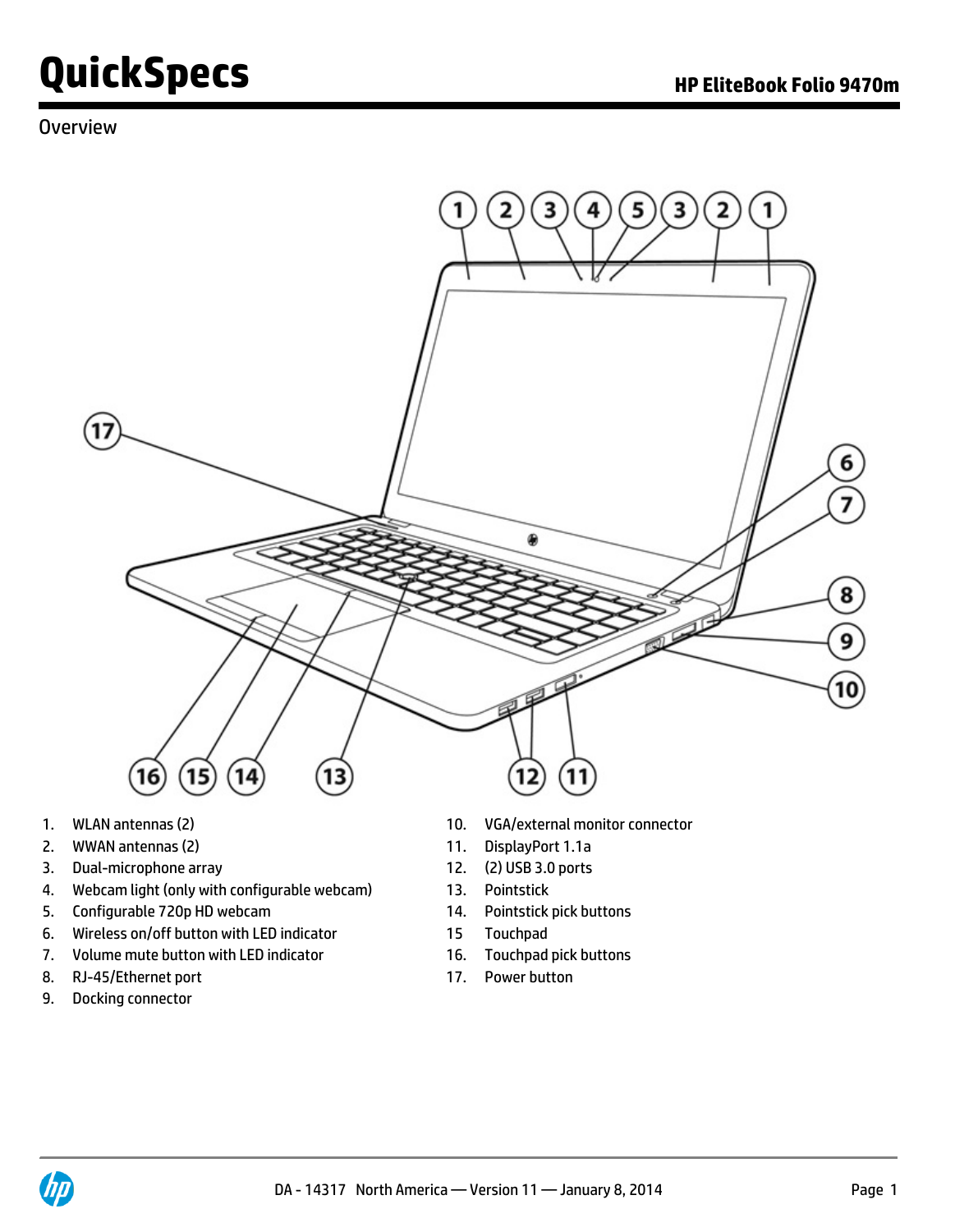### **Overview**



- 
- 3. USB 3.0 charging port

## **At A Glance**

- Windows 8 Pro, Windows 7 versions or FreeDOS
- Magnesium display enclosure, magnesium-reinforced chassis, wear-resistant platinum-colored HP DuraFinish, HP DisplaySafe frame, HP DuraKeys, precision metal-alloy hinges, aluminum keyboard deck, and chemically strengthened glass touchpad
- Ensured durability through MIL-SPEC 810G testing, plus an additional 115,000 hours of reliability testing through HP's Total Test Process
- Choice of 3rd Generation Intel® Core™ i7 and i5 with Turbo Boost Technology
- Integrated Intel® HD Graphics 4000
- 14.0-inch diagonal HD or HD+ widescreen LED-backlit display
- Choice of 7200 rpm user-removable hard drive (up to 500 GB) with HP 3D DriveGuard, 500 GB 7200 rpm Self Encrypting Hard Drive, 256 GB Self Encrypting Solid State Drive, 240 GB Solid State Drive, 128 GB Solid State Drive, 180 GB Solid State Drive, or 256 GB mSATA Solid State Drive
- Optional 32 GB mSATA Flash Cache module support for Intel Smart Response Technology. (Available only with standard non-SED hard drive).
- Built-in docking for a desktop-like experience
- DisplayPort for high resolution support
- SRS PRO Audio™ optimized for high fidelity audio during video conferencing and web-based training
- 4-cell (52 WHr) HP Long Life battery and 6-cell (60WHr) HP Long Life slice battery for extended battery life
- Glass touchpad with chemically etched surface and pointstick
- Integrated Smart Card Reader and configurable fingerprint reader for strong security authentication
- HP Premier Image with Microsoft Security Essentials and without trialware
- Flexible wireless connectivity options:
	- Optional integrated wireless mobile broadband 3G and 4G/LTE support (no Win 8 support)
	- Integrated Intel Centrino® 802.11 a/b/g/n 2x2 + BT Combo 4.0 HS, 802.11 a/b/g/n 2x2 + BT Combo 4.0 HS or 802.11 b/g/n 2x2 + BT Combo 4.0 HS
- Low Halogen\*, ENERGY STAR qualified (with Microsoft OS) and EPEAT Gold registered in the U.S. (with Microsoft OS). EPEAT status varies by country- please see **[epeat.net](http://www.epeat.net)**.

\* Meeting the industry definition of 'Low Halogen' per the iNEMI Position Statement on "Low Halogen" Electronics. Plastic parts incorporated into the chassis generally contain < 1000 ppm (0.1%) of bromine or chlorine. Printed circuit board and substrate laminates generally contain < 1500 ppm (0.15%) of total bromine and chlorine. Service parts after purchase may not be Low Halogen. External accessories, including power supplies, power cords, and peripherals as well as the following customer-configurable internal component: ATT SIM card, are not Low Halogen.

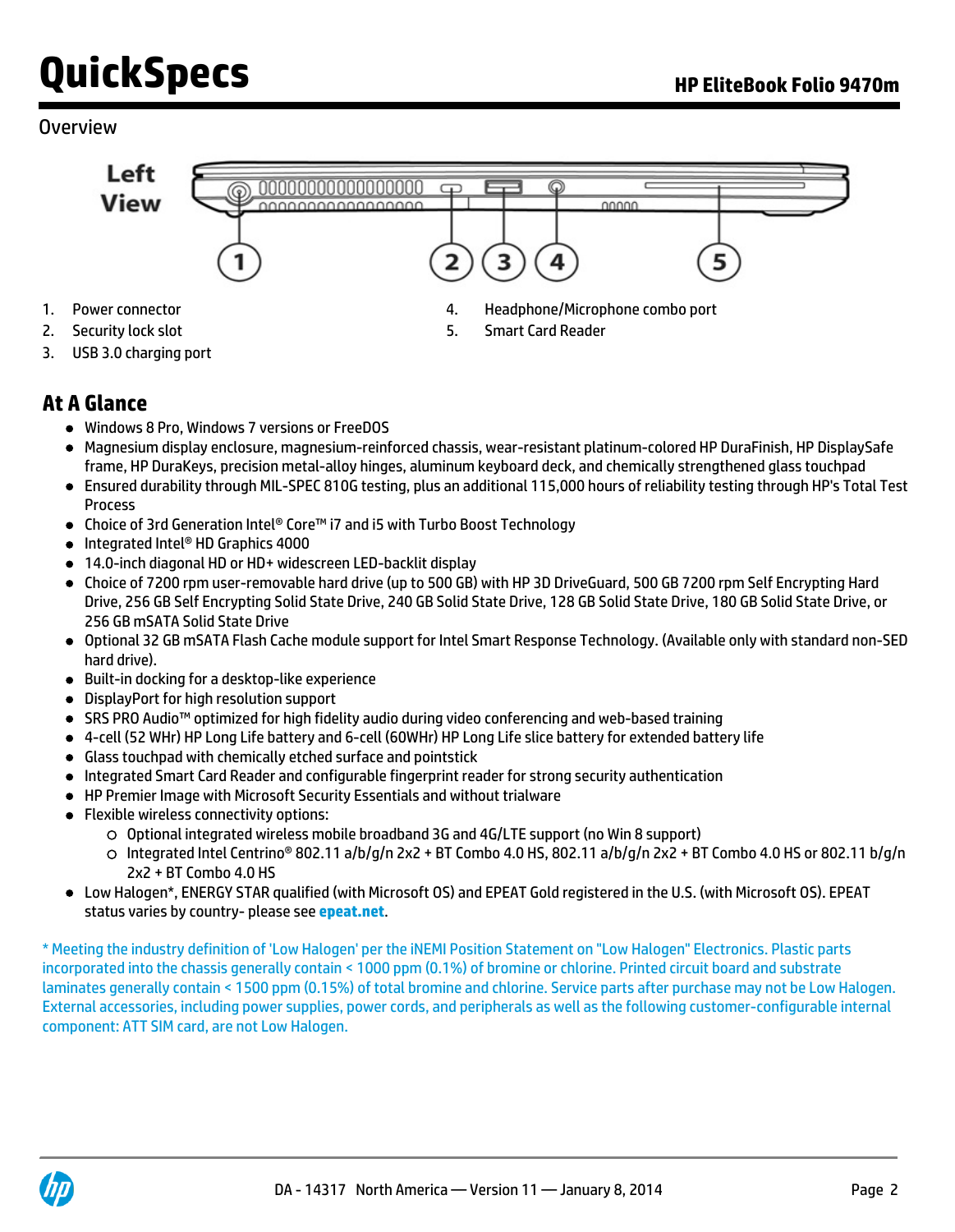### Features

### **OPERATING SYSTEM**

| Preinstalled     | Windows 8 Pro 64*<br>Windows 8 64*<br>Windows 7 Professional 32 (available through downgrade rights from Windows 8 Pro 64)**<br>Windows 7 Professional 64 (available through downgrade rights from Windows 8 Pro 64)**<br>Windows 7 Professional 32***<br>Windows 7 Professional 64***<br>Windows 7 Home Premium 32***<br>Windows 7 Home Premium 64***<br><b>FreeDOS</b> |
|------------------|--------------------------------------------------------------------------------------------------------------------------------------------------------------------------------------------------------------------------------------------------------------------------------------------------------------------------------------------------------------------------|
| <b>Supported</b> | Windows 7 Enterprise 32***<br>Windows 7 Enterprise 64***<br>Windows 7 Ultimate 32***<br>Windows 7 Ultimate 64***<br>Windows 7 Home Basic 64***<br>Windows XP Professional 32                                                                                                                                                                                             |
| <b>Certified</b> | <b>SUSE Linux Enterprise Desktop 11</b>                                                                                                                                                                                                                                                                                                                                  |

\* Not all features are available in all editions of Windows 8. Systems may require upgraded and/or separately purchased hardware, drivers and/or software to take full advantage of Windows 8 functionality. See **<http://www.microsoft.com>** for details. \*\* This system is preinstalled with Windows® 7 Pro software and also comes with a license and media for Windows 8 Pro software. You may only use one version of the Windows software at a time. Switching between versions will require you to uninstall one version and install the other version. You must back up all data (files, photos, etc.) before uninstalling and installing operating systems to avoid loss of your data.

\*\*\* Not all features are available in all editions of Windows 7. This system may require upgraded and/or separately purchased hardware to take full advantage of Windows 7 functionality. See **[microsoft.com/windows/windows-7/](http://www.microsoft.com/windows/windows-7/)** for details.

### **PROCESSOR**

3rd Generation Intel® Core™ i7-3667U (2.0 GHz, 4 MB L3 cache, 2 cores)\* Up to 3.20 GHz with Intel Turbo Boost Technology 3rd Generation Intel® Core™ i5-3427U (1.8 GHz, 3 MB L3 cache, 2 cores)\* Up to 2.80 GHz with Intel Turbo Boost Technology 3rd Generation Intel® Core™ i5-3317U (1.7 GHz, 3 MB L3 cache, 2 cores)\* not available with Intel iAMT† Up to 2.60 GHz with Intel Turbo Boost Technology

#### † Not available with vPro

\* Multi-Core is designed to improve performance of certain software products. Not all customers or software applications will necessarily benefit from use of this technology. 64-bit computing on Intel® architecture requires a computer system with a processor, chipset, BIOS, operating system, device drivers, and applications enabled for Intel® 64 architecture. Processors will not operate (including 32-bit operation) without an Intel® 64 architecture-enabled BIOS. Performance will vary depending on your hardware and software configurations. Intel's numbering is not a measurement of higher performance.

**NOTE:** Processor speed denotes maximum performance mode; processors will run at lower speeds in battery optimization mode.

## **CHIPSET**

Mobile Intel QM77 Express

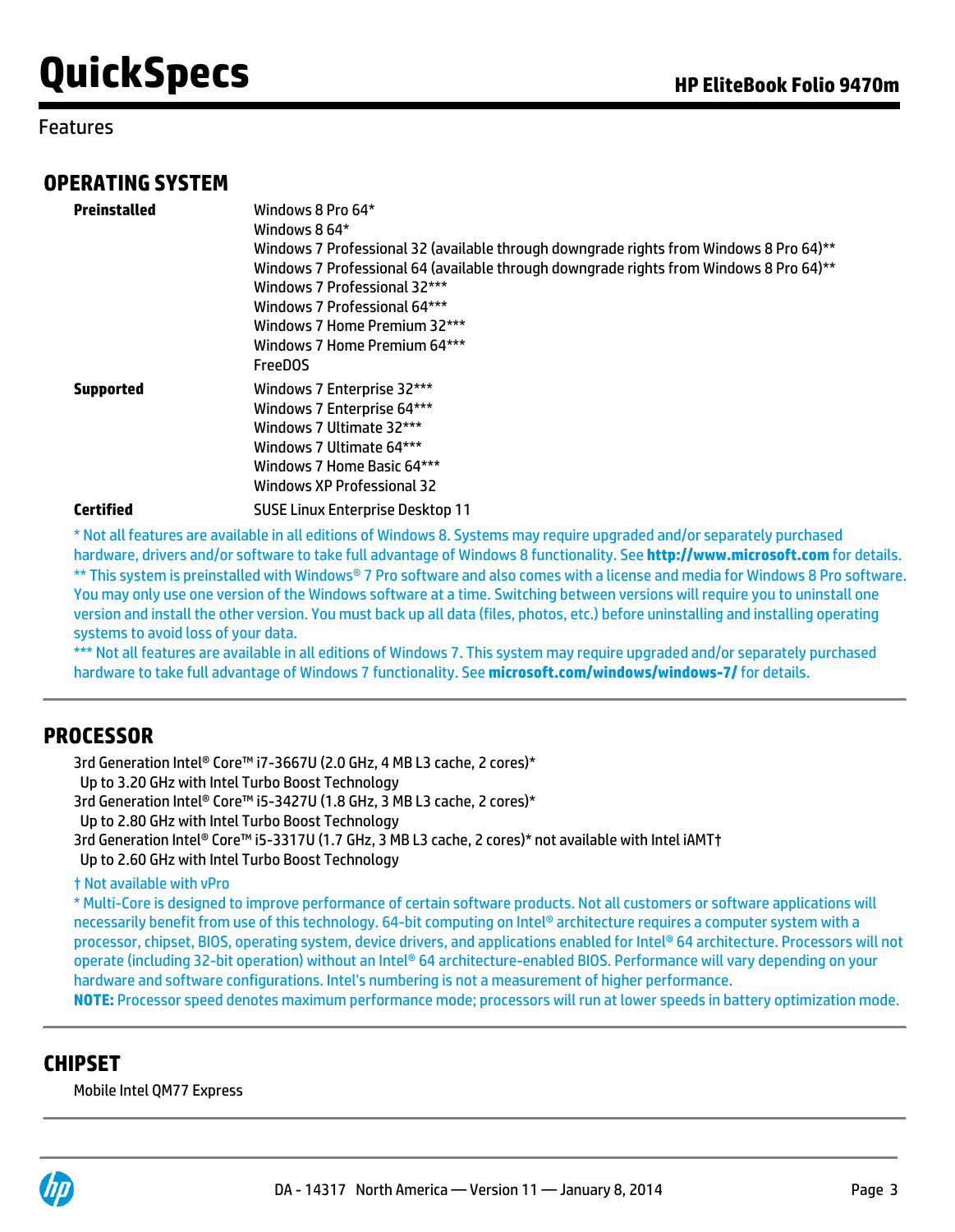### Features

# **INTEL CORE I5 WITH VPRO/CORE I7 WITH VPRO TECHNOLOGY CAPABLE**

Intel Core i5 with vPro and Core i7 with vPro technology is a selectable feature that is available on units configured with select processors, an Intel Centrino® Advanced-N or Ultimate-N WLAN module and a preinstalled Windows operating system. It provides advances in remote manageability, security, energy efficient performance, and wireless connectivity. Intel Active Management Technology 8.0 (iAMT) offers built-in manageability and proactive security for networked notebook PCs, even when they are powered off\* or when the operating system is inoperable. It can help identify threats before they reach the network, isolate infected systems, and update PCs regardless of their power state.

\*Requires a Windows operating system, network hardware and software, connection with a power source, and a direct (non-VPN) corporate network connection which is either cable or wireless LAN.

**NOTE:** Some functionality of Intel® Core i5 with vPro/Core i7 with vPro technology, such as Intel® Active Management technology and Intel® Virtualization technology, requires additional third- party software in order to run. Availability of future "virtual appliances" applications for Intel® Core i5 with vPro/Core i7 with vPro technology is dependent on third- party software providers. Compatibility with future "virtual appliances" is yet to be determined.

### **GRAPHICS**

Integrated: Intel HD Graphics 4000

### **DISPLAY**

#### **Internal**

14.0" diagonal LED-backlit HD 16:9 widescreen anti-glare (1366 x 768)

#### **External**

Up to 32-bit per pixel color depth

#### **DisplayPort**

Supports resolutions up to 2560 x 1600, 30-bit color depth at 60 Hz, and full HD (1920 x 1080) monitors, 24-bit color depth at 120 Hz

#### **VGA**

Port supports resolutions up to 2048 x 1536 at 75 Hz, and lower resolutions at up to 100 Hz

#### **Internal**

14.0" diagonal LED-backlit HD+ 16:9 widescreen anti-glare (1600 x 900) 3.0mm

#### **External**

Up to 32-bit per pixel color depth (250 nits)

#### **DisplayPort**

Supports resolutions up to 2560 x 1600, 30-bit color depth at 60 Hz, and full HD (1920 x 1080) monitors, 24-bit color depth at 120 Hz

#### **VGA**

Port supports resolutions up to 2048 x 1536 at 75 Hz, and lower resolutions at up to 100 Hz

**NOTE:** Resolutions are dependent upon monitor capability, and resolution and color depth settings.

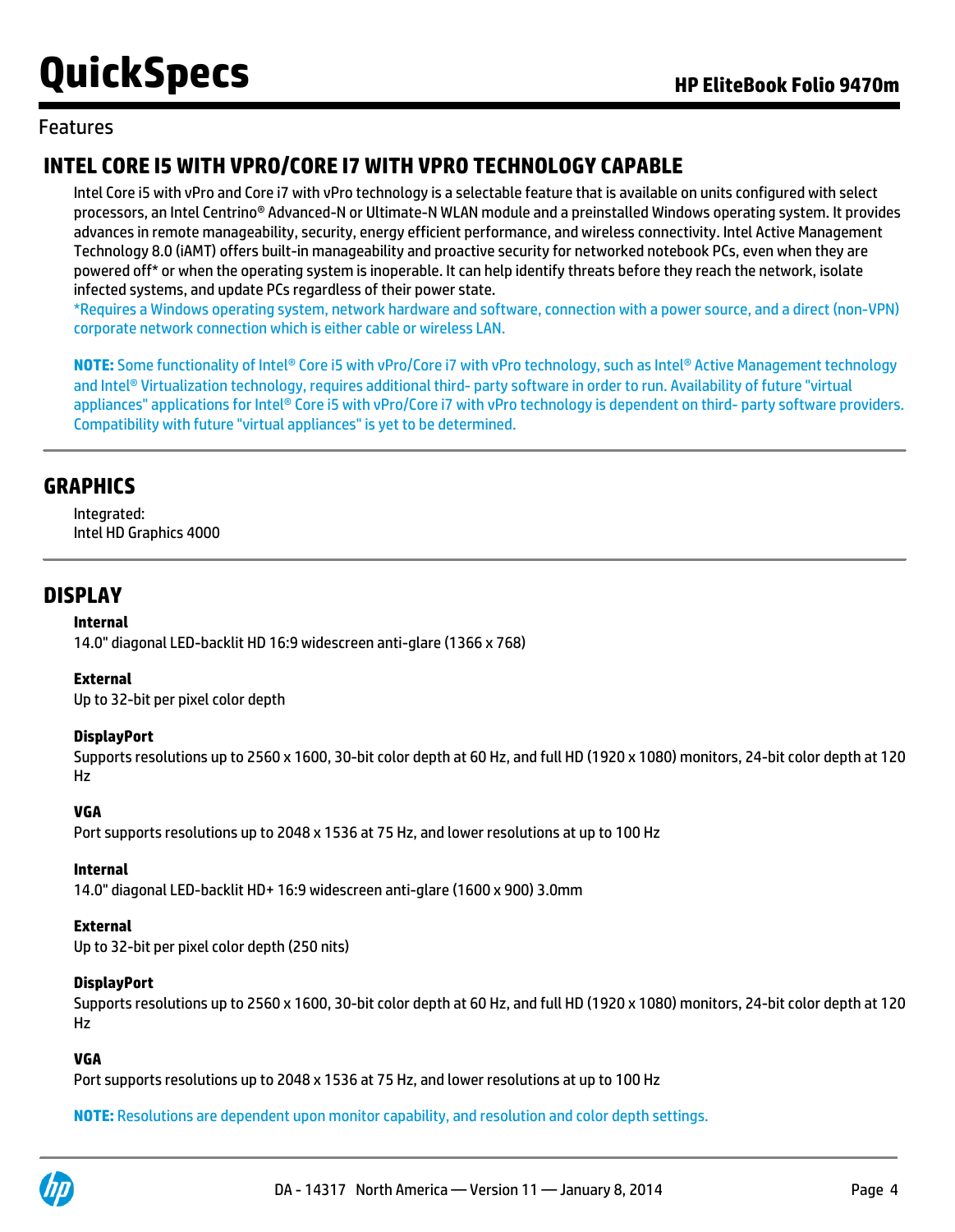#### Features

### **FLASH CACHE MODULE**

Optional 32 GB mSATA Flash cache module support for Intel Smart Response Technology. (Available only with standard non-SED hard drive).

### **STORAGE AND DRIVES**

**Primary Storage Bay Hard Drives** 320/500GB 7200 rpm SMART SATA II 500 GB 7200 rpm SMART SATA II Self Encrypting Drive HP 3D DriveGuard (Windows only) The hard drive is mounted directly to the notebook frame, reducing the transmission of shock to the hard drive. **Solid State Drive** SATA 6 Gb/s 180 GB Solid State SATA 6 Gb/s 240 GB Solid State SATA 6 Gb/s 256 GB Solid State **mSATA module** 256 GB mSATA module

**NOTE:** For hard drives and solid state drives, GB = 1 billion bytes. Actual formatted capacity is less. Up to 30 GB (for Windows 7) and up to 36 GB (for Windows 8) of system disk is reserved for the system recovery software. **NOTE:** The EliteBook Folio is available in standard thin and light configurations for customers who value the ultra-thin design but prefer options such as a standalone HDD or require a self-encrypting hard drive. These configurations will not meet Intel's definition of an Ultrabook.

### **MEMORY**

**Standard** DDR3 PC3-12800 SDRAM (1600 MHz) Two SODIMM slots supporting dual-channel memory Standard memory up to 8192 MB (2 GB, 4 GB, and 8 GB SODIMMs) **Maximum** Upgradeable to 16384 MB with optional 8192 MB SODIMMs in slots 1 and 2 **Dual-channel**

Maximized dual-channel performance requires SODIMMs of the same size and speed in both memory slots.

**NOTE:** Due to the non-industry standard nature of some third-party memory modules, we recommend HP branded memory to ensure compatibility. If you mix memory speeds, the system will perform at the lower memory speed. With Windows Starter 32 bit operating systems, the amount of usable memory is dependent upon your configuration, so that above 3 GB all memory may not be available due to system resource requirements.

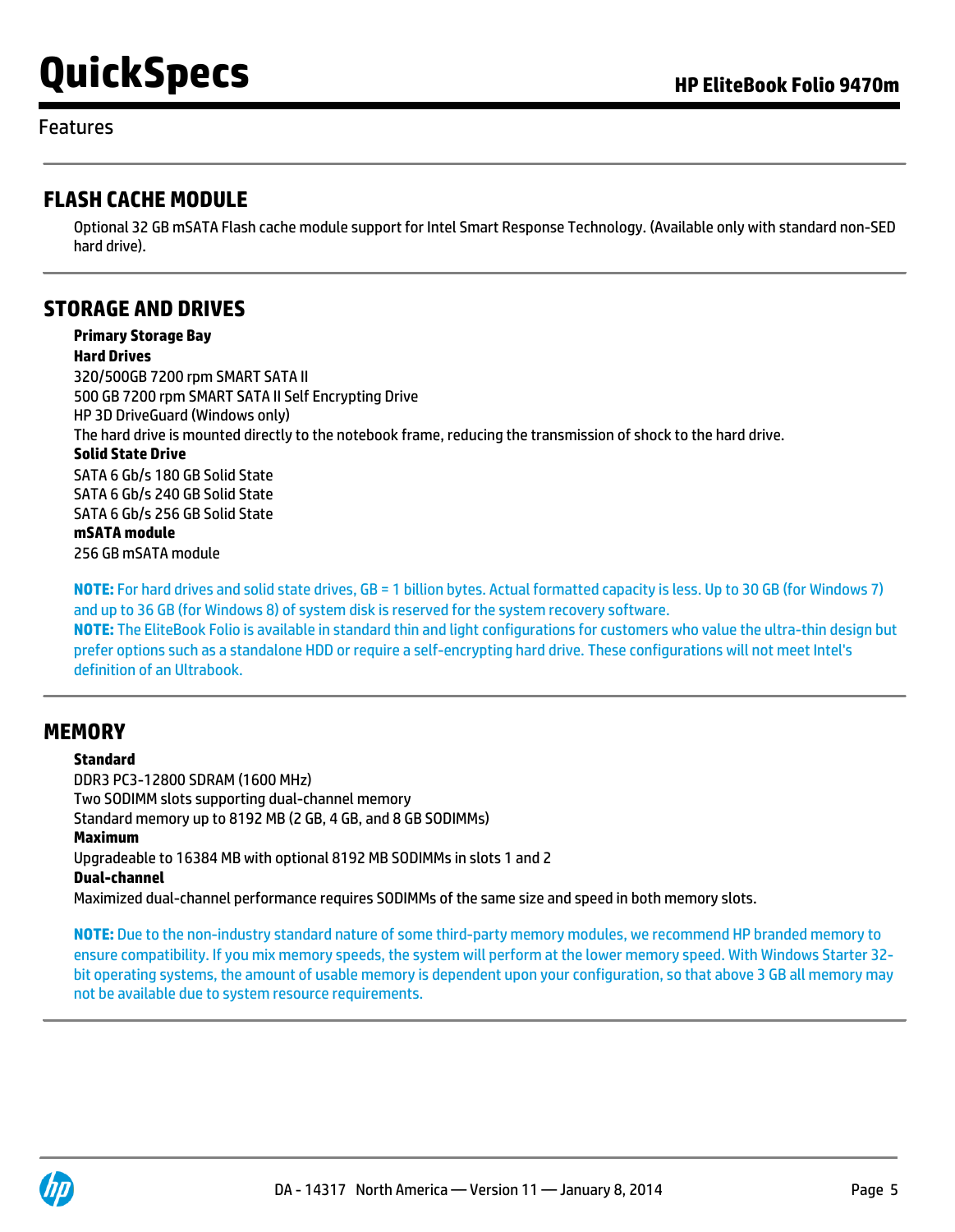### Features

# **NETWORKING/COMMUNICATIONS**

#### **Wireless**

Support for a broad range of secure, integrated wireless LAN and wireless WAN options featuring support for the latest industry standards. Broadband Wireless (WWAN) requires a Windows operating system and is available in select countries. Wireless LAN and integrated Bluetooth are also available (both are factory configurable only) and can be combined with any of the supported wireless WAN options.

#### **Broadband Wireless (WWAN) (Win 8 WWAN support will not be available at Win 8 introduction)**

HP hs2350 HSPA+ Mobile Broadband Module HP un2430 EV-DO/HSPA Mobile Broadband Module HP lt2522 LTE/EV-DO Mobile Broadband Module- U.S. only\* (no Win 8 support) HP lt2523 LTE/HSPA+Mobile Broadband Module- U.S. only\* (no Win 8 support)

#### **Integrated wireless LAN options**

Intel Centrino Advanced-N 6205 802.11a/b/g/n (2x2) Intel Centrino Advanced-N 6235 802.11a/b/g/n (2x2) + BT Combo 4.0 HS 802.11 b/g/n + BT (1x1) 802.11 a/b/g/n + BT (1x1)

#### **Communications**

#### Integrated Intel 82579LM Gigabit\* Network Connection (vPro)

\* The term "10/100/1000" or "Gigabit" Ethernet indicates compatibility with IEEE standard 802.3ab for Gigabit Ethernet, and does not connote actual operating speed of 1 Gb/s. For high-speed transmission, connection to a Gigabit Ethernet server and network infrastructure is required.

\*\* Designed for downloads from 56K modem compliant sources. Maximum achievable download transmission rates currently do not reach 56 KB/s, and will vary with line conditions. Modem availability is subject to country regulatory approval.

## **AUDIO/MULTIMEDIA**

#### **Audio**

SRS PRO Audio™ Integrated stereo speakers Integrated dual-microphone array Button for volume mute; function keys for volume up and down Headphone/Microphone combo port

#### **Webcam**

720p HD webcam (configurable)

- HD format (widescreen)
- Supports videoconferencing and still image capture
- High quality fixed focus lens
- Video capture at various resolutions up to 1280x720 resolution (720p) and up to 30fps
- M-JPEG compression supports higher frame rates for video capture and videoconferencing
- Improved low light sensitivity
- **•** Improved dynamic range

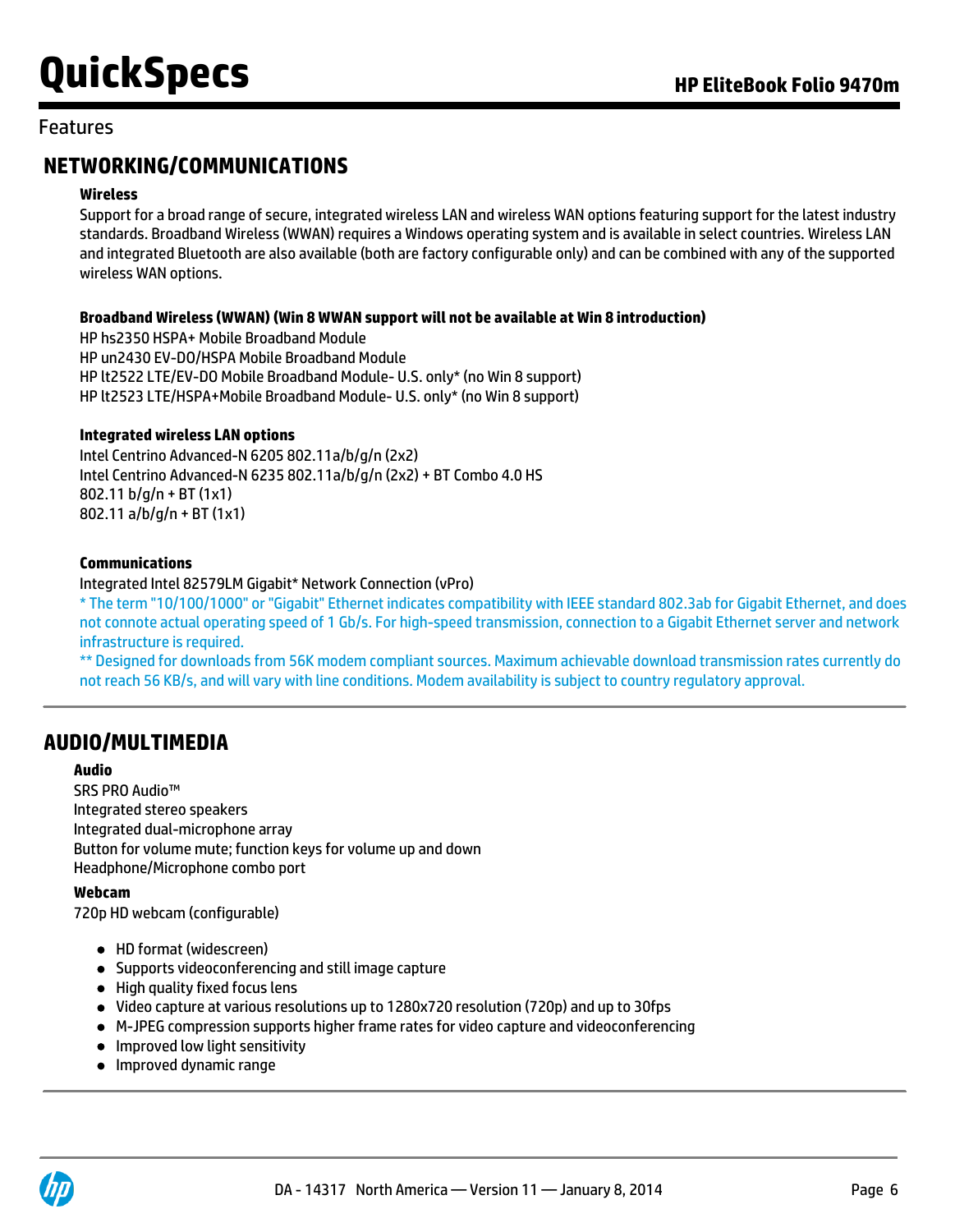#### Features

# **KEYBOARDS/POINTING DEVICES/BUTTONS & FUNCTION KEYS**

#### **Keyboard**

The HP spill-resistant, backlit keyboard is designed using a thin layer of Mylar film under the keyboard and a drain system that funnels fluid through a hole in the bottom of the notebook. This minimizes the risk of damage to sensitive components underneath. The 101/102-key compatible keyboard features a full-pitch key layout with desktop keyboard features, such as the isolated inverted-T cursor control keys, editing keys, both left and right control and alt keys, 12 function keys, and 19.05 x 19.05 mm key pitch (center-to-center spacing). U.S. and International key layouts are available. Other features include hot keys for instant access to power conservation and brightness.

#### **Pointing Devices**

Glass Touchpad (with chemically etched surface) with on/off button, two finger scrolling, pinch zoom, rotating and three-finger flick gestures, two pick buttons

Pointstick with two additional pointstick buttons (for a total of four)

#### **Buttons and Function Keys**

Discrete buttons provide easy access to the following features: wireless on/off, and volume mute. Function keys provide control of the following features: sleep mode, external display switching, volume down, volume up, microphone mute, backlit keyboard, and display brightness.

### **SOFTWARE AND SECURITY**

#### **Preinstalled Software with Windows Operating System**

HP Wireless Hotspot (Windows 8 and web only) HP Connection Manager (Windows 7 only) HP Hotkey Support HP ProtectTools for Central Management HP ProtectTools Security Manager HP Recovery Manager HP Support Assistant Adobe® Flash Player (Windows 7 only) HP Premier Image Cyberlink PowerDVD Evernote HP 3D DriveGuard Microsoft Office 2010 60 days trial (Windows 8 only) Microsoft Office Starter (Windows 7 only): reduced-functionality Word and Excel® only, with advertising. No PowerPoint® or Outlook®. Buy Office 2010 to use the full-featured software.\* Buy Microsoft Office to activate Office Software on this PC. PDF Complete Corporate Edition Supports UEFI specification 2.3 WinZip Basic (Windows 7 only)

**NOTE:** HP Recovery Manager enables fast recovery of the factory preinstalled image if the system becomes corrupted or if important system files are accidentally deleted. Up to 30 GB (for Windows 7) and up to 36 GB (for Windows 8) of system disk is reserved for the system recovery software.

\* Includes reduced functionality versions of Word and Excel. Purchase of Product Key required to activate full Office 2010 suite available at participating resellers/retailers and<http://www.office.com>.

**Security**

#### **Standard**

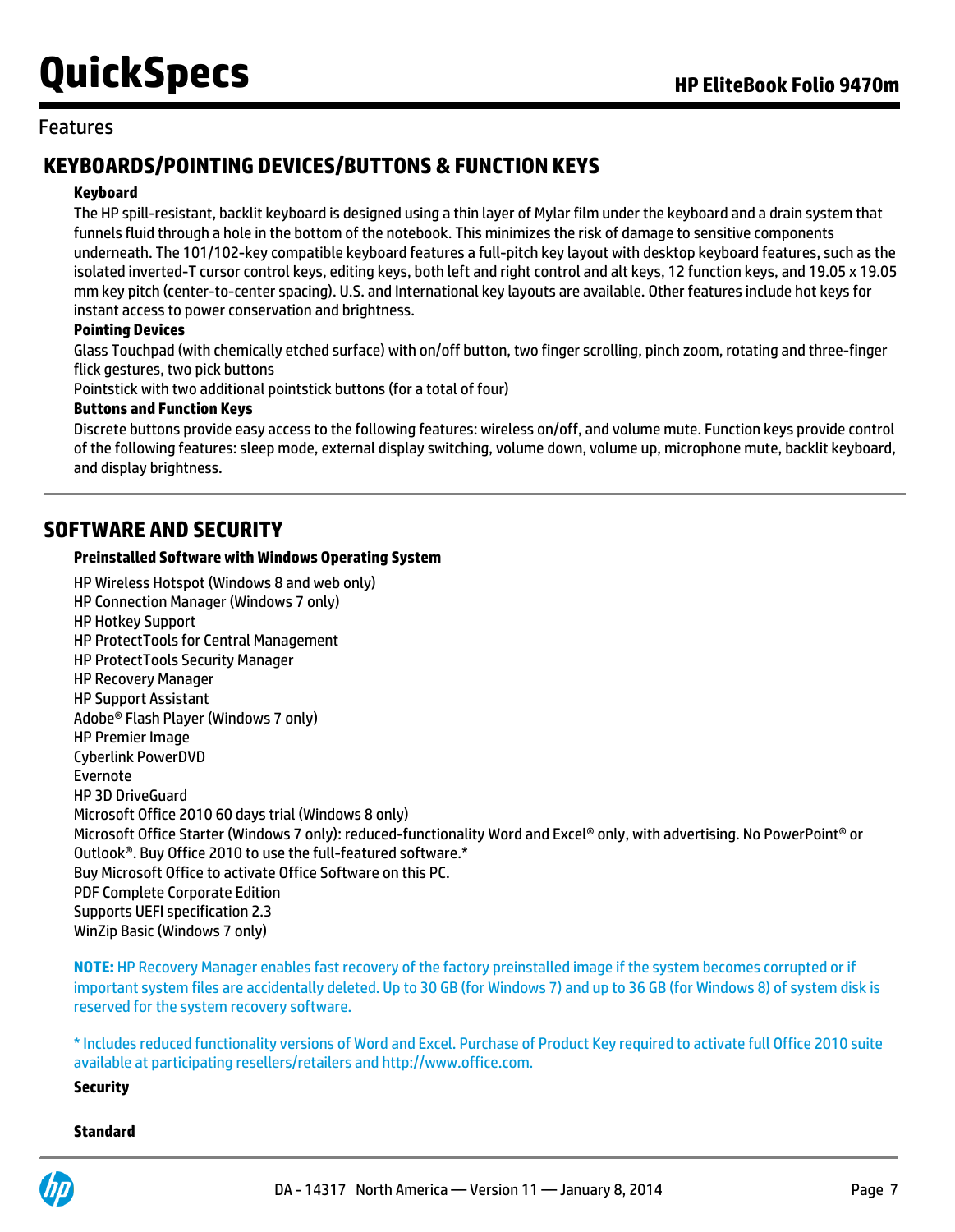#### Features

HP Client Security (Windows 8 only), Central Management for HP ProtectTools\* Credential Manager for HP ProtectTools Device Access Manager w/ JITA Drive Encryption (will be web-only ready at Win8 GA date) Enhanced Pre-Boot Security Face Recognition File Sanitizer for HP ProtectTools (Windows 7 only) HP BIOS Protection HP ProtectTools HP Spare Key (requires initial user setup) Intel Rapid Start Technology\* \* Intel Smart Response Technology\*\*\* Microsoft Defender Microsoft Security Essentials (included with Microsoft Defender for Windows 8) One Step Logon Smart Card Reader Security lock slot TPM Embedded Security Chip 1. 2 HP Fingerprint Reader (configurable)

#### **Optional**

Computrace (requires a subscription) Intel Anti-Theft Technology (requires a Computrace subscription) **NOTE**: Computrace agent is shipped turned off, and must be activated by customers when they purchase a subscription. Subscriptions can be purchased for terms ranging from one to five years. Service is limited, check with Absolute for availability outside the U.S.

\*In order to deploy and receive updated policies, the client needs to be connected to the network server and requires separately purchased DigitalPersona Pro software. System access may not prevent users from logging into the system on the first attempt if policy updates haven't yet been received and applied. Requires Microsoft Windows.

\*\* Requires a compatible Intel® Core processor, Intel® Rapid Start software and BIOS update, and optional Solid State Drive (SSD) or mSATA flash cache module. Depending on system configuration, results may vary.

\*\*\*Requires a compatible Intel® Core processor, enabled chipset, Intel® Rapid Storage technology software and non-SED HDD + optional mSATA SSD flash cache module. Intel® Smart Response Technology is only available on select 2012 HP systems. Depending on system configuration, results may vary.

For more information on HP security solutions refer to: <http://www.hp.com/go/security>

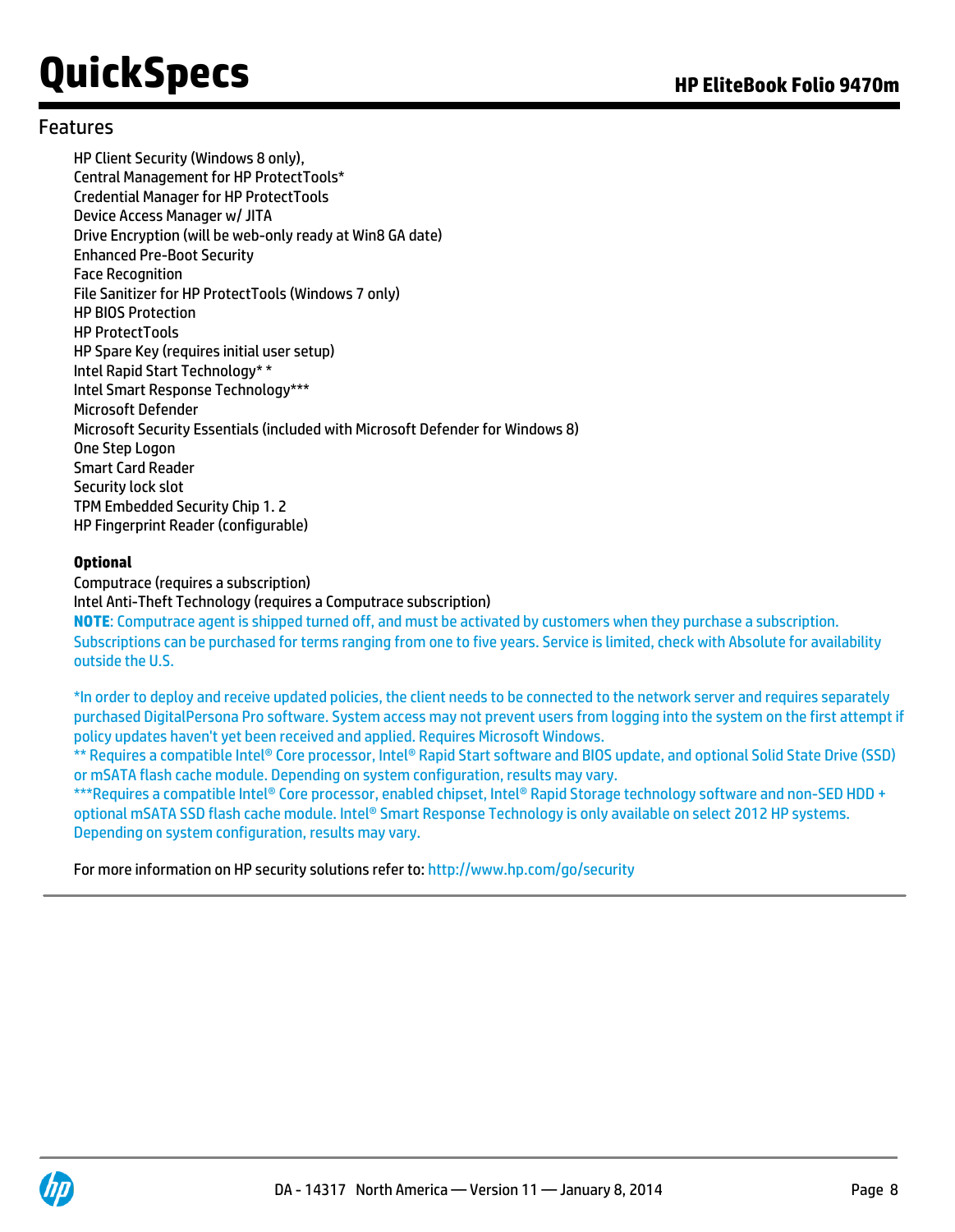#### Features

### **POWER**

#### **Power Supply**

Models with integrated graphics with dual-core processor: External 45W HP Smart AC Adapter Power cord included is 6-foot (1.8 meter). Total length including external AC adapter is 12 feet (3.66 meter).

#### **Primary Battery**

HP 4-cell Lithium-Ion Long Life Battery (52 WHr)

#### **Slice Battery**

HP 6-cell Lithium-Ion Long Life Battery (60 WHr)

**Battery Life\***

#### **HP EliteBook Folio 9470m (Hard Drive)**

| 4-cell (52 WHr) Primary     | Up to 8 hours and 30 minutes |
|-----------------------------|------------------------------|
| 4-cell (52 WHr) Primary and | Up to 19 hours               |
| 6-cell (60 WHr) Slice       |                              |

#### **HP EliteBook Folio 9470m (Solid State Drive)**

| 4-cell (52 WHr) Primary     | Up to 9 hours and 30 minutes  |
|-----------------------------|-------------------------------|
| 4-cell (52 WHr) Primary and | Up to 21 hours and 15 minutes |
| 6-cell (60 WHr) Slice       |                               |

#### **HP EliteBook Folio 9470m (mSATA module)**

| 4-cell (52 WHr) Primary     | Up to 10 hours                |
|-----------------------------|-------------------------------|
| 4-cell (52 WHr) Primary and | Up to 21 hours and 45 minutes |
| 6-cell (60 WHr) Slice       |                               |

#### **System Standby Time**

#### Deep sleep enabled: with main battery - 3 weeks 2 days

\*Battery life will vary depending on the product model, configuration, loaded applications, features, use, wireless functionality and power management settings. The maximum capacity of the battery will naturally decrease with time and usage. See MobileMark07 battery benchmark <http://www.bapco.com/products/mobilemark2007> for additional details.

#### **Power Conservation**

Hibernation **Standby** ACPI compliance

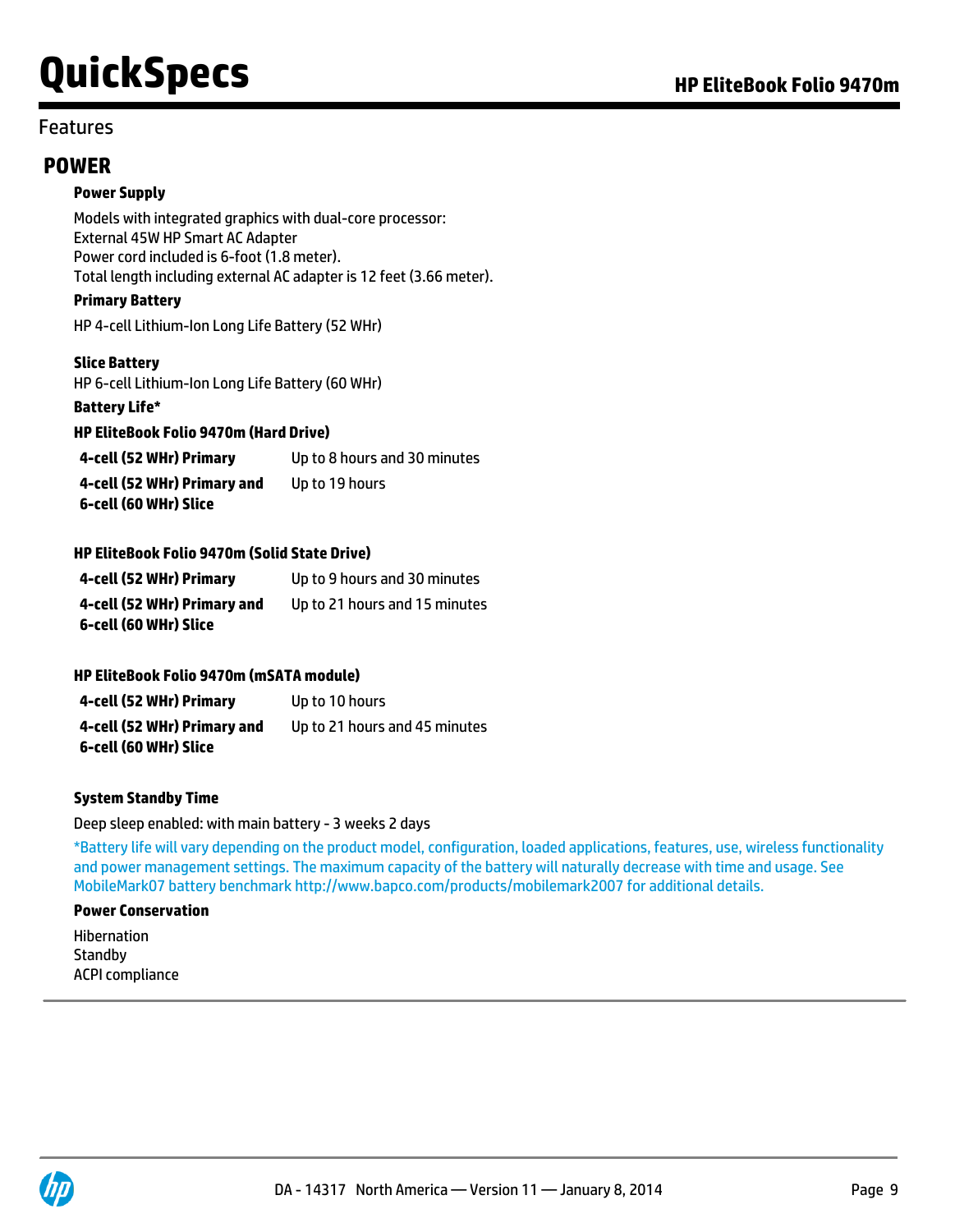### Features

## **ENVIRONMENTAL**

ENERGY STAR qualified (with Microsoft OS) BFR/PVC-free (does not cover adapters and power cords) IT ECO Declaration EPEAT Gold where HP registers commercial notebook products. See **[epeat.net](http://www.epeat.net)** for registration status in your country.

**NOTE:** This product has received or is in the process of being certified to the following approvals and may be labeled with one or more of these marks.

## **WEIGHTS & DIMENSIONS**

#### **Weight**

Starting at 3.56 lb (1.61 kg)

**Dimensions** (w x d x h) 13.3 x 9.09 x 0.75 in 33.8 x 23.1 x 1.895 cm

**NOTE:** Weight varies by configuration and components. Weight includes 4-cell battery, mSATA solid state drive, and 4 GB memory. Weight varies by configuration and components.

# **PORTS/SLOTS**

#### **Ports**

VGA – One DisplayPort – One (v1.1a) Headphone/Microphone combo port – One Power Connector – One Secondary Battery Connector – One Docking Connector – One RJ-45 (Ethernet) – One USB 3.0 – Two USB 3.0 charging port – One

#### **Digital Media Slots**

1 SD/MultiMediaCard slot (supported media include: SD, SDHC, SDXC, MultiMediaCard, MultiMediaCard+)

## **SERVICE AND SUPPORT**

HP Services offers limited 1-year standard parts and labor limited warranty, pick-up or carry-in, and toll-free 7x24 hardware technical phone support; 1 year limited warranty on primary battery. On-site service and extended service contracts are also available.

**NOTE:** Certain restrictions and exclusions apply. Consult the HP Customer Support Center for details. **[hp.com/bizsupport/TechSupport/ProductRoot.jsp](http://h20000.www2.hp.com/bizsupport/TechSupport/ProductRoot.jsp)**

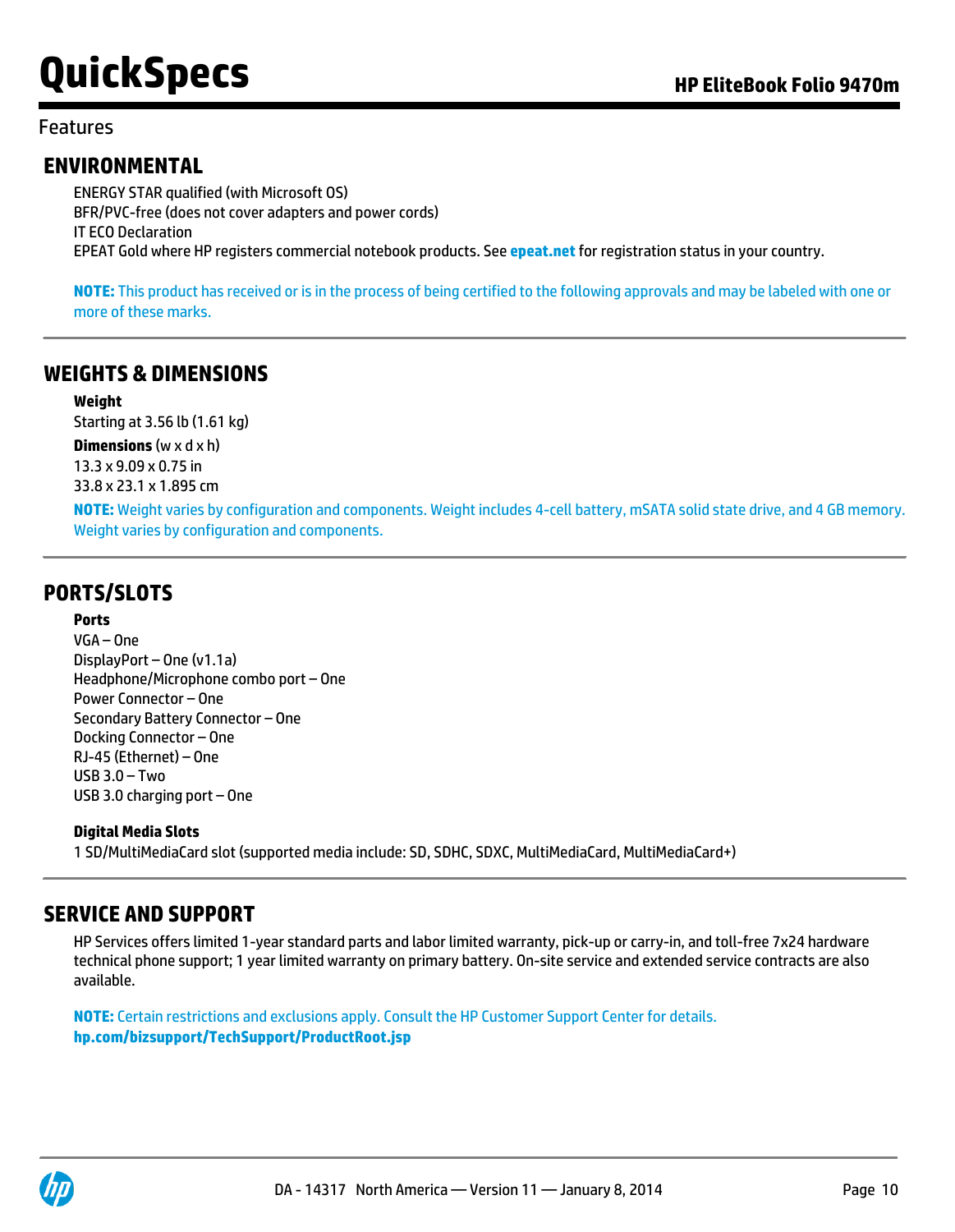# Technical Specifications

### **SYSTEM UNIT**

| <b>Stand-Alone Power</b><br>Requirements (AC Power) Voltage | <b>Nominal Operating</b>                          | 18.5V                                                      |                    |  |
|-------------------------------------------------------------|---------------------------------------------------|------------------------------------------------------------|--------------------|--|
|                                                             | <b>Average Operating Power Windows 7 (32-bit)</b> |                                                            | Windows 7 (64-bit) |  |
|                                                             |                                                   | 6.06 W                                                     | 6.18 W             |  |
|                                                             | <b>Max Operating Power</b>                        | < 45 W                                                     |                    |  |
| Temperature                                                 | <b>Operating</b>                                  | 32° to 95° F (0° to 35° C) (not writing optical)           |                    |  |
|                                                             | <b>Non-operating</b>                              | $-4^{\circ}$ to 140° F (-20° to 60° C)                     |                    |  |
| <b>Relative Humidity</b>                                    | <b>Operating</b>                                  | 10% to 90%, non-condensing                                 |                    |  |
|                                                             | <b>Non-operating</b>                              | 5% to 95%, 101.6° F (38.7° C) maximum wet bulb temperature |                    |  |
| Shock                                                       | <b>Operating</b>                                  | 40 G, 2 ms, half-sine                                      |                    |  |
|                                                             | Non-operating                                     | 200 G, 2 ms, half-sine                                     |                    |  |
| <b>Random Vibration</b>                                     | <b>Operating</b>                                  | $0.75$ grms                                                |                    |  |
|                                                             | <b>Non-operating</b>                              | $1.50$ grms                                                |                    |  |
| Altitude (unpressurized)                                    | <b>Operating</b>                                  | -50 to 10,000 ft (-15.24 to 3,048 m)                       |                    |  |
|                                                             | <b>Non-operating</b>                              | -50 to 40,000 ft (-15.24 to 12,192 m)                      |                    |  |
| <b>Planned Industry</b>                                     | <b>UL</b>                                         | Yes                                                        |                    |  |
| Standard                                                    | <b>CSA</b>                                        | Yes                                                        |                    |  |
| <b>Certifications</b>                                       | <b>FCC Compliance</b>                             | Yes                                                        |                    |  |
|                                                             | <b>ENERGY STAR®</b>                               | Select models (Microsoft OS)*                              |                    |  |
|                                                             | <b>EPEAT</b>                                      | Registered Gold in United States**                         |                    |  |
|                                                             | <b>ICES</b>                                       | Yes                                                        |                    |  |
|                                                             | Australia /<br><b>NZ A-Tick Compliance</b>        | Yes                                                        |                    |  |
|                                                             | ccc                                               | Yes                                                        |                    |  |
|                                                             | <b>Japan VCCI Compliance</b>                      | Yes                                                        |                    |  |
|                                                             | KC                                                | Yes                                                        |                    |  |
|                                                             | <b>BSMI</b>                                       | Yes                                                        |                    |  |
|                                                             | <b>CE Marking Compliance</b>                      | Yes                                                        |                    |  |
|                                                             | <b>BNCI or BELUS</b>                              | Yes<br>Yes                                                 |                    |  |
|                                                             | <b>CIT</b>                                        |                                                            |                    |  |
|                                                             | <b>GOST</b>                                       | Yes                                                        |                    |  |
|                                                             | Saudi Arabian Compliance Yes<br>(ICCP)            |                                                            |                    |  |
|                                                             | <b>SABS</b>                                       | Yes                                                        |                    |  |
|                                                             | <b>UKRSERTCOMPUTER</b>                            | Yes                                                        |                    |  |

\* Configurations of the HP EliteBook Folio that are ENERGY STAR qualified are identified as HP EliteBook Folio ENERGY STAR on HP websites and on **[energystar.gov](http://www.energystar.gov)**.

\*\* EPEAT registration varies by country. See **[epeat.net](http://www.epeat.net)** for registration status by country.

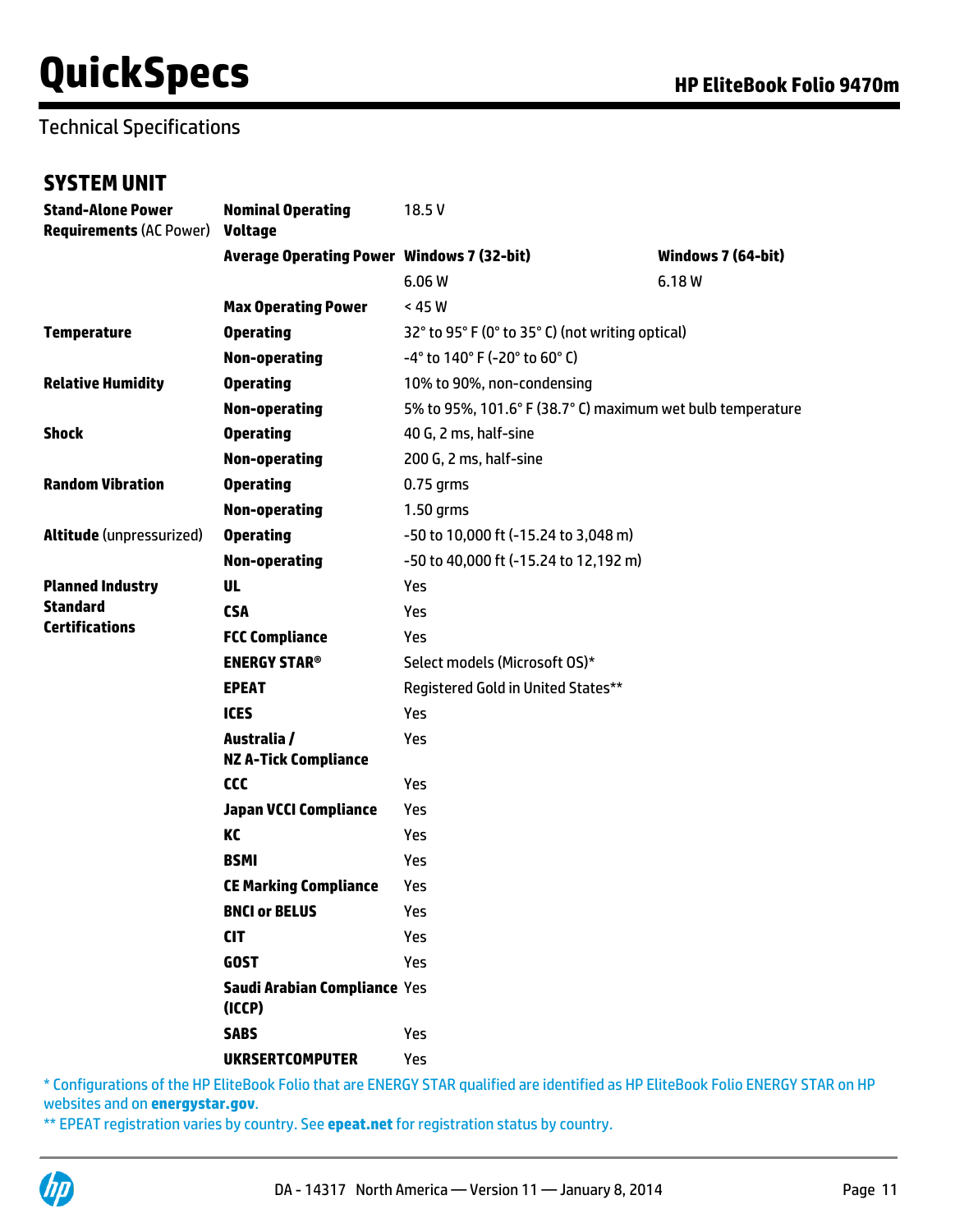## Technical Specifications

EPEAT status listed above applies to U.S.

For accessibility information on HP products, please visit:**[hp.com/accessibility](http://www.hp.com/accessibility)**.

# **DISPLAY**

| 14.0-inch LED HD+ (1600 x Dimensions $(W \times H)$ ) |                          | 12.64 x 8.11 in (32.1 x 20.6 cm)                                                                                                        |                   |  |
|-------------------------------------------------------|--------------------------|-----------------------------------------------------------------------------------------------------------------------------------------|-------------------|--|
| 900) anti-glare                                       | <b>Diagonal Size</b>     | 14.0 in (35.6cm)<br>Anti-glare                                                                                                          |                   |  |
|                                                       | <b>Surface Treatment</b> |                                                                                                                                         |                   |  |
|                                                       | <b>Contrast Ratio</b>    | 300                                                                                                                                     |                   |  |
|                                                       | <b>Refresh Rate</b>      | 60 Hz                                                                                                                                   |                   |  |
|                                                       | <b>Brightness</b>        | 250 nit (typical)                                                                                                                       |                   |  |
|                                                       | <b>Pixel Resolution</b>  | <b>Pitch</b>                                                                                                                            | $0.1935$ mm       |  |
|                                                       |                          | <b>Format</b>                                                                                                                           | 1600 x 900        |  |
|                                                       |                          | <b>Configuration</b>                                                                                                                    | <b>RGB Stripe</b> |  |
|                                                       | <b>Backlight</b>         | LED                                                                                                                                     |                   |  |
|                                                       | <b>PPI</b>               | 131 ppi                                                                                                                                 |                   |  |
|                                                       | <b>Viewing Angle</b>     | ±30° Horizontal, ±10° Vertical (minimum)<br>30/30/20/10 (Left/Right/Down/Up) (minimum) or<br>45/45/35/25 (Left/Right/Down/Up) (typical) |                   |  |
| 14.0-inch LED HD+ (1600 x Dimensions $(W \times H)$ ) |                          | 12.64 x 8.11 in (32.1 x 20.6 cm)                                                                                                        |                   |  |
| 900) anti-glare                                       | <b>Diagonal Size</b>     | 14.0 in (35.6cm)                                                                                                                        |                   |  |
|                                                       | <b>Surface Treatment</b> | Anti-glare                                                                                                                              |                   |  |
|                                                       | <b>Contrast Ratio</b>    | 300                                                                                                                                     |                   |  |
|                                                       | <b>Refresh Rate</b>      | 60 Hz                                                                                                                                   |                   |  |
|                                                       | <b>Brightness</b>        | 250 nit (typical)                                                                                                                       |                   |  |
|                                                       | <b>Pixel Resolution</b>  | <b>Pitch</b>                                                                                                                            | 0.1935 mm         |  |
|                                                       |                          | <b>Format</b>                                                                                                                           | 1600 x 900        |  |
|                                                       |                          | <b>Configuration</b>                                                                                                                    | <b>RGB Stripe</b> |  |
|                                                       | <b>Backlight</b>         | LED                                                                                                                                     |                   |  |
|                                                       | PPI                      | 131 ppi                                                                                                                                 |                   |  |
|                                                       | <b>Viewing Angle</b>     | ±30° Horizontal, ±10° Vertical (minimum)<br>30/30/20/10 (Left/Right/Down/Up) (minimum) or<br>45/45/35/25 (Left/Right/Down/Up) (typical) |                   |  |

## **STORAGE AND DRIVES**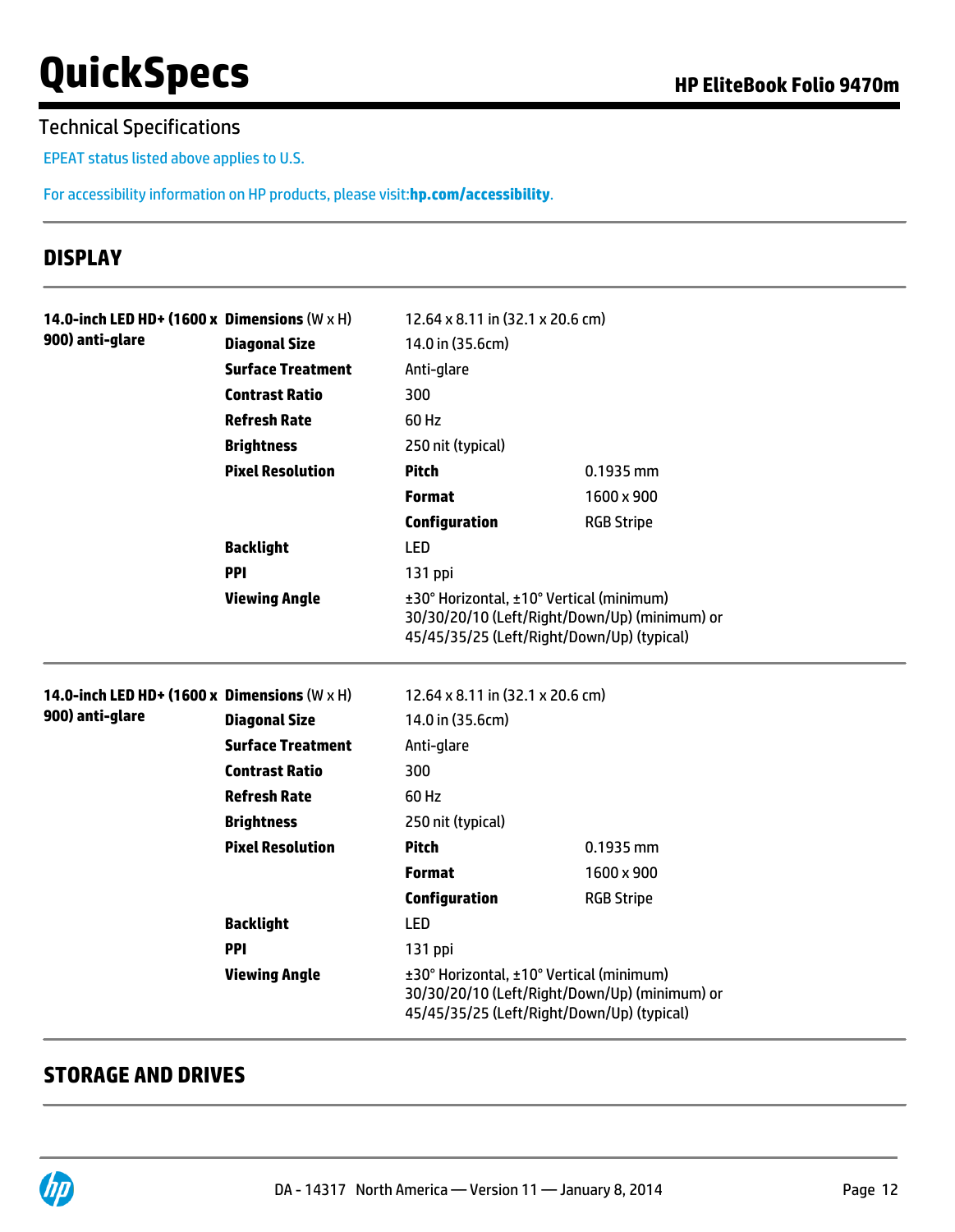# Technical Specifications

#### **Internal Storage**

The EliteBook Folio is available in standard thin and light configurations for customers who value the ultra-thin design but prefer options such as a standalone HDD or require a self-encrypting hard drive. These configurations will not meet Intel's definition of an Ultrabook.

| 500 GB 7200 rpm SATA                           | <b>Drive Weight</b>          | $0.21$ lbs (95g)                        |                                                          |  |
|------------------------------------------------|------------------------------|-----------------------------------------|----------------------------------------------------------|--|
| <b>Hard Drive</b>                              | <b>Capacity</b>              | 500 GB<br>$0.276$ in $(7$ mm)           |                                                          |  |
|                                                | <b>Height</b>                |                                         |                                                          |  |
|                                                | <b>Width</b>                 | 2.75 in (70 mm)                         |                                                          |  |
|                                                | <b>Interface</b>             | ATA-8, SATA 2.6, 3.0 Gb/s, NCQ          |                                                          |  |
|                                                | <b>Transfer Rate</b>         |                                         | <b>Synchronous</b> (maximum) 300 MB/s (Drive Capability) |  |
|                                                | <b>Seek Time</b>             | <b>Single Track</b>                     | 1.5 <sub>ms</sub>                                        |  |
|                                                | (typical reads, including    | <b>Average</b>                          | $11 \text{ ms}$                                          |  |
|                                                | settling)                    | <b>Maximum</b>                          | 22 ms                                                    |  |
|                                                | <b>Rotational Speed</b>      | 7200 rpm                                |                                                          |  |
|                                                | <b>Logical Blocks</b>        | 976,773,168                             |                                                          |  |
|                                                | <b>Operating Temperature</b> | 32° to 140° F (0° to 60° C) [case temp] |                                                          |  |
|                                                | <b>Features</b>              | <b>ATA Security</b>                     |                                                          |  |
| 500 GB 7200 rpm SMART                          | <b>Drive Weight</b>          | $0.21$ lbs (95g)                        |                                                          |  |
| <b>SATA II Self Encrypting</b><br><b>Drive</b> | <b>Capacity</b>              | 500 GB                                  |                                                          |  |
|                                                | <b>Height</b>                | $0.276$ in $(7$ mm)                     |                                                          |  |
|                                                | <b>Width</b>                 | 2.50 in (63.5 mm)                       |                                                          |  |
|                                                | <b>Interface</b>             | ATA-8, SATA 2.6, 3.0 Gb/s               |                                                          |  |
|                                                | <b>Transfer Rate</b>         | <b>Synchronous (maximum)</b>            | 300 MB/s (Drive Capability)                              |  |
|                                                | <b>Seek Time</b>             | <b>Single Track</b>                     | 1 <sub>ms</sub>                                          |  |
|                                                | (typical reads, including    | <b>Average</b>                          | 12 ms                                                    |  |
|                                                | settling)                    | <b>Maximum</b>                          | 20 <sub>ms</sub>                                         |  |
|                                                | <b>Rotational Speed</b>      | 7200 rpm                                |                                                          |  |
|                                                | <b>Logical Blocks</b>        | 976,773,168                             |                                                          |  |
|                                                | <b>Operating Temperature</b> | 32° to 140° F (0° to 60° C) [case temp] |                                                          |  |
|                                                | <b>Features</b>              | <b>ATA Security</b>                     |                                                          |  |
|                                                |                              |                                         |                                                          |  |

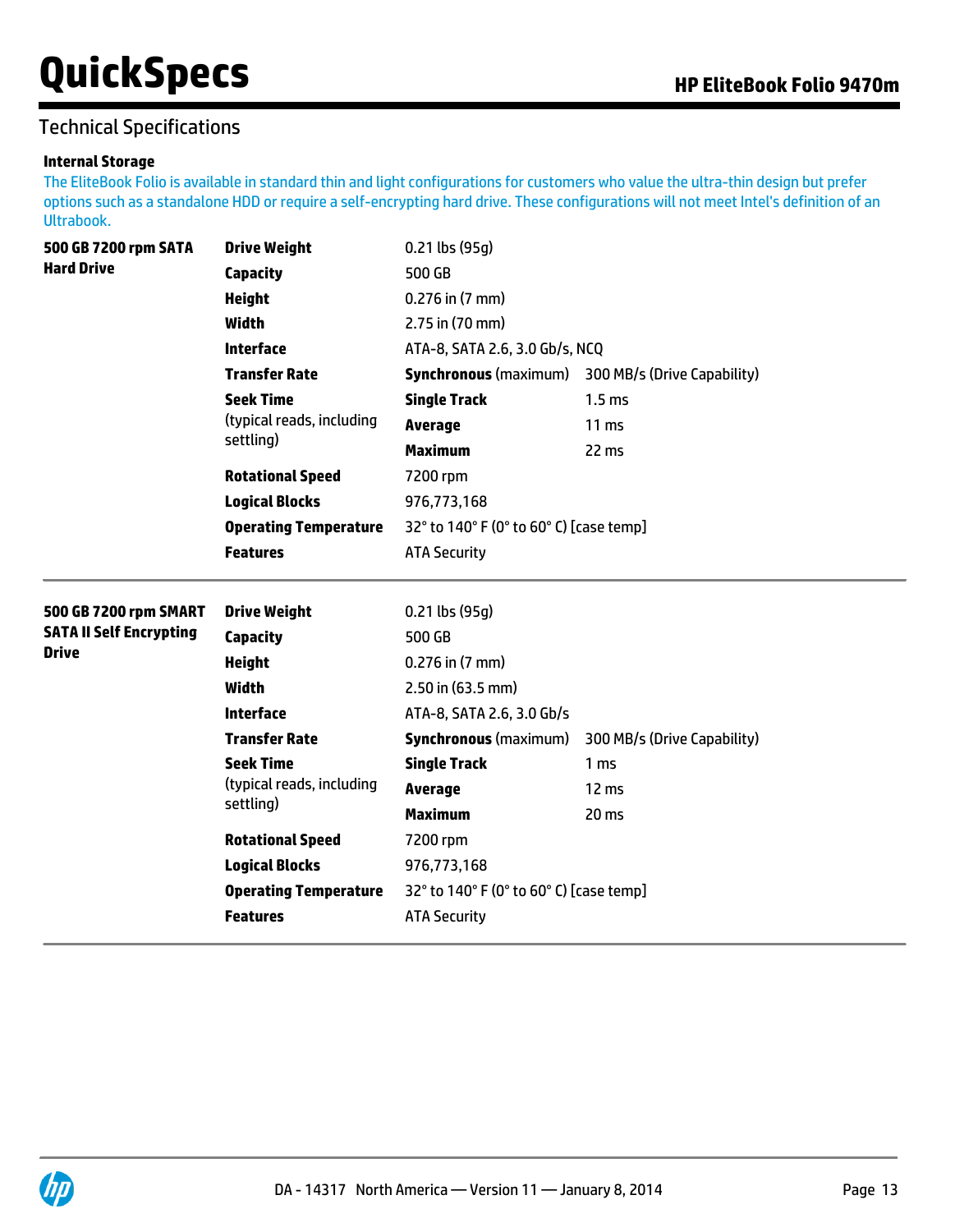|  | <b>Technical Specifications</b> |
|--|---------------------------------|
|--|---------------------------------|

| 320 GB 7200 rpm SATA<br><b>Hard Drive</b> | <b>Drive Weight</b><br><b>Capacity</b> | 0.21 lbs (95g)<br>320 GB                  |                                                          |
|-------------------------------------------|----------------------------------------|-------------------------------------------|----------------------------------------------------------|
|                                           | <b>Height</b>                          | $0.276$ in $(7$ mm)                       |                                                          |
|                                           | <b>Width</b>                           | 2.75 in (70 mm)                           |                                                          |
|                                           | <b>Interface</b>                       | ATA-8, SATA 2.6, 3.0 Gb/s, NCQ            |                                                          |
|                                           | <b>Transfer Rate</b>                   |                                           | <b>Synchronous</b> (maximum) 300 MB/s (Drive Capability) |
|                                           | <b>Seek Time</b>                       | <b>Single Track</b>                       | 1.5 <sub>ms</sub>                                        |
|                                           | (typical reads, including              | <b>Average</b>                            | 11 <sub>ms</sub>                                         |
|                                           | settling)                              | <b>Maximum</b>                            | 22 ms                                                    |
|                                           | <b>Rotational Speed</b>                | 7200 rpm                                  |                                                          |
|                                           | <b>Logical Blocks</b>                  | 625,142,448                               |                                                          |
|                                           | <b>Operating Temperature</b>           | 32° to 140° F (0° to 60° C) [case temp]   |                                                          |
|                                           | <b>Features</b>                        | <b>ATA Security</b>                       |                                                          |
| SATA 6 Gb/s 128 GB, 2.5-                  | <b>Drive Weight</b>                    | 73 Grams                                  |                                                          |
| inch Solid State Drive                    | <b>Capacity</b>                        | 128 GB                                    |                                                          |
|                                           | <b>Height</b>                          | $0.276$ in $(7$ mm)                       |                                                          |
|                                           | <b>Width</b>                           | 2.76 in (70 mm)                           |                                                          |
|                                           | <b>Interface</b>                       | SATA 3 (6 Gb/s)                           |                                                          |
|                                           | <b>Performance</b>                     | <b>Maximum Sequential</b><br><b>Read</b>  | <b>Maximum Sequential Write</b>                          |
|                                           |                                        | 415 MB/s                                  | 175 MB/s                                                 |
|                                           | <b>Logical Blocks</b>                  | 250,069,680                               |                                                          |
|                                           | <b>Operating Temperature</b>           | 32° to 158°F (0° to 70°C) [case temp]     |                                                          |
|                                           | <b>Features</b>                        | ATA Security; ATA-8; SATA 3.0 DIPM; TRIM  |                                                          |
| SATA 6 Gb/s 180 GB, 2.5-                  | <b>Drive Weight</b>                    | 78 Grams                                  |                                                          |
| inch Solid State Drive                    | <b>Capacity</b>                        | 180 GB                                    |                                                          |
|                                           | <b>Height</b>                          | 0.276 in (7 mm)                           |                                                          |
|                                           | Width                                  | 2.76 in (70 mm)                           |                                                          |
|                                           | <b>Interface</b>                       | SATA Gen 3 (6 Gb/s)                       |                                                          |
|                                           | <b>Performance</b>                     | <b>Maximum Sequential</b><br><b>Read</b>  | <b>Maximum Sequential Write</b>                          |
|                                           |                                        | 550 MB/s                                  | 520 MB/s                                                 |
|                                           | <b>Logical Blocks</b>                  | 351,651,888                               |                                                          |
|                                           | <b>Operating Temperature</b>           | 32° to 158°F (0° to 70°C) [case temp]     |                                                          |
|                                           | <b>Features</b>                        | ATA Security; ATA-8, SATA 3.0; DIPM; TRIM |                                                          |

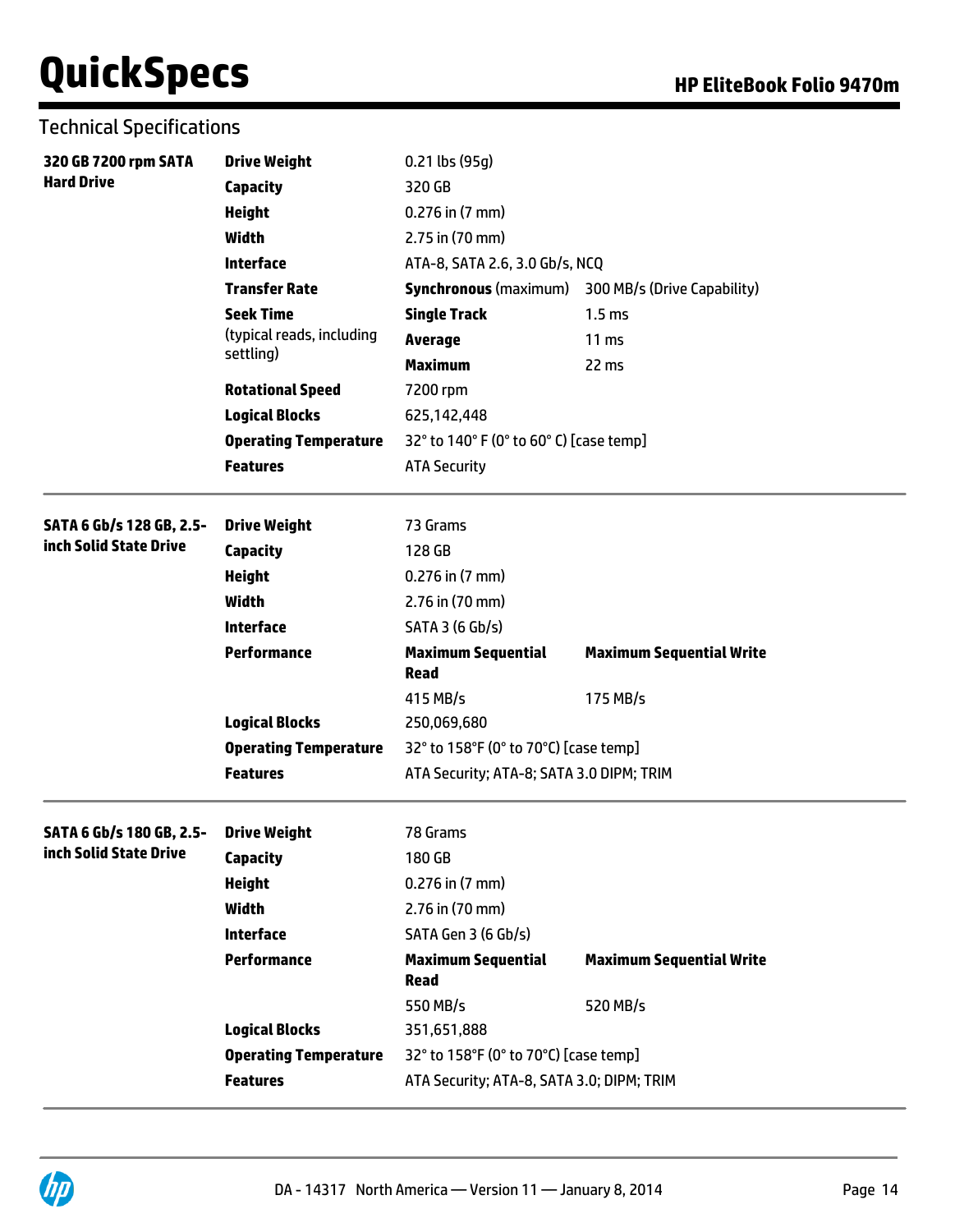| <b>Technical Specifications</b>            |  |
|--------------------------------------------|--|
| SATA 6 Gb/s 256 GB, 2.5- Drive Weight<br>. |  |

| SATA 6 Gb/s 256 GB, 2.5-   | <b>Drive Weight</b>          | 73 Grams                                            |                                 |  |
|----------------------------|------------------------------|-----------------------------------------------------|---------------------------------|--|
| inch SATA SED Solid State  | Capacity                     | 256 GB                                              |                                 |  |
| <b>Drive</b>               | <b>Height</b>                | $0.276$ in $(7 \text{ mm})$                         |                                 |  |
|                            | <b>Width</b>                 | 2.76 in (70 mm)                                     |                                 |  |
|                            | <b>Interface</b>             | SATA 3 (6 Gb/s)                                     |                                 |  |
|                            | <b>Performance</b>           | <b>Maximum Sequential</b><br><b>Read</b>            | <b>Maximum Sequential Write</b> |  |
|                            |                              | Up to 460 MB/s                                      | Up to 260 MB/s                  |  |
|                            | <b>Logical Blocks</b>        | 500,118,192                                         |                                 |  |
|                            | <b>Operating Temperature</b> | 32° to 158°F (0° to 70°C) [case temp]               |                                 |  |
|                            | <b>Features</b>              | ATA Security; ATA-8 compliant; SATA 3.0; DIPM; TRIM |                                 |  |
| SATA 6 Gb/s 240 GB, 2.5-   | <b>Drive Weight</b>          | 78 Grams                                            |                                 |  |
| inch Solid State Drive     | <b>Capacity</b>              | 240 GB                                              |                                 |  |
|                            | <b>Height</b>                | $0.276$ in $(7$ mm)                                 |                                 |  |
|                            | <b>Width</b>                 | 2.76 in (70 mm)                                     |                                 |  |
|                            | <b>Interface</b>             | SATA Gen 3 (6 Gb/s)                                 |                                 |  |
|                            | <b>Performance</b>           | <b>Maximum Sequential</b><br><b>Read</b>            | <b>Maximum Sequential Write</b> |  |
|                            |                              | 550 MB/s                                            | 520 MB/s                        |  |
|                            | <b>Logical Blocks</b>        | 468,862,128                                         |                                 |  |
|                            | <b>Operating Temperature</b> | 32° to 158°F (0° to 70°C) [case temp]               |                                 |  |
|                            | <b>Features</b>              | ATA Security; ATA-8, SATA 3.0; DIPM; TRIM           |                                 |  |
| <b>SATA 6 Gb/s 256 GB,</b> | <b>Drive Weight</b>          | Up to 10 Grams                                      |                                 |  |
| mSATA Solid State Drive    | <b>Capacity</b>              | 256 GB                                              |                                 |  |
|                            | <b>Height</b>                | Up to 0.191 in (Up to 4.85 mm)                      |                                 |  |
|                            | <b>Width</b>                 | 1.18 in (29.85 mm)                                  |                                 |  |
|                            | <b>Interface</b>             | SATA 3 (6 Gb/s)                                     |                                 |  |
|                            | <b>Performance</b>           | <b>Maximum Sequential</b><br><b>Read</b>            | <b>Maximum Sequential Write</b> |  |
|                            |                              | Up to 490 MB/s                                      | Up to 250 MB/s                  |  |
|                            | <b>Logical Blocks</b>        | 500,118,192                                         |                                 |  |
|                            | <b>Operating Temperature</b> | 32° to 158°F (0° to 70°C) [case temp]               |                                 |  |
|                            | <b>Features</b>              | ATA Security; ATA-8, SATA 3.0; DIPM; TRIM           |                                 |  |

# **SECURITY**

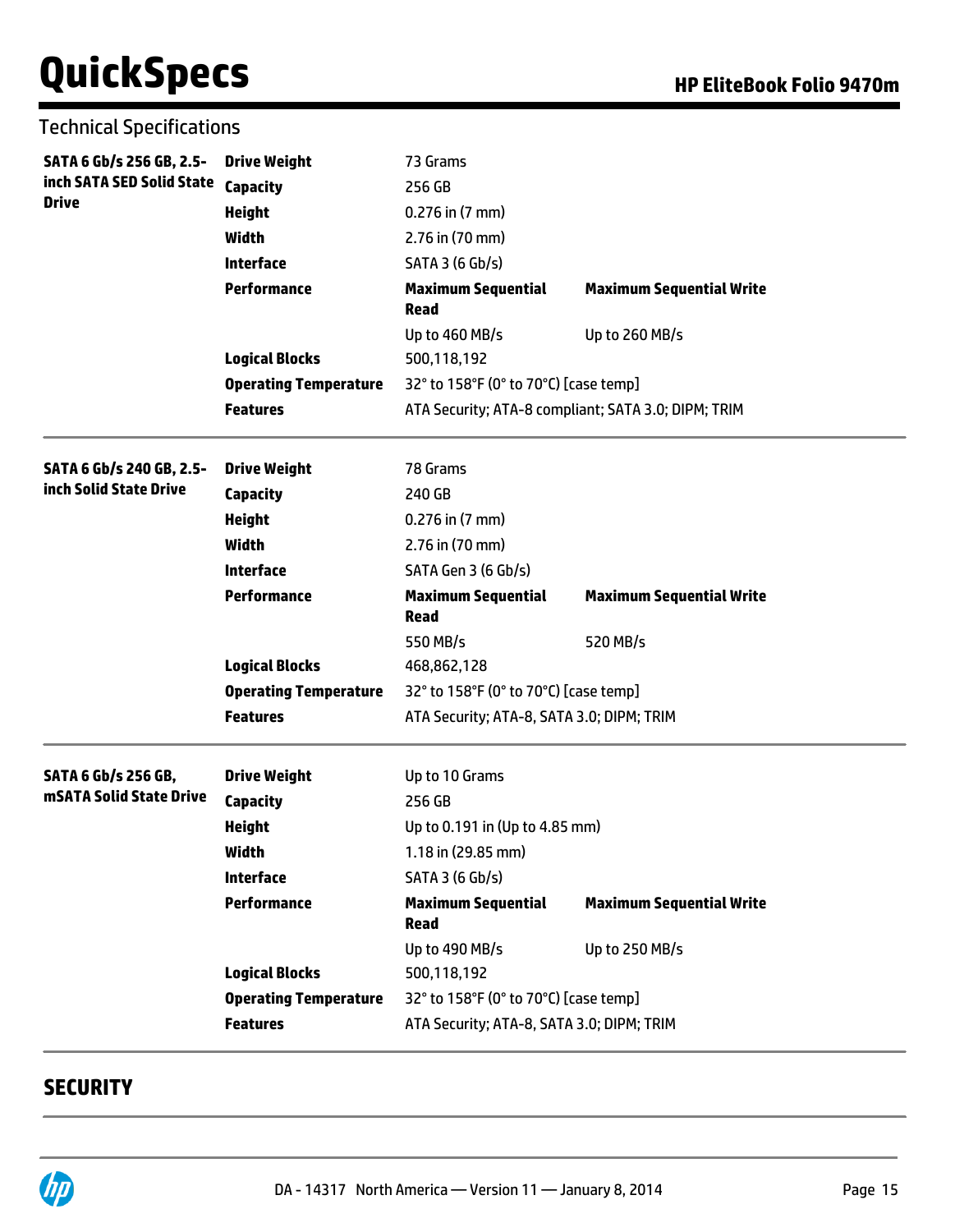## Technical Specifications

| <b>HP Fingerprint Sensor</b><br>(configurable) | <b>Mobile Voltage Operation</b> 3.0V-3.6V Single Supply |                                                                                                                             |
|------------------------------------------------|---------------------------------------------------------|-----------------------------------------------------------------------------------------------------------------------------|
|                                                | <b>Operating Temperature</b>                            | $32^{\circ}$ - 158°F (0° - 70°C)                                                                                            |
|                                                | <b>Current Consumption @</b><br>3.3V                    | Less than 70 mA peak imaging and scrolling<br>Less than 25 mA hardware finger detection<br><b>Advanced Power Management</b> |
|                                                | High-Rate Image Capture                                 | Up to 240 image frames /sec                                                                                                 |
|                                                | <b>ESD Resistance</b>                                   | IEC 61000-4-2 Level 4 ( $±15$ KV)                                                                                           |
|                                                | <b>Detection Matrix</b>                                 | 192 x 16 Pixels<br>$9.7$ mm $\times$ 0.81 mm<br>500 ppi High-Resolution Images                                              |

# **NETWORKING/COMMUNICATIONS**

| Intel® 82579LM Gigabit<br><b>Network Connection</b> | <b>Ethernet Features</b>          | 10 Mbit/s operation (10BASE-T; IEEE 802.3i; IEEE 802.3 clauses 13-14)<br>100 10 Mbit/s operation (10BASE-T; IEEE 802.3i; IEEE 802.3 clauses 13-14)<br>100 Mbit/s operation (100BASE-TX; IEEE 802.3u; IEEE 802.3 clauses 21-30)<br>1000 Mbti/s operation (1000BASE-T; IEEE 802.3ab; IEEE 8023. Clauses 40)<br><b>Auto-Negotiation (Automatic Speed Selection)</b><br>Full Duplex Operation at all Speeds, Half Duplex operation at 10 and 100<br>Mbit/s<br>IEEE 802.1p QoS (Quality of Service) Support<br>IEEE 802.1q VLAN support<br>IEEE 802.3x Flow Control (IEEE 802.3 clauses 31-32; configurable)<br>IEEE 802.3az EEE(Energy Efficient Ethernet)<br>Jumbo Frame 9K<br>Auto MDI/MDIX Crossover cable detection |
|-----------------------------------------------------|-----------------------------------|---------------------------------------------------------------------------------------------------------------------------------------------------------------------------------------------------------------------------------------------------------------------------------------------------------------------------------------------------------------------------------------------------------------------------------------------------------------------------------------------------------------------------------------------------------------------------------------------------------------------------------------------------------------------------------------------------------------------|
|                                                     | <b>Power</b><br><b>Management</b> | ACPI compliant - multiple power modes<br><b>Energy Detect Low Power Mode(Green Ethernet)</b>                                                                                                                                                                                                                                                                                                                                                                                                                                                                                                                                                                                                                        |
|                                                     | Performance<br><b>Features</b>    | TCP/IP/UDP Checksum Offload (configurable)<br>Protocol Offload (ARP & NS)<br>Large send offload and Giant send offload<br><b>Receiving Side Scaling</b><br>MACSec Offload (802.3ae)<br>Intel vPro<br><b>iSCSI Boot</b>                                                                                                                                                                                                                                                                                                                                                                                                                                                                                              |
|                                                     | <b>Manageability</b>              | Wake-on-LAN from standby and hibernation (Magic Packet and Microsoft<br>Wake-Up Frame); Wake-on-LAN from off (Magic Packet only)<br>PXE 2.1 Remote Boot<br>Statistics Gathering (SNMP MIB II, Ethernet-like MIB, Ethernet MIB (802.3x,<br>clause 30))<br>Comprehensive diagnostic and configuration software suite<br>Virtual Cable Doctor for Ethernet cable status                                                                                                                                                                                                                                                                                                                                                |
|                                                     | <b>Interface</b>                  | PCI Express 1.1 x1 to fully support ASPM LOs/L1 and CLKREQ.<br><b>NOTE:</b> Intel 82579 PCIe interface is not PCIe compliant. It operates at half of<br>PCIe specification V1.1 (2.5GT/S) speed.                                                                                                                                                                                                                                                                                                                                                                                                                                                                                                                    |
|                                                     |                                   |                                                                                                                                                                                                                                                                                                                                                                                                                                                                                                                                                                                                                                                                                                                     |

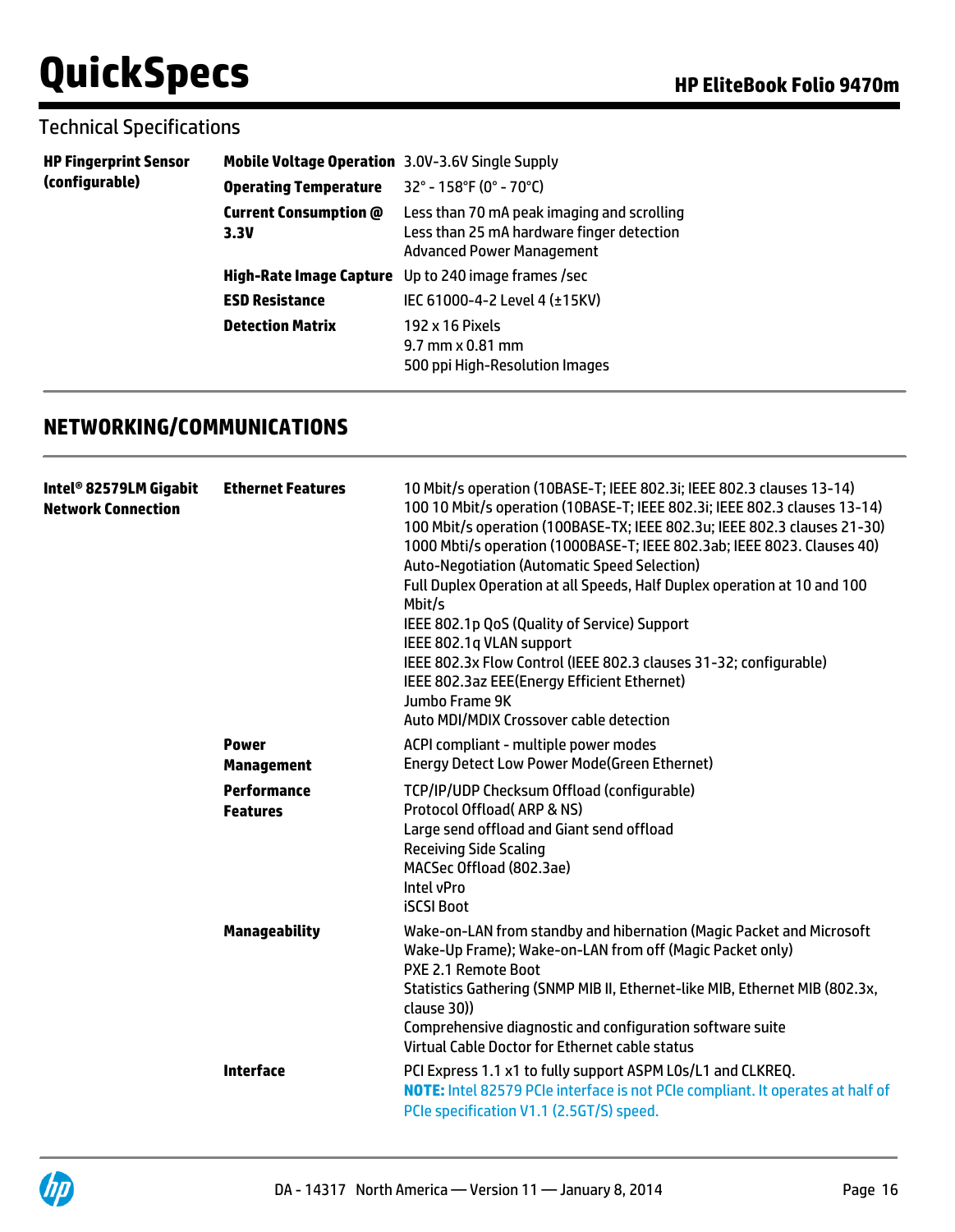|                                                                        | <b>NIC Device Driver Name</b>                                                    | Intel 82579LM/82579V Ethernet Network Connection                                                                                                                                                                                                             |
|------------------------------------------------------------------------|----------------------------------------------------------------------------------|--------------------------------------------------------------------------------------------------------------------------------------------------------------------------------------------------------------------------------------------------------------|
| HP hs2350 HSPA+ Mobile Technology/Operating<br><b>Broadband Module</b> | <b>Bands</b>                                                                     | GSM/GPRS/EDGE: 850MHz(Cell), 900MHz(EGSM), 1800MHz(DCS), 1900MHz<br>(PCS)<br>UMTS/WCDMA with receive diversity: 2100MHz (UTRA FDD Band I), 1900Mhz                                                                                                           |
|                                                                        | <b>Wireless Protocol</b><br><b>Standards</b>                                     | (UTRA FDD Band II), 900Mhz(UTRA FDD Band VIII), 850 MHz (UTRA FDD Band V)<br>GSM/GPRS/EDGE: Class B, Multi-slot class 10 operation, coding schemes CS1 -<br>CS4 and MSC1 - MSC9.<br>UMTS/WCDMA: Release 99 and Release 7<br><b>Advanced Receiver Type 3i</b> |
|                                                                        | <b>Wireless Parametric</b><br><b>Standards</b>                                   | <b>Complies with 3GPP specifications</b>                                                                                                                                                                                                                     |
|                                                                        | <b>Maximum Data Rates</b>                                                        | UMTS (HSPA) - 21 Mbps (Download), 5.76Mbps (Upload)                                                                                                                                                                                                          |
|                                                                        | <b>GPS</b>                                                                       | Standalone, A-GPS (Internet- and Network assisted)                                                                                                                                                                                                           |
|                                                                        | <b>GPS Bands</b>                                                                 | 1575.42 MHz (± 1.023 MHz)                                                                                                                                                                                                                                    |
|                                                                        | <b>Maximum Output Power</b>                                                      | GSM/EDGE<br>GSM850 & GSM900 bands<br>GPRS: $+33$ dBm $\pm$ 2 dBm (class 4)<br>EGPRS: $+27$ dBm $\pm$ 3 dBm (class E2)                                                                                                                                        |
|                                                                        |                                                                                  | DCS1800 & PCS1900 bands<br>GPRS: $+30$ dBm $\pm$ 2 dBm (class 1)<br>EGPRS: +26 dBm +4 / -3 dBm (class E2)                                                                                                                                                    |
|                                                                        |                                                                                  | <b>UMTS</b><br><b>UTRA FDD Bands</b><br>$+24$ dBm $+4$ / $-3$ dBm (class 3)                                                                                                                                                                                  |
|                                                                        | <b>Maximum Power</b><br><b>Consumption</b>                                       | 2000mA (peak); 600mA (average)                                                                                                                                                                                                                               |
|                                                                        | <b>Power Consumption,</b><br><b>Sleep Mode</b>                                   | 5 <sub>m</sub> A                                                                                                                                                                                                                                             |
|                                                                        | <b>Power Management</b>                                                          | USB selective suspend<br>Integrated notebook wireless button                                                                                                                                                                                                 |
|                                                                        | <b>Antenna Type</b>                                                              | Dual high efficiency 5 band antennae with spatial diversity, mounted in the<br>display enclosure                                                                                                                                                             |
|                                                                        | <b>Form Factor</b>                                                               | PCI-Express MiniCard, USB 2.0 interface                                                                                                                                                                                                                      |
|                                                                        | Weight                                                                           | $<$ 12 g                                                                                                                                                                                                                                                     |
|                                                                        | <b>Dimensions (Length x</b><br><b>Width x Thickness)</b>                         | $2.01 \times 1.18 \times 0.18$ in (51 x 30 x 5 mm)                                                                                                                                                                                                           |
|                                                                        | <b>Voltage, Operating</b>                                                        | $3.3v +/- 9%$                                                                                                                                                                                                                                                |
|                                                                        | <b>Temperature, Operating</b>                                                    | 14° to 149° F (-10° to 65° C) (full RF performance)<br>14° to 167° F (-10° to 75° C) (reduced RF performance)                                                                                                                                                |
|                                                                        | <b>Temperature, Non-</b><br>operating, 96 hours (from<br>MIL-STD 202 Method 108) | $-22^{\circ}$ to 185 $^{\circ}$ F (-30 $^{\circ}$ to 85 $^{\circ}$ C)                                                                                                                                                                                        |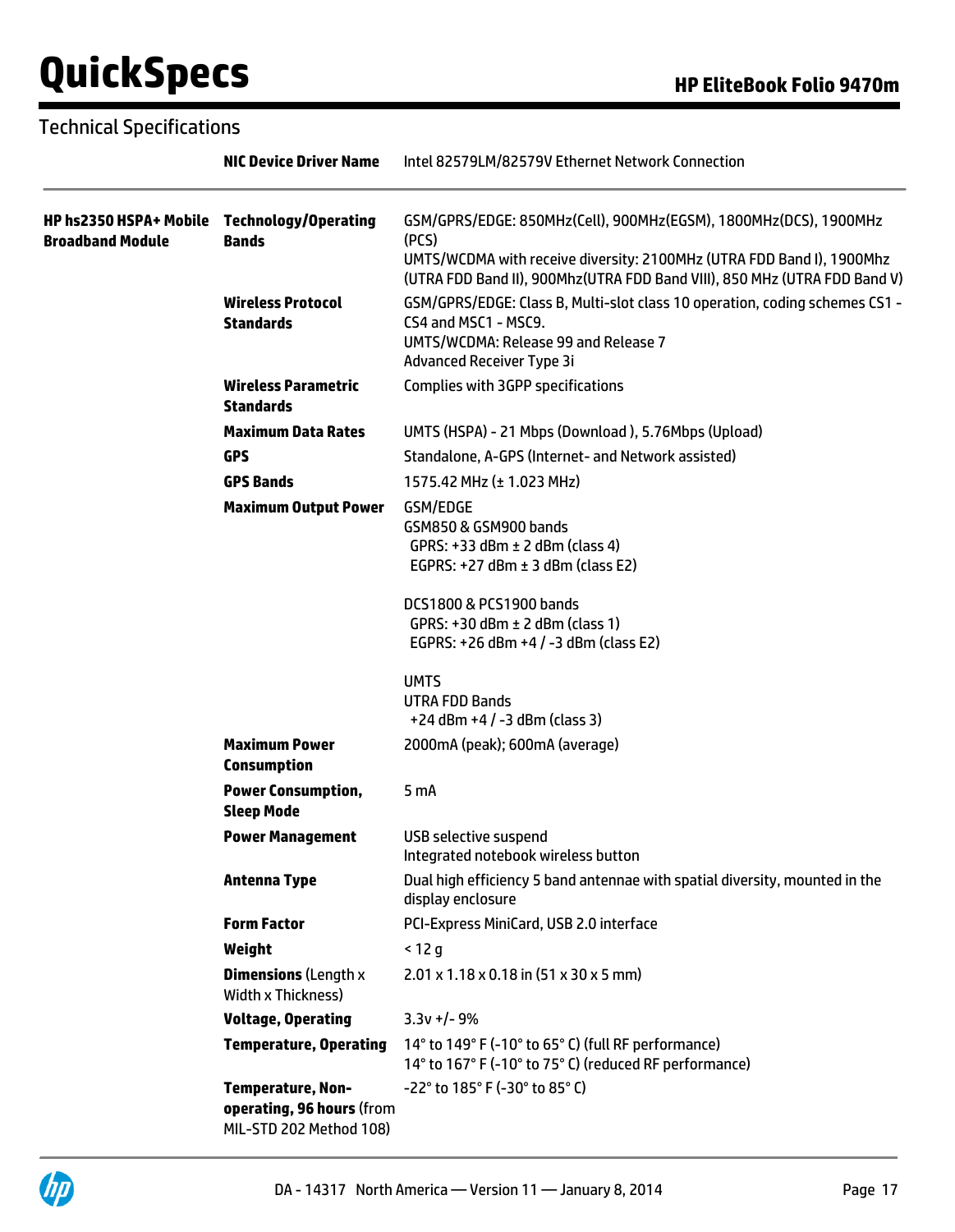|                                                                  | <b>Configuration Utilities</b><br><b>LED Activity</b>                            | Humidity, Non-operating 85% relative humidity for 48 hours @ 185° F (85° C) (non-condensing)<br><b>HP Connection Manager</b><br>LED Off - Radio Off;<br>Solid LED On - Radio On                                                                                                                                                                            |
|------------------------------------------------------------------|----------------------------------------------------------------------------------|------------------------------------------------------------------------------------------------------------------------------------------------------------------------------------------------------------------------------------------------------------------------------------------------------------------------------------------------------------|
| <b>HP un2430</b><br>EV-DO/HSPA Mobile<br><b>Broadband Module</b> | <b>Technology/Operating</b><br><b>Bands</b>                                      | GSM/GPRS/EDGE: 850MHz(Cell), 900MHz(EGSM), 1800MHz(DCS), 1900MHz<br>(PCS)<br>UMTS/WCDMA with receive diversity: 2100MHz (UTRA FDD Band I), 1900MHz<br>(UTRA FDD Band II), AWS (UTRA FDD Band IV), 900MHz (UTRA FDD Band VIII),<br>850MHz (UTRA FDD Band V)<br>1xEVD0/1xRTT with receive diversity: 850MHz (Band Class0-Cell), 1900MHz<br>(Band Class1-PCS) |
|                                                                  | <b>Wireless Protocol</b><br><b>Standards</b>                                     | GSM/GPRS/EDGE: Class A, Multi-slot class 10 operation, coding schemes CS1 -<br>CS4 and MSC1 - MSC9.<br>UMTS/WCDMA: Release 99 and Release 6<br>CDMA: 1xEVDO Release 0 and Release A, IS-95A, IS-95B, IS-856, IS-2000                                                                                                                                       |
|                                                                  | <b>Wireless Parametric</b><br><b>Standards</b>                                   | Meets or exceeds TIA/EIA IS-98-D                                                                                                                                                                                                                                                                                                                           |
|                                                                  | <b>Maximum Data Rates</b>                                                        | UMTS (HSPA) - 14.4 Mbps (Download), 5.76Mbps (Upload)<br>CDMA (EVDO Release A) - 3.1 Mbps (Download), 1.8Mbps (Upload)                                                                                                                                                                                                                                     |
|                                                                  | <b>GPS</b>                                                                       | Standalone GPS enabled<br>gps0neXTRATM™                                                                                                                                                                                                                                                                                                                    |
|                                                                  | <b>GPS Bands</b>                                                                 | L1 - 1575.42 MHz                                                                                                                                                                                                                                                                                                                                           |
|                                                                  | <b>Maximum Output Power</b>                                                      | GSM/GPRS/EDGE: 32dBm (+/-1)<br>WCDMA: 24dBm (+0.7/-2.3)<br>CDMA: 24dBm (+0.7/-2)                                                                                                                                                                                                                                                                           |
|                                                                  | <b>Maximum Power</b><br><b>Consumption</b>                                       | 2750mA (peak); 1100mA (average)                                                                                                                                                                                                                                                                                                                            |
|                                                                  | Power Consumption, Idle 20 mA<br><b>Not Connected</b>                            |                                                                                                                                                                                                                                                                                                                                                            |
|                                                                  | <b>Power Management</b>                                                          | USB selective suspend<br>Integrated notebook wireless button                                                                                                                                                                                                                                                                                               |
|                                                                  | Antenna Type                                                                     | Dual high efficiency 5 band antennae with spatial diversity, mounted in the<br>display enclosure                                                                                                                                                                                                                                                           |
|                                                                  | <b>Form Factor</b>                                                               | PCI-Express MiniCard, USB 2.0 interface                                                                                                                                                                                                                                                                                                                    |
|                                                                  | Weight                                                                           | 11.5 <sub>g</sub>                                                                                                                                                                                                                                                                                                                                          |
|                                                                  | <b>Dimensions (Length x</b><br>Width x Thickness)                                | $2.01 \times 1.18 \times 0.18$ in $(51 \times 30 \times 5$ mm)                                                                                                                                                                                                                                                                                             |
|                                                                  | <b>Voltage, Operating</b>                                                        | $3.3v +/- 10%$                                                                                                                                                                                                                                                                                                                                             |
|                                                                  | <b>Temperature, Operating</b><br>(from TIA/EIA/IS-98-D)                          | -22° to 158° F (-30° to 70° C) (full RF performance)<br>-22° to 167° F (-30° to 75° C) (reduced RF performance)                                                                                                                                                                                                                                            |
|                                                                  | <b>Temperature, Non-</b><br>operating, 96 hours (from<br>MIL-STD 202 Method 108) | $-40^{\circ}$ to 185 $^{\circ}$ F (-40 $^{\circ}$ to 85 $^{\circ}$ C)                                                                                                                                                                                                                                                                                      |

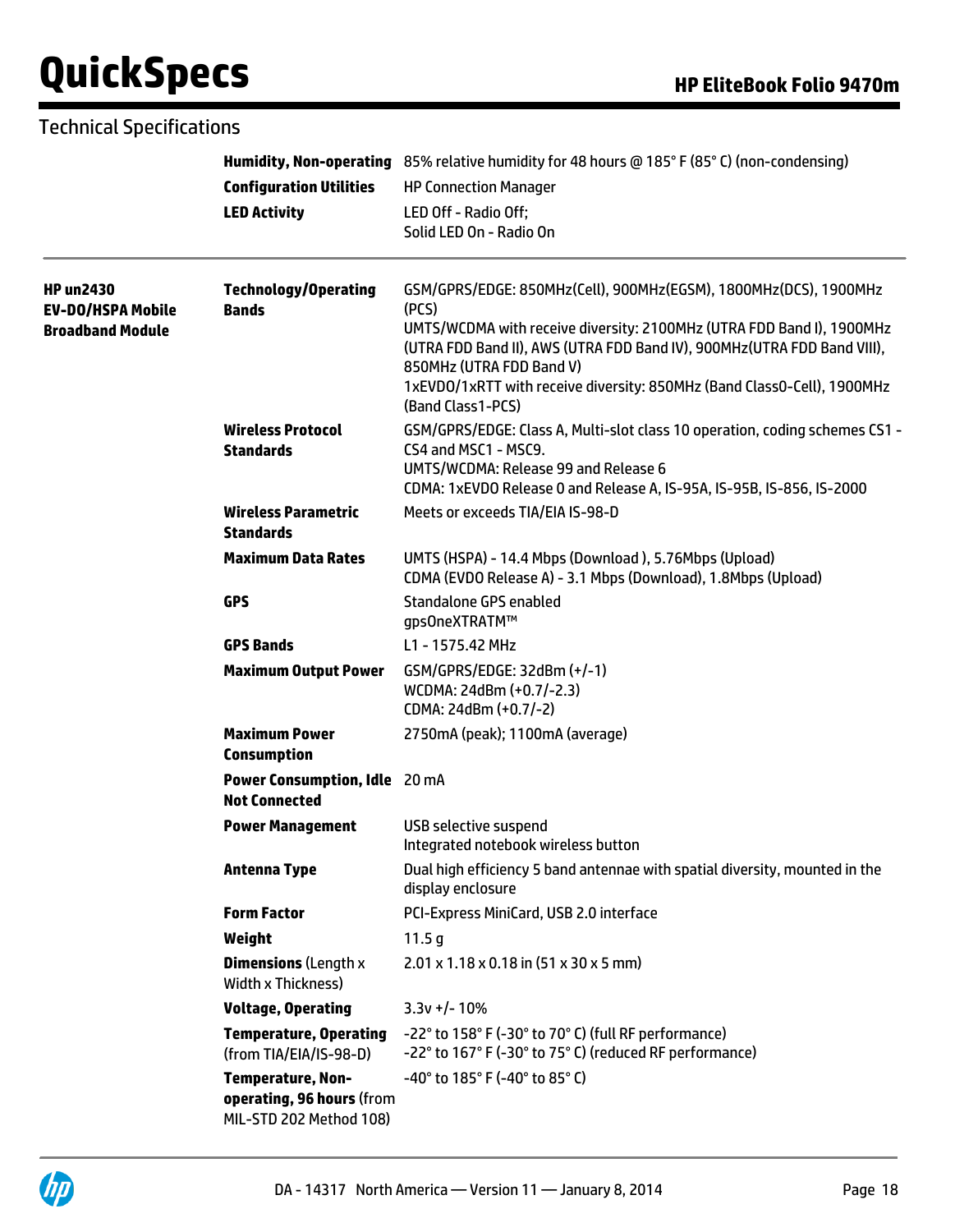|                                                                    | <b>Configuration Utilities</b><br><b>LED Activity</b> | Humidity, Non-operating 95% relative humidity for 48 hours @ 185° F (85° C) (non-condensing)<br><b>HP Connection Manager</b><br>LED Off - Radio Off;<br>Solid LED On - Radio On                                                                                                                                              |
|--------------------------------------------------------------------|-------------------------------------------------------|------------------------------------------------------------------------------------------------------------------------------------------------------------------------------------------------------------------------------------------------------------------------------------------------------------------------------|
| <b>HP lt2522 LTE/EV-DO</b><br><b>Mobile Broadband Module Bands</b> | <b>Technology/Operating</b>                           | CDMA/1xRTT/EvDO: 800MHz (Cell), 1900MHz (PCS)<br>GSM/GPRS/EDGE: 850MHz (Cell), 900MHz (EGSM), 1800MHz (DCS), 1900MHz<br>(PCS)<br>UMTS/WCDMA with receive diversity: 2100MHz (UTRA FDD Band I), 1900MHz<br>(UTRA FDD Band II), 900MHz (UTRA FDD Band VIII), 850 MHz (UTRA FDD Band<br>V)<br>LTE: 700 MHz (Verizon, Band XIII) |
|                                                                    | <b>Mobile Operator</b>                                | Verizon (US only)                                                                                                                                                                                                                                                                                                            |
|                                                                    | <b>Wireless Protocol</b><br><b>Standards</b>          | GSM/GPRS/EDGE: Class B, Multi-slot class 10 operation, coding schemes CS1 -<br>CS4 and MSC1 - MSC9.<br>CDMA: 1xEVDO Release 0 and Release A, IS-95A, IS-95B, IS-856, IS-2000<br>UMTS/WCDMA: Release 99 and Release 7<br>LTE: Power Class III as per 3GPP TS 36.101                                                           |
|                                                                    | <b>Wireless Parametric</b><br><b>Standards</b>        | Complies with 3GPP specifications Release 8 for LTE                                                                                                                                                                                                                                                                          |
|                                                                    | <b>Maximum Data Rates</b>                             | EvDO (Revision A) - 3.1 Mbps (Download), 1.8 Mbps (Upload)<br>WCDMA (DC-HSPA+) - 42Mbps (Download)<br>LTE (Category 3) - 100 Mbps (Download), 50Mbps (Upload)                                                                                                                                                                |
|                                                                    | <b>GPS</b>                                            | Standalone, Assisted, XTRA                                                                                                                                                                                                                                                                                                   |
|                                                                    | <b>GPS Bands</b>                                      | 1575.42 MHz (± 1.023 MHz)                                                                                                                                                                                                                                                                                                    |
|                                                                    | <b>Maximum Output Power</b>                           | GSM/GPRS/EDGE: 32dBm (+/-1)<br>WCDMA: 24dBm (+0.7/-2.3)<br>LTE: +23 dBm (+2.7 dBm/-1.7 dBm)<br>1xRTT/EvD0: +24 dBm (+0.5 dBm/-1.5 dBm)                                                                                                                                                                                       |
|                                                                    | <b>Maximum Power</b><br><b>Consumption</b>            | 2700mA (peak)                                                                                                                                                                                                                                                                                                                |
|                                                                    | <b>Power Consumption,</b><br><b>Sleep Mode</b>        | 10 <sub>m</sub> A                                                                                                                                                                                                                                                                                                            |
|                                                                    | <b>Power Management</b>                               | <b>USB selective suspend</b><br>Integrated notebook wireless button                                                                                                                                                                                                                                                          |
|                                                                    | <b>Antenna Type</b>                                   | Dual high efficiency 6 band antennae with spatial diversity, mounted in the<br>display enclosure                                                                                                                                                                                                                             |
|                                                                    | <b>Form Factor</b>                                    | PCI-Express MiniCard, USB 2.0 interface                                                                                                                                                                                                                                                                                      |
|                                                                    | Weight                                                | < 10 g                                                                                                                                                                                                                                                                                                                       |
|                                                                    | <b>Dimensions (Length x</b><br>Width x Thickness)     | $2.01 \times 1.18 \times 0.18$ in (51 x 30 x 4.5 mm)                                                                                                                                                                                                                                                                         |
|                                                                    | <b>Voltage, Operating</b>                             | $3.3v + -9%$                                                                                                                                                                                                                                                                                                                 |
|                                                                    | <b>Temperature, Operating</b>                         | -4° to 149° F (-20° to 65° C)                                                                                                                                                                                                                                                                                                |

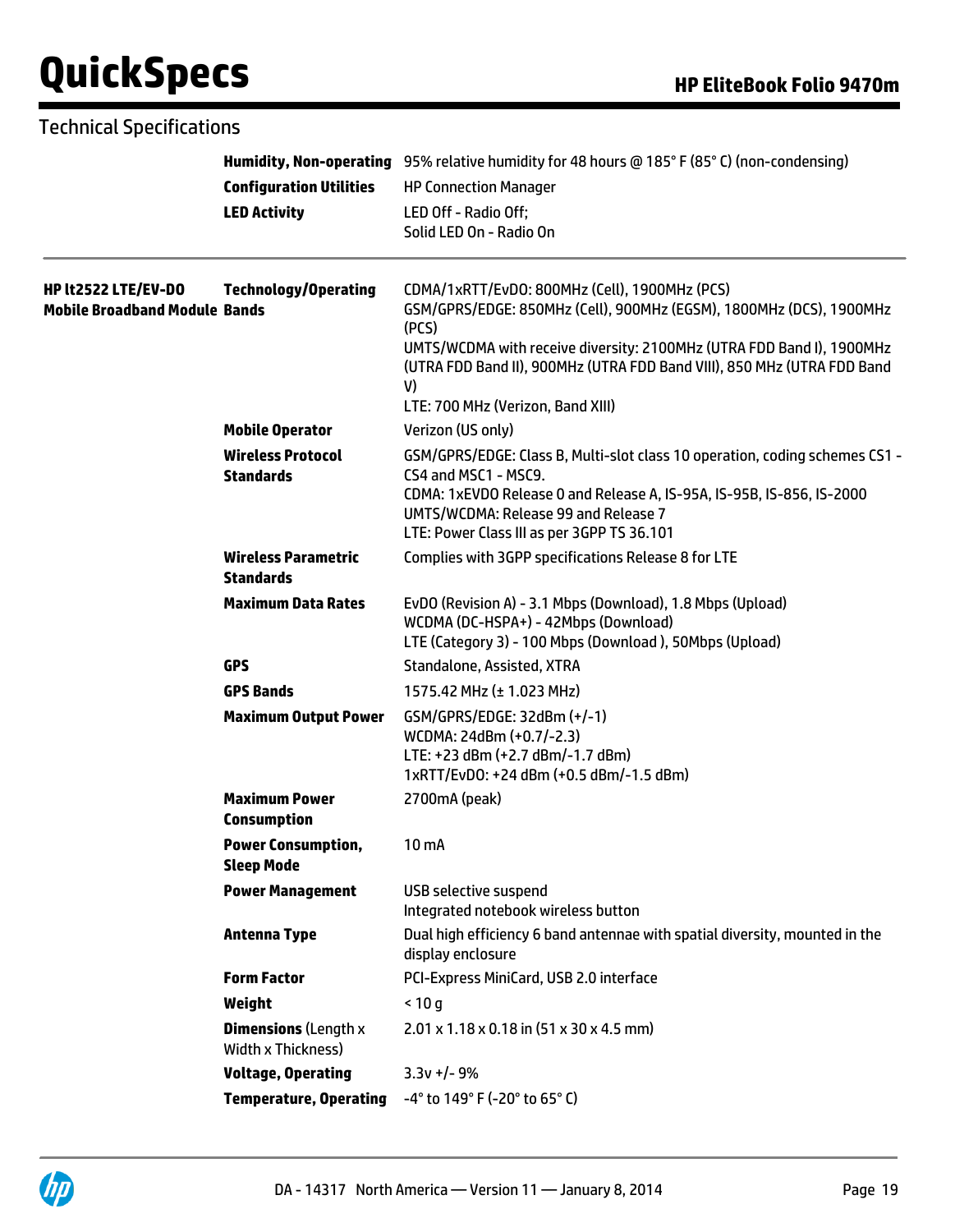| <b>Technical Specifications</b>                             |                                                                                  |                                                                                                                                                                                                                                                        |
|-------------------------------------------------------------|----------------------------------------------------------------------------------|--------------------------------------------------------------------------------------------------------------------------------------------------------------------------------------------------------------------------------------------------------|
|                                                             | <b>Temperature, Non-</b><br>operating, 96 hours (from<br>MIL-STD 202 Method 108) | $-40^{\circ}$ to 185 $^{\circ}$ F (-40 $^{\circ}$ to 85 $^{\circ}$ C)                                                                                                                                                                                  |
|                                                             |                                                                                  | Humidity, Non-operating 85% relative humidity for 48 hours @ 185° F (85° C) (non-condensing)                                                                                                                                                           |
|                                                             | <b>LED Activity</b>                                                              | LED Off - Radio Off;<br>Solid LED On - Radio On                                                                                                                                                                                                        |
| HP lt2523 LTE/HSPA+<br><b>Mobile Broadband Module Bands</b> | <b>Technology/Operating</b>                                                      | GSM/GPRS/EDGE: 850MHz (Cell), 900MHz (EGSM), 1800MHz (DCS), 1900MHz<br>(PCS)<br>UMTS/WCDMA with receive diversity: 2100MHz (UTRA FDD Band I), 1900MHz<br>(UTRA FDD Band II), 850 MHz (UTRA FDD Band V)<br>LTE: AWS (Band IV) 700 MHz (AT&T, Band XVII) |
|                                                             | <b>Mobile Operator</b>                                                           | AT&T (US only)                                                                                                                                                                                                                                         |
|                                                             | <b>Wireless Protocol</b><br><b>Standards</b>                                     | LTE: Power Class III as per 3GPP TS 36.101                                                                                                                                                                                                             |
|                                                             | <b>Wireless Parametric</b><br><b>Standards</b>                                   | Complies with 3GPP specifications Release 8 for LTE                                                                                                                                                                                                    |
|                                                             | <b>Maximum Data Rates</b>                                                        | WCDMA (DC-HSPA+) - 42Mbps (Download)<br>LTE (Category 3) - 100 Mbps (Download), 50Mbps (Upload)                                                                                                                                                        |
|                                                             | <b>GPS</b>                                                                       | Standalone, Assisted, XTRA                                                                                                                                                                                                                             |
|                                                             | <b>GPS Bands</b>                                                                 | 1575.42 MHz (± 1.023 MHz)                                                                                                                                                                                                                              |
|                                                             | <b>Maximum Output Power</b>                                                      | GSM/GPRS/EDGE: 32dBm (+/-1)<br>WCDMA: 24dBm (+0.7/-2.3)<br>LTE: +23 dBm (+2.7 dBm/-1.7 dBm)<br>1xRTT/EvD0: +24 dBm (+0.5 dBm/-1.5 dBm)                                                                                                                 |
|                                                             | <b>Maximum Power</b><br><b>Consumption</b>                                       | 2700mA (peak)                                                                                                                                                                                                                                          |
|                                                             | <b>Power Consumption,</b><br><b>Sleep Mode</b>                                   | 10 <sub>m</sub>                                                                                                                                                                                                                                        |
|                                                             | <b>Power Management</b>                                                          | <b>USB selective suspend</b><br>Integrated notebook wireless button                                                                                                                                                                                    |
|                                                             | <b>Antenna Type</b>                                                              | Dual high efficiency 6 band antennae with spatial diversity, mounted in the<br>display enclosure                                                                                                                                                       |
|                                                             | <b>Form Factor</b>                                                               | PCI-Express MiniCard, USB 2.0 interface                                                                                                                                                                                                                |
|                                                             | Weight                                                                           | < 10q                                                                                                                                                                                                                                                  |
|                                                             | <b>Dimensions (Length x</b><br>Width x Thickness)                                | 2.01 x 1.18 x 0.18 in (51 x 30 x 4.5 mm)                                                                                                                                                                                                               |
|                                                             | <b>Voltage, Operating</b>                                                        | $3.3v +/- 9%$                                                                                                                                                                                                                                          |
|                                                             | <b>Temperature, Operating</b>                                                    | -4° to 149° F (-20° to 65° C)                                                                                                                                                                                                                          |
|                                                             | <b>Temperature, Non-</b><br>operating, 96 hours (from<br>MIL-STD 202 Method 108) | $-40^{\circ}$ to 185 $^{\circ}$ F (-40 $^{\circ}$ to 85 $^{\circ}$ C)                                                                                                                                                                                  |

**Humidity, Non-operating** 85% relative humidity for 48 hours @ 185° F (85° C) (non-condensing)

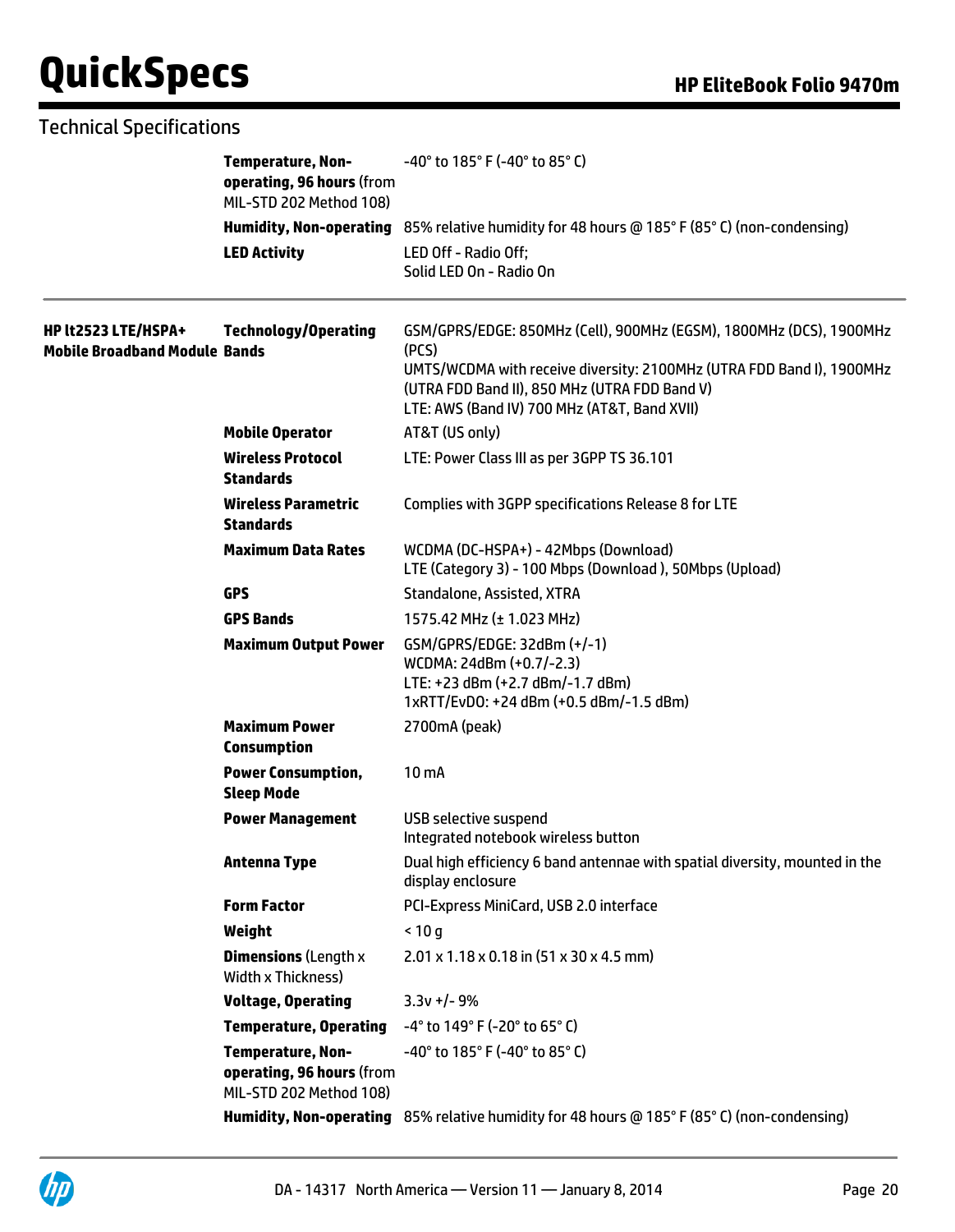|                                                                       | <b>LED Activity</b>                                               | LED Off - Radio Off;<br>Solid LED On - Radio On                                                                                                                                                                                                                                                                                           |
|-----------------------------------------------------------------------|-------------------------------------------------------------------|-------------------------------------------------------------------------------------------------------------------------------------------------------------------------------------------------------------------------------------------------------------------------------------------------------------------------------------------|
| <b>Intel Centrino Advanced-N Wireless LAN Standards</b><br>6205 (2x2) |                                                                   | IEEE 802.11a<br>IEEE 802.11b<br>IEEE 802.11g<br>IEEE 802.11n                                                                                                                                                                                                                                                                              |
|                                                                       | <b>Interoperability</b>                                           | Wi-Fi certified<br>Cisco Compatible Extensions Program compliant with Microsoft Windows 7,<br>Windows Vista and XP (details at: hp.com/go/notebooks/WLAN)                                                                                                                                                                                 |
|                                                                       | <b>Frequency Band</b>                                             | 2.4 GHz and 5GHz                                                                                                                                                                                                                                                                                                                          |
|                                                                       | <b>Antenna Structure</b>                                          | 2 transmit; 2 receive (2x2)                                                                                                                                                                                                                                                                                                               |
|                                                                       | <b>Data Rates</b>                                                 | 802.11a: 6, 9, 12, 18, 24, 36, 48, 54 Mbps<br>802.11b: 1, 2, 5.5, 11 Mbps<br>802.11g: 6, 9, 12, 18, 24, 36, 48, 54 Mbps<br>802.11n: 66 possible data rates, ranging from 6 Mbps to 300 Mbps, depending<br>on the combination of Bandwidth, Modulation Coding Scheme, and Guard<br>Interval used, as defined in IEEE 802.11n specification |
|                                                                       | <b>Modulation</b>                                                 | <b>Direct Sequence Spread Spectrum</b><br>DBPSK, DQPSK, CCK, OFDM, BPSK, QPSK, 16-QAM, 64-QAM                                                                                                                                                                                                                                             |
|                                                                       | Security <sup>1</sup>                                             | Authentication: WPA and WPA2, 802.1x (EAP_TLS, TTLS, PEAP, LEAP, EAP-<br>FAST)                                                                                                                                                                                                                                                            |
|                                                                       |                                                                   | Authentication Protocols: PAP, CHAP, TLS, GTC, MS-CHAP, MS-CHAPv2                                                                                                                                                                                                                                                                         |
|                                                                       |                                                                   | Encryption: 64 and 128-bit WEP, AES-CCMP, CKIP, TKIP                                                                                                                                                                                                                                                                                      |
|                                                                       |                                                                   | Support for Cisco Security Features (proven compatibility with Cisco Aironet<br>infrastructure products through the Cisco Compatible Extensions Program<br>Version 4) with Microsoft Windows Vista and XP only.                                                                                                                           |
|                                                                       | <b>Sub-channels</b>                                               | Multinational support with frequency bands and channels compliant to local<br>regulations.                                                                                                                                                                                                                                                |
|                                                                       | <b>Media Access Protocol</b>                                      | <b>CSMA/CA (Collision Avoidance) with ACK</b>                                                                                                                                                                                                                                                                                             |
|                                                                       | Network Architecture<br><b>Models</b>                             | Ad-hoc (Peer to Peer)<br>Infrastructure (Access Point Required)                                                                                                                                                                                                                                                                           |
|                                                                       | <b>Roaming</b>                                                    | IEEE 802.11 compliant roaming between 2.4GHz band Access Points                                                                                                                                                                                                                                                                           |
|                                                                       | <b>Output Power</b> (for CCK and 17 dBm max<br>OFDM) <sup>2</sup> |                                                                                                                                                                                                                                                                                                                                           |
|                                                                       | <b>Power Consumption</b>                                          | Transmit: 2.3 Watts (max, with two spatial streams)<br>Receive: 1 Watt (max with two spatial streams)<br>Idle mode <sup>3</sup> : 35 mW (average)<br>Radio off: 20 mW (max)                                                                                                                                                               |
|                                                                       | <b>Power Management</b>                                           | ACPI compliant power management<br>802.11 compliant power saving mode                                                                                                                                                                                                                                                                     |
|                                                                       | Receiver Sensitivity <sup>4</sup>                                 | 54 Mbps: -76 dBm, 6 Mbps: -92 dBm                                                                                                                                                                                                                                                                                                         |

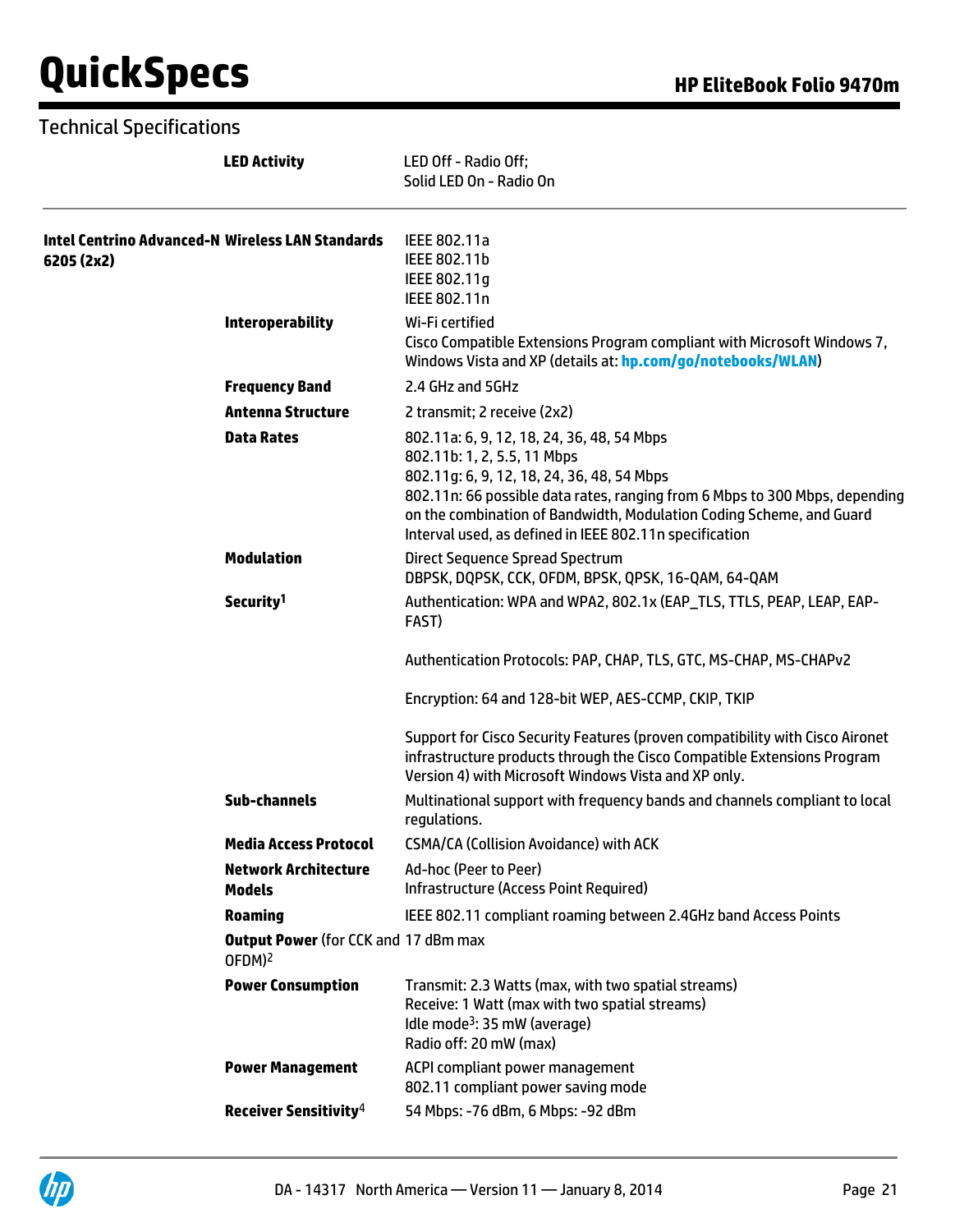# Technical Specifications

| <b>Antenna Connections</b> |                                                                      | 2 U.FL type connectors, 50 ohm nominal impedance                       |
|----------------------------|----------------------------------------------------------------------|------------------------------------------------------------------------|
| <b>Form Factor</b>         | <b>PCI-Express Half-MiniCard</b>                                     |                                                                        |
| Weight                     | $0.0075$ lb $(3.4 g)$                                                |                                                                        |
| <b>Dimensions</b>          | $0.12 \times 1.06 \times 1.18$ in $(3.1 \times 26.8 \times 30.0$ mm) |                                                                        |
| <b>Operating Voltage</b>   | $3.3V +/- 9%$                                                        |                                                                        |
| <b>Temperature</b>         | <b>Operating</b><br>Non-operating                                    | 32° to 176° F (0° to 80° C)<br>$-40^{\circ}$ to 176° F (-40° to 80° C) |
| <b>Humidity</b>            | <b>Operating</b><br>Non-operating                                    | 10% to 90% (non-condensing)<br>5% to 90% (non-condensing)              |
| Altitude                   | <b>Operating</b><br>Non-operating                                    | 0 to 10,000 ft (3,048 m)<br>0 to 50,000 ft (15,240 m)                  |
| <b>LED Activity</b>        | LED Off - Radio OFF; Solid LED On - Radio ON                         |                                                                        |

1. Check latest software/driver release for updates on supported security features.

2. Maximum output power may vary by country according to local regulations.

3. In Power Save Polling mode and on battery power.

4. Receiver sensitivity is measured at a packet error rate of 8% for 802.11b (CCK modulation) and a packet error rate of 10% for 802.11a/g (OFDM modulation).

5. WLAN supplier's client utility is required for Cisco Compatible Extensions support with Microsoft Windows XP. WLAN may also be compatible with certain third-party software supplicants. WLAN supplier IHV extensions required for Cisco Compatible Extensions support for Microsoft Windows Vista.

| Intel Centrino Advanced -    Wireless LAN Standards<br>N 6235 802.11a/g/n (2x2)<br>Bluetooth v4.0 combo |                         | IEEE 802.11a<br>IEEE 802.11b<br>IEEE 802.11g<br>IEEE 802.11n                                                                                                                                                                                                                                                                              |
|---------------------------------------------------------------------------------------------------------|-------------------------|-------------------------------------------------------------------------------------------------------------------------------------------------------------------------------------------------------------------------------------------------------------------------------------------------------------------------------------------|
|                                                                                                         | <b>Interoperability</b> | Wi-Fi certified<br>Cisco Compatible Extensions Program compliant with Microsoft Windows 7,<br>Windows Vista and XP (details at: hp.com/go/notebooks/WLAN)                                                                                                                                                                                 |
|                                                                                                         | <b>Frequency Band</b>   | 2.4 GHz and 5 GHz                                                                                                                                                                                                                                                                                                                         |
|                                                                                                         | <b>Data Rates</b>       | 802.11a: 6, 9, 12, 18, 24, 36, 48, 54 Mbps<br>802.11b: 1, 2, 5.5, 11 Mbps<br>802.11g: 6, 9, 12, 18, 24, 36, 48, 54 Mbps<br>802.11n: 66 possible data rates, ranging from 6 Mbps to 300 Mbps, depending<br>on the combination of Bandwidth, Modulation Coding Scheme, and Guard<br>Interval used, as defined in IEEE 802.11n specification |
|                                                                                                         | <b>Modulation</b>       | Direct Sequence Spread Spectrum<br>DBPSK, DQPSK, CCK, OFDM, BPSK, QPSK, 16-QAM, 64-QAM                                                                                                                                                                                                                                                    |
|                                                                                                         | Security <sup>1</sup>   | Supports 64- and 128-bit WEP, WPA, WPA2, hardware-accelerated AES,<br>802.1x authentication types EAP-TLS, EAP-TTLS, PEAP-GTC, PEAP-MSCHAPv2,<br>LEAP, EAP-FAST.                                                                                                                                                                          |
|                                                                                                         |                         | Support for Cisco Security Features (proven compatibility with Cisco Aironet<br>infrastructure products through the Cisco Compatible Extensions Program<br>Version 5) with Microsoft Windows 7, Windows Vista and XP only.                                                                                                                |
|                                                                                                         | Sub-channels            | Multinational support with frequency bands and channels compliant to local<br>regulations.                                                                                                                                                                                                                                                |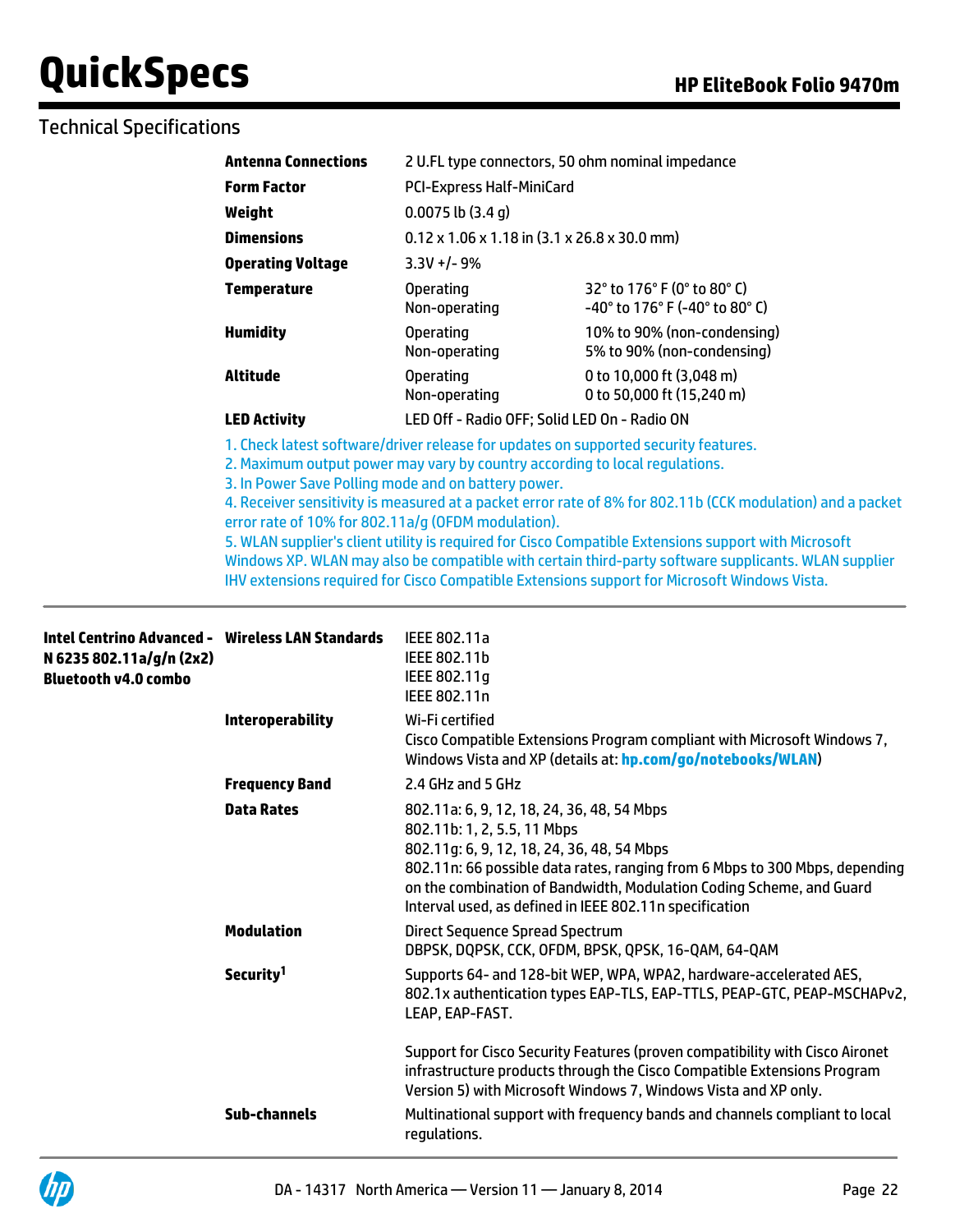# Technical Specifications

| <b>Media Access Protocol</b>                 | <b>CSMA/CA (Collision Avoidance) with ACK</b>                                                                                                                            |                                                                                                                                        |  |
|----------------------------------------------|--------------------------------------------------------------------------------------------------------------------------------------------------------------------------|----------------------------------------------------------------------------------------------------------------------------------------|--|
| <b>Network Architecture</b><br><b>Models</b> | Ad-hoc (Peer to Peer)<br>Infrastructure (Access Point Required)                                                                                                          |                                                                                                                                        |  |
| <b>Roaming</b>                               |                                                                                                                                                                          | IEEE 802.11 compliant roaming between access points                                                                                    |  |
| Output Power <sup>2</sup>                    | 13.5 dBm, nominal                                                                                                                                                        |                                                                                                                                        |  |
| <b>Power Consumption</b>                     | Idle associated: 250 mW<br>Idle unassociated: 100 mW<br>Radio disabled: 75mW<br>Transmit: 2.0 W (max)<br>Receive: 1.6 W (max)                                            |                                                                                                                                        |  |
| <b>Power Management</b>                      | ACPI compliant power management<br>802.11 compliant power saving mode                                                                                                    |                                                                                                                                        |  |
| Receiver Sensitivity <sup>3</sup>            |                                                                                                                                                                          | 54 Mbps: -71 dBm, 11 Mbps: -85 dBm, 1 Mbps: -95 dBm                                                                                    |  |
| <b>Antenna Connections</b>                   | display enclosure                                                                                                                                                        | High efficiency dual band antenna with spatial diversity, mounted in the                                                               |  |
| <b>Form Factor</b>                           |                                                                                                                                                                          | PCI-Express Half-MiniCard 1.2                                                                                                          |  |
| Weight                                       | $0.013$ lb $(6q)$                                                                                                                                                        |                                                                                                                                        |  |
| <b>Dimensions</b>                            | $0.19 \times 1.06 \times 1.18$ in (4.75 x 26.8 x 30 mm)                                                                                                                  |                                                                                                                                        |  |
| <b>Operating Voltage</b>                     | $3.3v +/- 10%$                                                                                                                                                           |                                                                                                                                        |  |
| <b>Temperature</b>                           | <b>Operating</b><br>Non-operating                                                                                                                                        | 14° to 158° F (-10° to 70° C)<br>-40° to 176° F (-40° to 80° C)                                                                        |  |
| <b>Humidity</b>                              | <b>Operating</b><br>Non-operating                                                                                                                                        | 10% to 90% (non-condensing)<br>5% to 95% (non-condensing)                                                                              |  |
| Altitude                                     | <b>Operating</b><br>Non-operating                                                                                                                                        | 0 to 10,000 ft (3,048 m)<br>0 to 50,000 ft (15,240 m)                                                                                  |  |
| <b>Configuration Utility<sup>4</sup></b>     | <b>Microsoft Windows XP</b><br><b>Choice of Configuration Utility:</b>                                                                                                   |                                                                                                                                        |  |
|                                              | Extensions support)                                                                                                                                                      | • Microsoft Windows XP Wireless Network Connection Manager<br>• Broadcom Wireless Configuration Utility (required for Cisco Compatible |  |
|                                              | <b>Microsoft Windows Vista</b>                                                                                                                                           |                                                                                                                                        |  |
|                                              | • Microsoft Windows Vista Wireless Network Connection Manager<br>• Broadcom IHV extensions for Windows Vista available to support Cisco<br><b>Compatible Extensions.</b> |                                                                                                                                        |  |
|                                              | <b>Microsoft Windows 7</b>                                                                                                                                               |                                                                                                                                        |  |
|                                              | <b>Compatible Extensions.</b>                                                                                                                                            | • Microsoft Windows 7 Wireless Network Connection Manager<br>• Broadcom IHV extensions for Windows 7 available to support Cisco        |  |
| <b>LED Activity</b>                          |                                                                                                                                                                          | LED Off - Radio OFF; Solid LED On - Radio ON                                                                                           |  |
|                                              |                                                                                                                                                                          |                                                                                                                                        |  |

#### 1. Check latest software/driver release for updates on supported security features.

- 2. Maximum output power may vary by country according to local regulations.
- 3. Receiver sensitivity is measured at a packet error rate of 8% for 802.11b (CCK modulation) and a packet

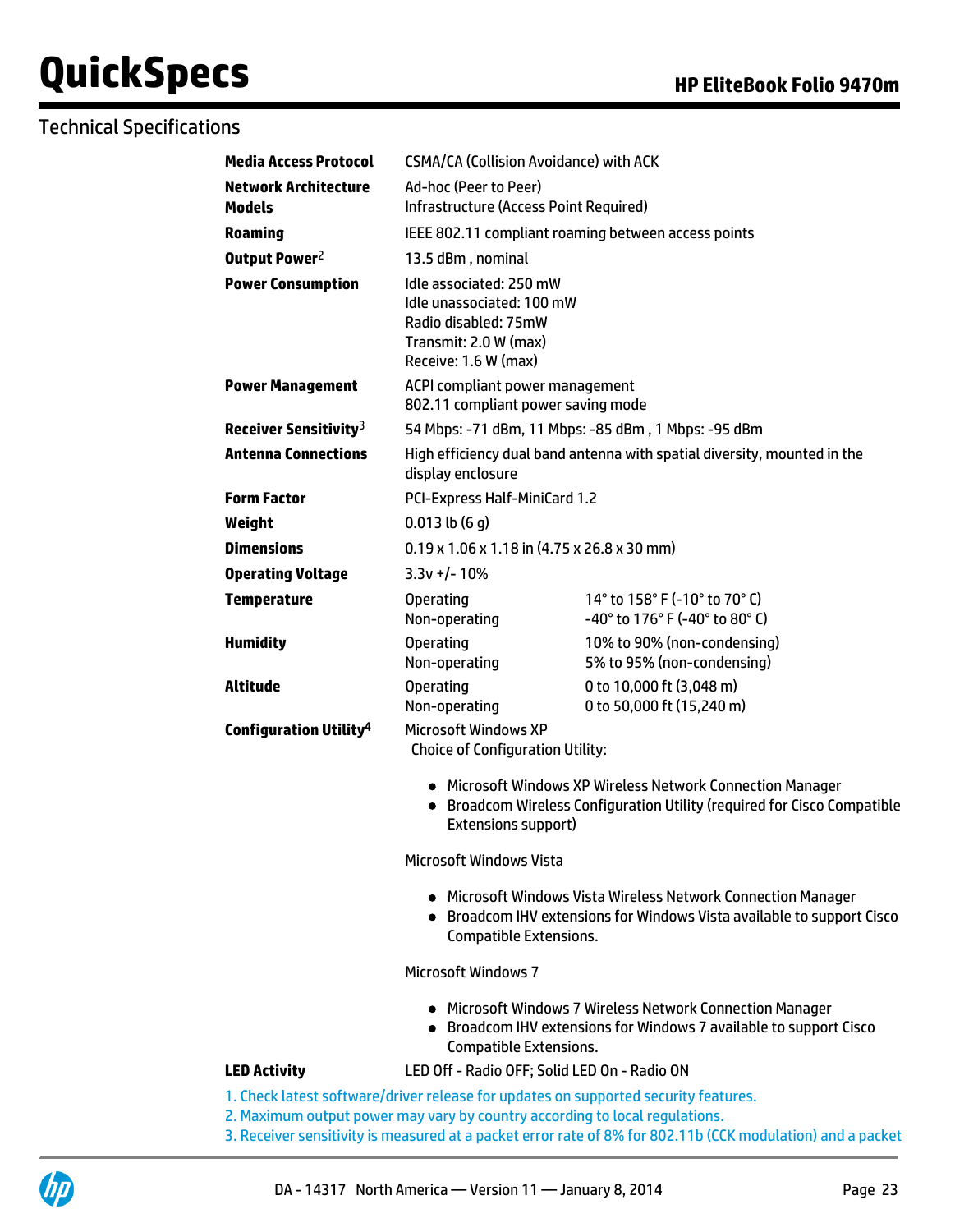## Technical Specifications

error rate of 10% for 802.11a/g (OFDM modulation). 4. WLAN supplier's client utility is required for Cisco Compatible Extensions support with Microsoft Windows XP. WLAN may also be compatible with certain third-party software supplicants. WLAN supplier IHV extensions required for Cisco Compatible Extensions support for Microsoft Windows Vista.

| <b>Bluetooth 4.0 Wireless</b> | <b>Bluetooth Specification</b>                | 2.1+EDR, 3.0+HS, 4.0 Compliant                                                                   |                                                                          |  |
|-------------------------------|-----------------------------------------------|--------------------------------------------------------------------------------------------------|--------------------------------------------------------------------------|--|
| <b>Technology</b>             | <b>Dimensions</b>                             | $1.18 \times 0.26 \times 0.13$ in (30 x 6.5 x 3.25 mm)                                           |                                                                          |  |
|                               | <b>Frequency Band</b>                         | 2402 to 2480 MHz                                                                                 |                                                                          |  |
|                               | <b>Number of Available</b><br><b>Channels</b> | 79 (1 MHz) available channels                                                                    |                                                                          |  |
|                               | <b>Data Rates and</b>                         | 3 Mbps data rate; throughput up to 2.17 Mbps                                                     |                                                                          |  |
|                               | <b>Throughput</b>                             |                                                                                                  | Synchronous Connection Oriented links up to 3, 64 kbps, voice channels   |  |
|                               |                                               | Asynchronous Connection Less links 2178.1 kbps/177.1 kbps asymmetric or<br>1306.9 kbps symmetric |                                                                          |  |
|                               | <b>Transmit Power</b>                         | Max 4 dBm (Bluetooth Class II)                                                                   |                                                                          |  |
|                               | <b>Receiver Sensitivity</b>                   | Better than -80 dBM at 0.1 % raw bit error rate                                                  |                                                                          |  |
|                               | <b>Power Consumption</b>                      | Average 230mW                                                                                    |                                                                          |  |
|                               |                                               | Sleep <1 mW                                                                                      |                                                                          |  |
|                               | Antenna                                       | Internally integrated within module                                                              |                                                                          |  |
|                               | Range                                         | Up 33 ft (10 m)                                                                                  |                                                                          |  |
|                               | <b>Electrical Interface</b>                   | USB 2.0 compliant<br>Microsoft Windows Plug and Play compliant                                   |                                                                          |  |
|                               |                                               |                                                                                                  |                                                                          |  |
|                               | <b>Bluetooth Software</b>                     | <b>Broadcom Bluetooth for Windows</b>                                                            |                                                                          |  |
|                               | <b>Supported</b>                              | Microsoft Windows Bluetooth Software                                                             |                                                                          |  |
|                               | <b>Link Topology</b>                          | Point to Point, Multipoint Pico Nets up to 7 slaves                                              |                                                                          |  |
|                               | <b>Security</b>                               | <b>Full support of Bluetooth Security Provisions</b>                                             |                                                                          |  |
|                               | <b>Power Management</b>                       |                                                                                                  | Microsoft Windows ACPI, and USB Bus Support                              |  |
|                               |                                               | including Standby, Hold, Park, and Sniff                                                         | Self configurable to optimize power conservation in all operating modes, |  |
|                               | <b>Certifications</b>                         |                                                                                                  | All necessary regulatory approvals for supported countries, including:   |  |
|                               |                                               |                                                                                                  | FCC (47 CFR) Part 15C, Section 15.247 & 15.249                           |  |
|                               |                                               | ETS 300 328, ETS 300 826                                                                         |                                                                          |  |
|                               |                                               | Low Voltage Directive IEC950                                                                     |                                                                          |  |
|                               |                                               | UL, CSA, and CE Mark                                                                             |                                                                          |  |
|                               | <b>Temperature</b>                            | <b>Operating</b>                                                                                 | -4° to 158° F (-20° to 70° C)                                            |  |
|                               |                                               | Non-operating                                                                                    | -40° to 176° F (-40° to 80° C)                                           |  |
|                               | <b>Humidity</b>                               | <b>Operating</b>                                                                                 | 10% to 90%                                                               |  |
|                               |                                               | Non-operating                                                                                    | 5% to 95%                                                                |  |
|                               | <b>Altitude</b>                               | <b>Operating</b>                                                                                 | 15,000 ft (4,572 m)                                                      |  |
|                               |                                               | Non-operating                                                                                    | 40,000 ft (12,192 m)                                                     |  |
|                               | <b>Bluetooth Profiles</b>                     | Serial Port Profile (SPP) <sup>1</sup>                                                           |                                                                          |  |
|                               | <b>Supported</b>                              |                                                                                                  | <b>Service Discovery Applicaton Profile (SDAP)</b>                       |  |
|                               |                                               | Dial-Up Networking (DUN) <sup>1,2</sup>                                                          |                                                                          |  |



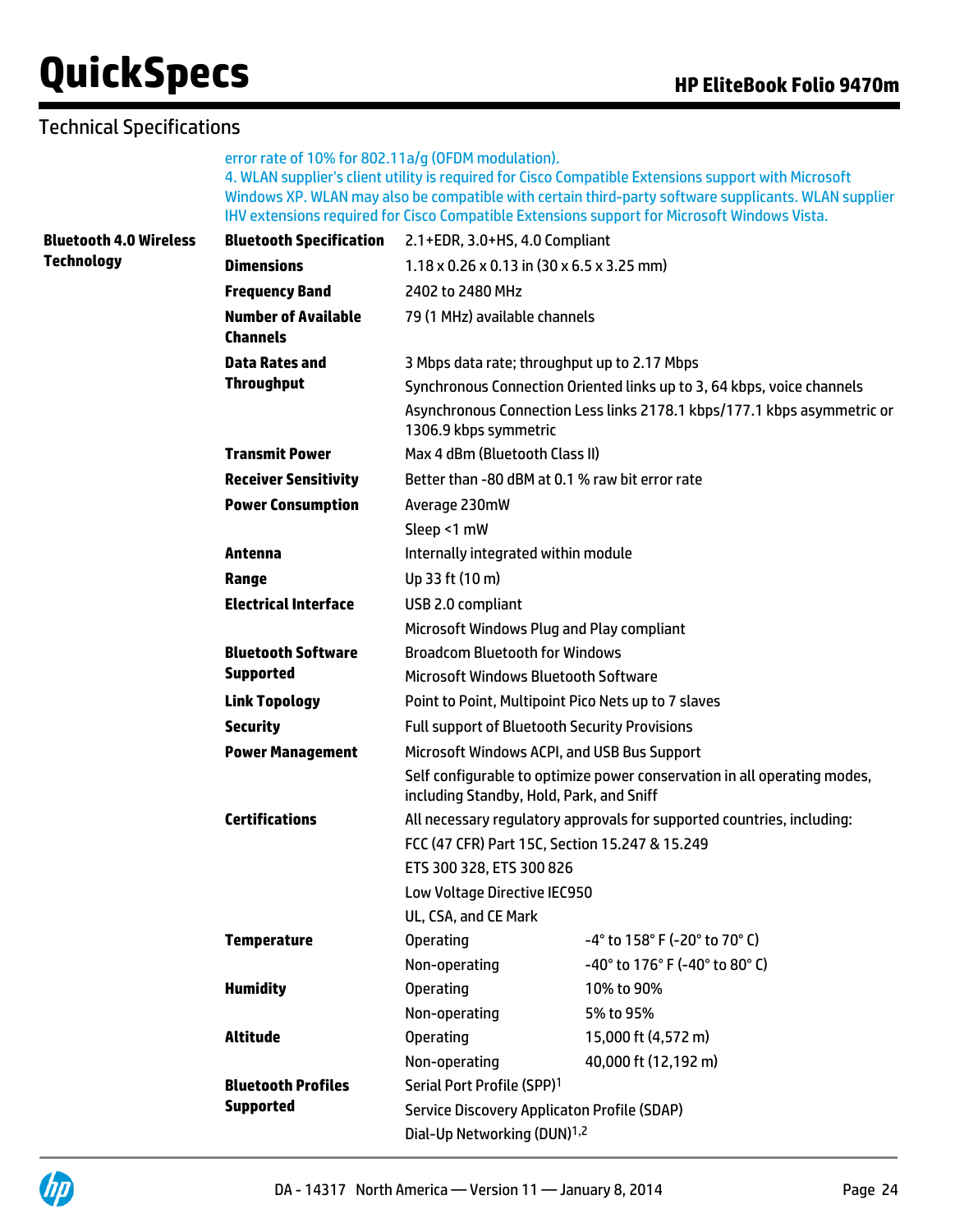| <b>Technical Specifications</b> |                                                   |                                                                                                                                                                                                                                                                                |
|---------------------------------|---------------------------------------------------|--------------------------------------------------------------------------------------------------------------------------------------------------------------------------------------------------------------------------------------------------------------------------------|
|                                 |                                                   | Generic Object Exchange Profile (GOEP) <sup>1,2</sup>                                                                                                                                                                                                                          |
|                                 |                                                   | Object Push Profile (OPP) <sup>1,2</sup>                                                                                                                                                                                                                                       |
|                                 |                                                   | File Transfer Profile (FTP)                                                                                                                                                                                                                                                    |
|                                 |                                                   | <b>Synchronization Profile (SYNC)</b>                                                                                                                                                                                                                                          |
|                                 |                                                   | Hard Copy Cable Replacement (HCRP) <sup>1,2</sup>                                                                                                                                                                                                                              |
|                                 |                                                   | Personal Area Networking Profile (PAN) <sup>1,2</sup>                                                                                                                                                                                                                          |
|                                 |                                                   | Human Interface Device Profile (HID) <sup>1,2,3</sup>                                                                                                                                                                                                                          |
|                                 |                                                   | <b>FAX Profile (FAX)</b>                                                                                                                                                                                                                                                       |
|                                 |                                                   | Basic Imaging Profile (BIP) <sup>2</sup>                                                                                                                                                                                                                                       |
|                                 |                                                   | <b>Headset Profile (HSP)</b>                                                                                                                                                                                                                                                   |
|                                 |                                                   | Hands Free Profile (HFP)                                                                                                                                                                                                                                                       |
|                                 |                                                   | Advanced Audio Distribution Profile (A2DP)                                                                                                                                                                                                                                     |
|                                 | 2. indicates the profile is part of Windows Vista | 1. indicates the profile is supported by Microsoft Windows XP SP2                                                                                                                                                                                                              |
| Atheros 802.11 a/b/g/n          | <b>Wireless LAN Standards</b>                     | IEEE 802.11a                                                                                                                                                                                                                                                                   |
| (2x2) Bluetooth v4.0            |                                                   | IEEE 802.11b                                                                                                                                                                                                                                                                   |
| combo                           |                                                   | IEEE 802.11g<br>IEEE 802.11n                                                                                                                                                                                                                                                   |
|                                 | <b>Interoperability</b>                           | Wi-Fi certified                                                                                                                                                                                                                                                                |
|                                 |                                                   | Cisco Compatible Extensions Program compliant with Microsoft Windows 7,<br>Windows Vista and XP (details at: hp.com/go/notebooks/WLAN)                                                                                                                                         |
|                                 | <b>Frequency Band</b>                             | 802.11b/g/n: 2.4 GHz and 5 GHz<br>802.11a/n: 4.9 - 4.95 GHz (Japan)<br>5.15 - 5.25 GHz<br>$5.25 - 5.35$ GHz<br>5.47 - 5.725 GHz<br>5.825 - 5.850 GHz                                                                                                                           |
|                                 | <b>Data Rates</b>                                 | 802.11a: 6, 9, 12, 18, 24, 36, 48, 54 Mbps<br>802.11b: 1, 2, 5.5, 11 Mbps<br>802.11g: 6, 9, 12, 18, 24, 36, 48, 54 Mbps<br>802.11n: card will support rates for NSS=1 and NSS=2 for RX and TX for 20<br>and 40 MHz channels. Short and long guard interval shall be supported. |
|                                 | <b>Modulation</b>                                 | <b>Direct Sequence Spread Spectrum</b>                                                                                                                                                                                                                                         |

|                              | DBPSK, DQPSK, CCK, OFDM, BPSK, QPSK, 16-QAM, 64-QAM                                                                                                                                                                                                                                                                                                                                            |
|------------------------------|------------------------------------------------------------------------------------------------------------------------------------------------------------------------------------------------------------------------------------------------------------------------------------------------------------------------------------------------------------------------------------------------|
| Security <sup>1</sup>        | Supports 64- and 128-bit WEP, WPA, WPA2, hardware-accelerated AES,<br>802.1x authentication types EAP-TLS, EAP-TTLS, PEAP-GTC, PEAP-MSCHAPv2,<br>LEAP. EAP-FAST.<br>Support for Cisco Security Features (proven compatibility with Cisco Aironet<br>infrastructure products through the Cisco Compatible Extensions Program<br>Version 5) with Microsoft Windows 7, Windows Vista and XP only. |
| Sub-channels                 | Multinational support with frequency bands and channels compliant to local<br>regulations.                                                                                                                                                                                                                                                                                                     |
| <b>Media Access Protocol</b> | CSMA/CA (Collision Avoidance) with ACK                                                                                                                                                                                                                                                                                                                                                         |

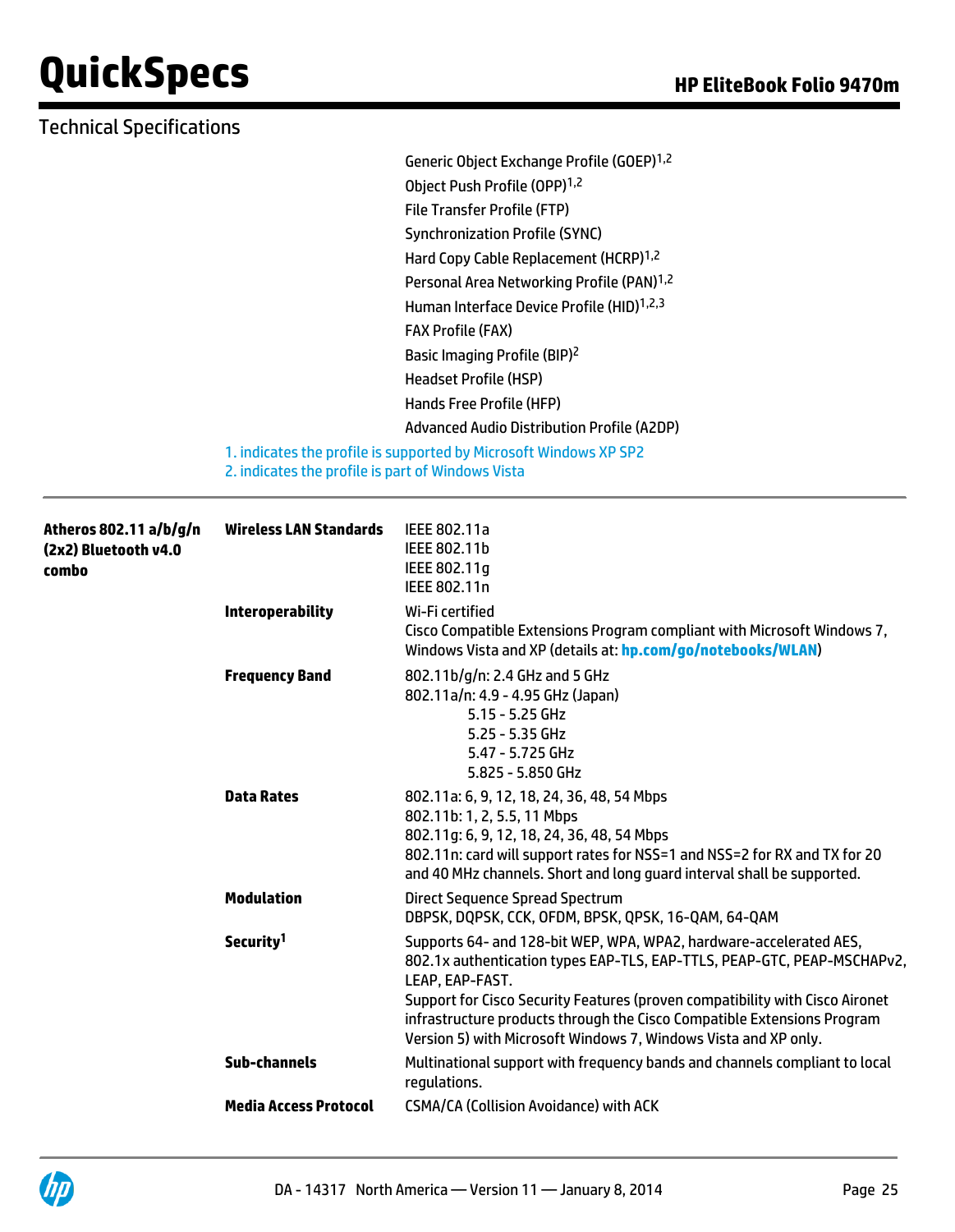# Technical Specifications

| <b>Network Architecture</b><br><b>Models</b> | Ad-hoc (Peer to Peer)<br>Infrastructure (Access Point Required)                                                                                                    |                                                                                                                                        |  |  |
|----------------------------------------------|--------------------------------------------------------------------------------------------------------------------------------------------------------------------|----------------------------------------------------------------------------------------------------------------------------------------|--|--|
| <b>Roaming</b>                               | IEEE 802.11 compliant roaming between access points                                                                                                                |                                                                                                                                        |  |  |
| Output Power <sup>2</sup>                    | 13.5 dBm, nominal                                                                                                                                                  |                                                                                                                                        |  |  |
| <b>Power Consumption</b>                     | Idle associated: 250 mW<br>Idle unassociated: 100 mW<br>Radio disabled: 75mW<br>Transmit: 2.0 W (max)<br>Receive: 1.6 W (max)                                      |                                                                                                                                        |  |  |
| <b>Power Management</b>                      | ACPI compliant power management<br>802.11 compliant power saving mode                                                                                              |                                                                                                                                        |  |  |
| Receiver Sensitivity <sup>3</sup>            |                                                                                                                                                                    | 300 Mbps: -66 dBm, 54 Mbps: -74 dBm, 11 Mbps: -88 dBm, 1 Mbps: -95 dBm                                                                 |  |  |
| <b>Antenna Type</b>                          | mounted in the display enclosure                                                                                                                                   | Two embedded, high efficiency dual band antennae with spatial diversity,                                                               |  |  |
| <b>Form Factor</b>                           | PCI-Express Half-MiniCard 1.2                                                                                                                                      |                                                                                                                                        |  |  |
| Weight                                       | $0.013$ lb $(6q)$                                                                                                                                                  |                                                                                                                                        |  |  |
| <b>Dimensions</b>                            | $0.19 \times 1.06 \times 1.18$ in (4.75 x 26.8 x 30 mm)                                                                                                            |                                                                                                                                        |  |  |
| <b>Operating Voltage</b>                     | $3.3v + 1 - 10%$                                                                                                                                                   |                                                                                                                                        |  |  |
| <b>Temperature</b>                           | <b>Operating</b><br>Non-operating                                                                                                                                  | 14° to 158° F (-10° to 70° C)<br>-40° to 176° F (-40° to 80° C)                                                                        |  |  |
| <b>Humidity</b>                              | <b>Operating</b><br>Non-operating                                                                                                                                  | 10% to 90% (non-condensing)<br>5% to 95% (non-condensing)                                                                              |  |  |
| <b>Altitude</b>                              | <b>Operating</b><br>Non-operating                                                                                                                                  | 0 to 10,000 ft (3,048 m)<br>0 to 50,000 ft (15,240 m)                                                                                  |  |  |
| <b>Configuration Utility<sup>4</sup></b>     | <b>Microsoft Windows XP</b><br><b>Choice of Configuration Utility:</b>                                                                                             |                                                                                                                                        |  |  |
|                                              | Extensions support)                                                                                                                                                | • Microsoft Windows XP Wireless Network Connection Manager<br>• Broadcom Wireless Configuration Utility (required for Cisco Compatible |  |  |
|                                              | <b>Microsoft Windows Vista</b>                                                                                                                                     |                                                                                                                                        |  |  |
|                                              | <b>Compatible Extensions.</b>                                                                                                                                      | Microsoft Windows Vista Wireless Network Connection Manager<br>Broadcom IHV extensions for Windows Vista available to support Cisco    |  |  |
|                                              | <b>Microsoft Windows 7</b>                                                                                                                                         |                                                                                                                                        |  |  |
|                                              | <b>Compatible Extensions.</b>                                                                                                                                      | • Microsoft Windows 7 Wireless Network Connection Manager<br>• Broadcom IHV extensions for Windows 7 available to support Cisco        |  |  |
| <b>LED Activity</b>                          | LED Off - Radio OFF; Solid LED On - Radio ON                                                                                                                       |                                                                                                                                        |  |  |
|                                              | 1. Check latest software/driver release for updates on supported security features.<br>2. Maximum output power may vary by country according to local regulations. |                                                                                                                                        |  |  |

3. Receiver sensitivity is measured at a packet error rate of 8% for 802.11b (CCK modulation) and a packet error rate of 10% for 802.11a/g (OFDM modulation).

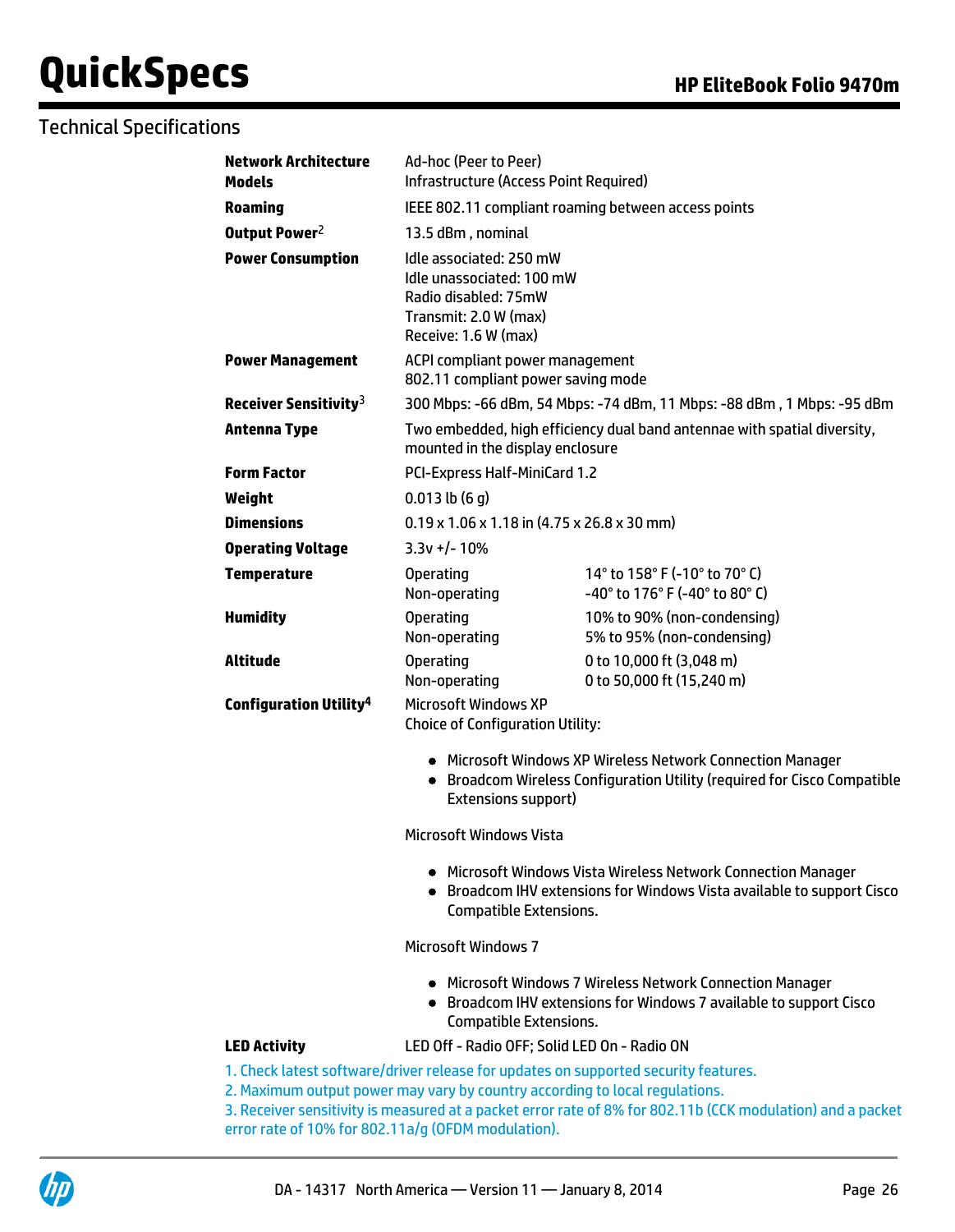# Technical Specifications

4. WLAN supplier's client utility is required for Cisco Compatible Extensions support with Microsoft Windows XP. WLAN may also be compatible with certain third-party software supplicants. WLAN supplier IHV extensions required for Cisco Compatible Extensions support for Microsoft Windows Vista.

| <b>Bluetooth 4.0 Wireless</b> | <b>Bluetooth Specification</b>                | 2.1+EDR, 3.0+HS, 4.0 Compliant                                                                                       |                                                                        |  |  |
|-------------------------------|-----------------------------------------------|----------------------------------------------------------------------------------------------------------------------|------------------------------------------------------------------------|--|--|
| <b>Technology</b>             | <b>Dimensions</b>                             | $1.18 \times 0.26 \times 0.13$ in (30 x 6.5 x 3.25 mm)                                                               |                                                                        |  |  |
|                               | <b>Frequency Band</b>                         | 2402 to 2480 MHz                                                                                                     |                                                                        |  |  |
|                               | <b>Number of Available</b><br><b>Channels</b> | 79 (1 MHz) available channels                                                                                        |                                                                        |  |  |
|                               | <b>Data Rates and</b>                         | 3 Mbps data rate; throughput up to 2.17 Mbps                                                                         |                                                                        |  |  |
|                               | <b>Throughput</b>                             |                                                                                                                      | Synchronous Connection Oriented links up to 3, 64 kbps, voice channels |  |  |
|                               |                                               | Asynchronous Connection Less links 2178.1 kbps/177.1 kbps asymmetric or<br>1306.9 kbps symmetric                     |                                                                        |  |  |
|                               | <b>Transmit Power</b>                         |                                                                                                                      | Max 4 dBm (Bluetooth Class II)                                         |  |  |
|                               | <b>Receiver Sensitivity</b>                   | Better than -80 dBM at 0.1 % raw bit error rate                                                                      |                                                                        |  |  |
|                               | <b>Power Consumption</b>                      | Average 230mW                                                                                                        |                                                                        |  |  |
|                               |                                               | Sleep <1 mW                                                                                                          |                                                                        |  |  |
|                               | Antenna                                       | Internally integrated within module                                                                                  |                                                                        |  |  |
|                               | Range                                         | Up 33 ft (10 m)                                                                                                      |                                                                        |  |  |
|                               | <b>Electrical Interface</b>                   | USB 2.0 compliant<br>Microsoft Windows Plug and Play compliant                                                       |                                                                        |  |  |
|                               |                                               |                                                                                                                      |                                                                        |  |  |
|                               | <b>Bluetooth Software</b>                     | <b>Broadcom Bluetooth for Windows</b>                                                                                |                                                                        |  |  |
|                               | <b>Supported</b>                              | Microsoft Windows Bluetooth Software                                                                                 |                                                                        |  |  |
|                               | <b>Link Topology</b>                          | Point to Point, Multipoint Pico Nets up to 7 slaves                                                                  |                                                                        |  |  |
|                               | <b>Security</b>                               | <b>Full support of Bluetooth Security Provisions</b>                                                                 |                                                                        |  |  |
|                               | <b>Power Management</b>                       | Microsoft Windows ACPI, and USB Bus Support                                                                          |                                                                        |  |  |
|                               |                                               | Self configurable to optimize power conservation in all operating modes,<br>including Standby, Hold, Park, and Sniff |                                                                        |  |  |
|                               | <b>Certifications</b>                         |                                                                                                                      | All necessary regulatory approvals for supported countries, including: |  |  |
|                               |                                               | FCC (47 CFR) Part 15C, Section 15.247 & 15.249                                                                       |                                                                        |  |  |
|                               |                                               | ETS 300 328, ETS 300 826                                                                                             |                                                                        |  |  |
|                               |                                               | Low Voltage Directive IEC950                                                                                         |                                                                        |  |  |
|                               |                                               | UL, CSA, and CE Mark                                                                                                 |                                                                        |  |  |
|                               | <b>Temperature</b>                            | <b>Operating</b>                                                                                                     | $-4^{\circ}$ to 158° F (-20° to 70° C)                                 |  |  |
|                               |                                               | Non-operating                                                                                                        | -40° to 176° F (-40° to 80° C)                                         |  |  |
|                               | <b>Humidity</b>                               | <b>Operating</b>                                                                                                     | 10% to 90%                                                             |  |  |
|                               |                                               | Non-operating                                                                                                        | 5% to 95%                                                              |  |  |
|                               | <b>Altitude</b>                               | <b>Operating</b>                                                                                                     | 15,000 ft (4,572 m)                                                    |  |  |
|                               |                                               | Non-operating                                                                                                        | 40,000 ft (12,192 m)                                                   |  |  |
|                               | <b>Bluetooth Profiles</b>                     | Serial Port Profile (SPP) <sup>1</sup>                                                                               |                                                                        |  |  |
|                               | <b>Supported</b>                              | <b>Service Discovery Applicaton Profile (SDAP)</b>                                                                   |                                                                        |  |  |
|                               | Dial-Up Networking (DUN) <sup>1,2</sup>       |                                                                                                                      |                                                                        |  |  |

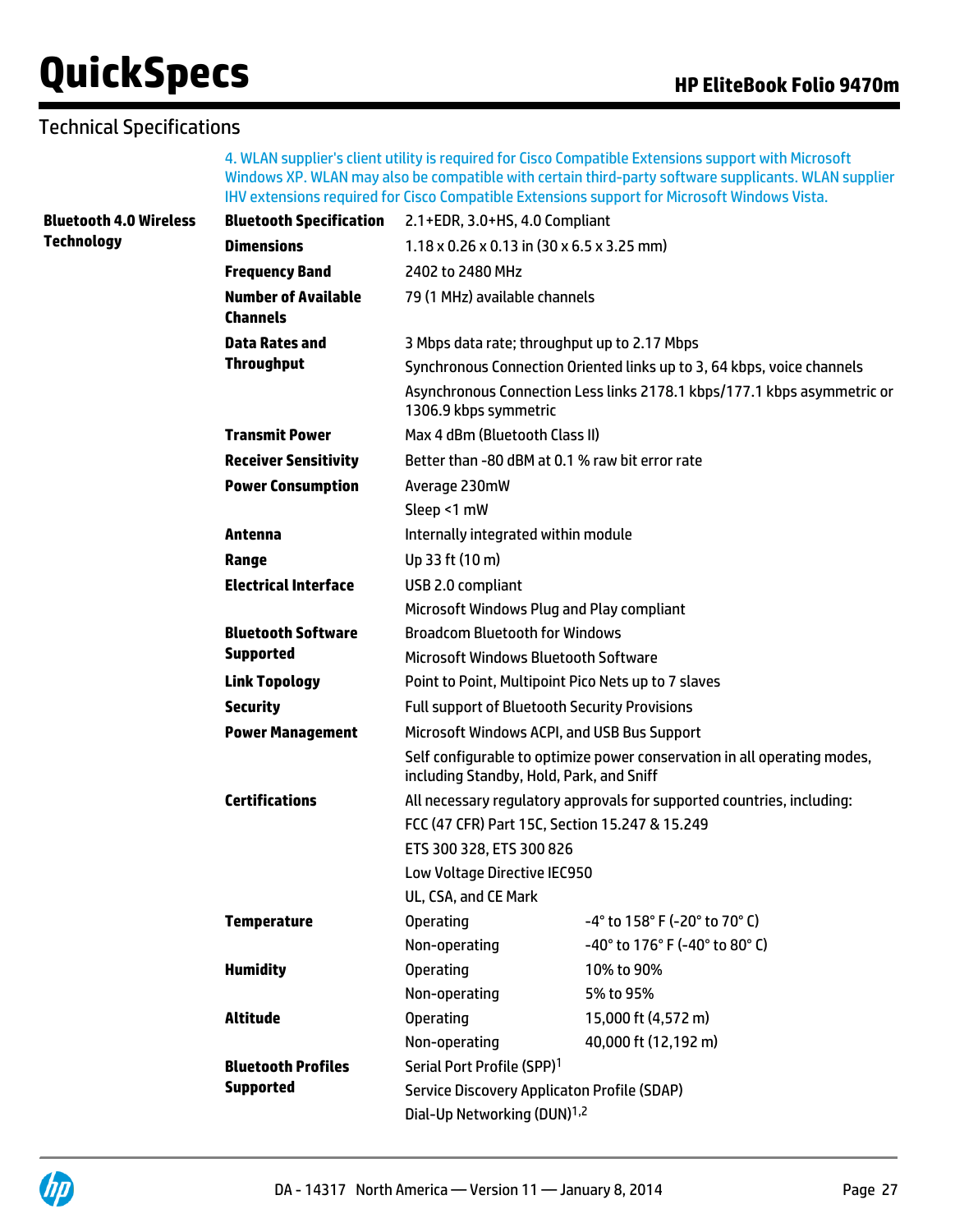### Technical Specifications

Generic Object Exchange Profile (GOEP)1,2 Object Push Profile (OPP)<sup>1,2</sup> File Transfer Profile (FTP) Synchronization Profile (SYNC) Hard Copy Cable Replacement (HCRP)1,2 Personal Area Networking Profile (PAN)<sup>1,2</sup> Human Interface Device Profile (HID)<sup>1,2,3</sup> FAX Profile (FAX) Basic Imaging Profile (BIP)<sup>2</sup> Headset Profile (HSP) Hands Free Profile (HFP) Advanced Audio Distribution Profile (A2DP)

1. indicates the profile is supported by Microsoft Windows XP SP2 2. indicates the profile is part of Windows Vista

| <b>Broadcom 802.11 b/g/n</b><br>(1x1) Bluetooth v4.0<br>combo | <b>Wireless LAN Standards</b>                | IEEE 802.11b<br>IEEE 802.11q<br>IEEE 802.11n                                                                                                                                                                                                                                                                                                                                                                   |
|---------------------------------------------------------------|----------------------------------------------|----------------------------------------------------------------------------------------------------------------------------------------------------------------------------------------------------------------------------------------------------------------------------------------------------------------------------------------------------------------------------------------------------------------|
|                                                               | <b>Interoperability</b>                      | Wi-Fi certified<br>Cisco Compatible Extensions Program compliant with Microsoft Windows 7,<br>Windows Vista and XP (details at: hp.com/go/notebooks/WLAN)                                                                                                                                                                                                                                                      |
|                                                               | <b>Frequency Band</b>                        | 2.4 GHz and 5 GHz                                                                                                                                                                                                                                                                                                                                                                                              |
|                                                               | <b>Data Rates</b>                            | 802.11b: 1, 2, 5.5, 11 Mbps<br>802.11g: 6, 9, 12, 18, 24, 36, 48, 54 Mbps<br>802.11n: card will support rates for NSS=1 for RX and TX for 20 MHz channels.<br>Short and long quard interval shall be supported.                                                                                                                                                                                                |
|                                                               | <b>Modulation</b>                            | Direct Sequence Spread Spectrum<br>DBPSK, DQPSK, CCK, OFDM, BPSK, QPSK, 16-QAM, 64-QAM                                                                                                                                                                                                                                                                                                                         |
|                                                               | Security <sup>1</sup>                        | Supports 64- and 128-bit WEP, WPA, WPA2, hardware-accelerated AES, WAPI,<br>802.1x authentication types EAP-TLS, EAP-PEAPv0, EAP-PEAPv1,<br>EAP-PEAPv2, EAP-FAST, EAP-SIM, LEAP.<br>Support for Cisco Security Features (proven compatibility with Cisco Aironet<br>infrastructure products through the Cisco Compatible Extensions Program<br>Version 5) with Microsoft Windows 7, Windows Vista and XP only. |
|                                                               | Sub-channels                                 | Multinational support with frequency bands and channels compliant to local<br>regulations.                                                                                                                                                                                                                                                                                                                     |
|                                                               | <b>Media Access Protocol</b>                 | <b>CSMA/CA (Collision Avoidance) with ACK</b>                                                                                                                                                                                                                                                                                                                                                                  |
|                                                               | <b>Network Architecture</b><br><b>Models</b> | Ad-hoc (Peer to Peer)<br><b>Infrastructure (Access Point Required)</b>                                                                                                                                                                                                                                                                                                                                         |
|                                                               | <b>Roaming</b>                               | IEEE 802.11 compliant roaming between access points                                                                                                                                                                                                                                                                                                                                                            |
|                                                               | Output Power <sup>2</sup>                    | 13.5 dBm, nominal                                                                                                                                                                                                                                                                                                                                                                                              |

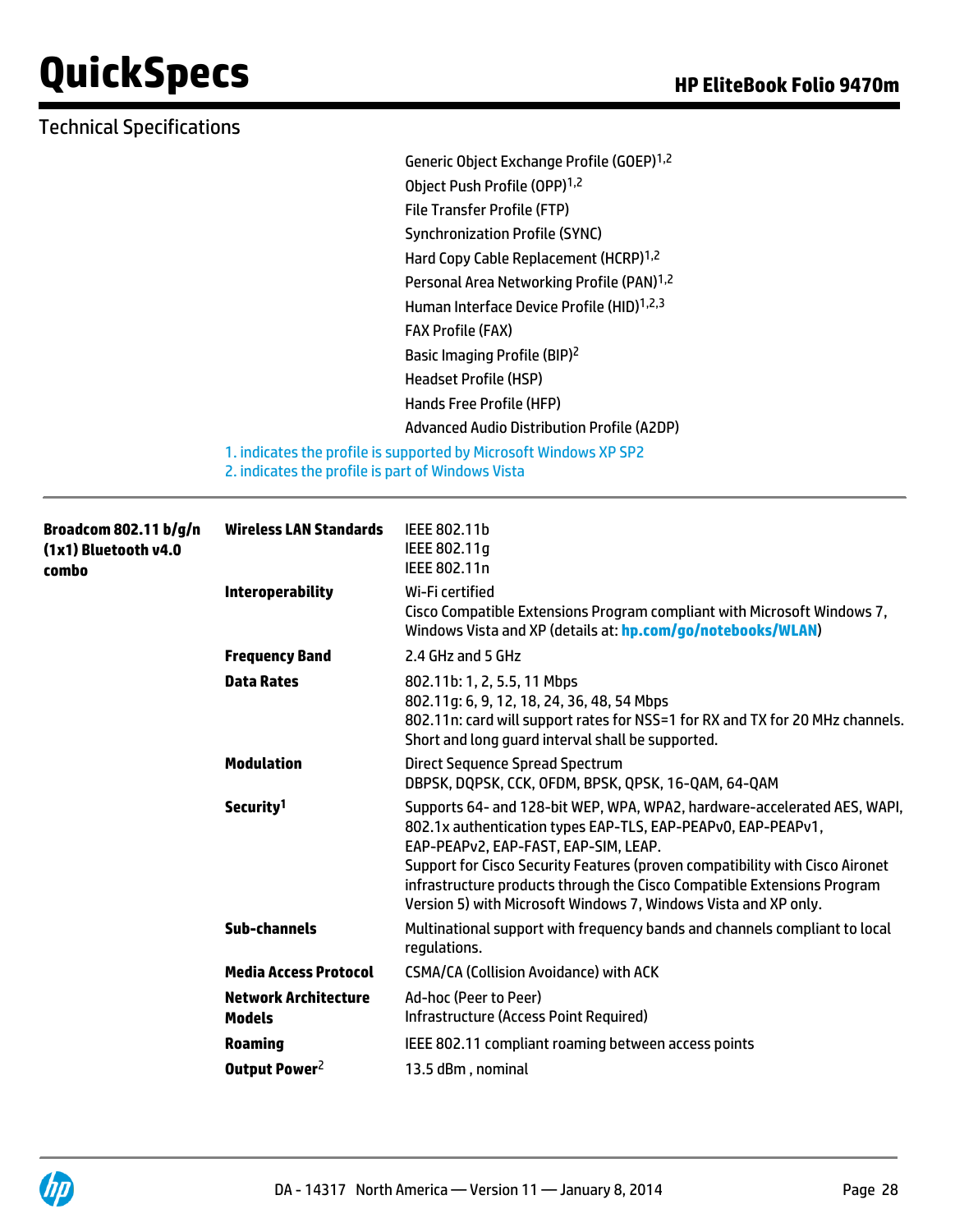|                               | <b>Power Consumption</b>                           | Idle associated: 250 mW<br>Idle unassociated: 100 mW<br>Radio disabled: 75mW<br>Transmit: 2.0 W (max)<br>Receive: 1.6 W (max) |                                                                                                                                                                                                                                                                                                                                                                                                                                                                                                                                                                                                  |
|-------------------------------|----------------------------------------------------|-------------------------------------------------------------------------------------------------------------------------------|--------------------------------------------------------------------------------------------------------------------------------------------------------------------------------------------------------------------------------------------------------------------------------------------------------------------------------------------------------------------------------------------------------------------------------------------------------------------------------------------------------------------------------------------------------------------------------------------------|
|                               | <b>Power Management</b>                            | ACPI compliant power management<br>802.11 compliant power saving mode                                                         |                                                                                                                                                                                                                                                                                                                                                                                                                                                                                                                                                                                                  |
|                               | Receiver Sensitivity $3$                           |                                                                                                                               | 72.2 Mbps: -70 dBm 54 Mbps: -74 dBm, 11 Mbps: -88 dBm, 1 Mbps: -95 dBm                                                                                                                                                                                                                                                                                                                                                                                                                                                                                                                           |
|                               | <b>Antenna Type</b>                                | Two embedded single band, 2.4 antennae with spatial diversity, mounted in<br>the display enclosure                            |                                                                                                                                                                                                                                                                                                                                                                                                                                                                                                                                                                                                  |
|                               | <b>Form Factor</b>                                 | PCI-Express Half-MiniCard 1.2                                                                                                 |                                                                                                                                                                                                                                                                                                                                                                                                                                                                                                                                                                                                  |
|                               | Weight                                             | $0.013$ lb $(6q)$                                                                                                             |                                                                                                                                                                                                                                                                                                                                                                                                                                                                                                                                                                                                  |
|                               | <b>Dimensions</b>                                  | $0.19 \times 1.06 \times 1.18$ in (4.75 x 26.8 x 30 mm)                                                                       |                                                                                                                                                                                                                                                                                                                                                                                                                                                                                                                                                                                                  |
|                               | <b>Operating Voltage</b>                           | $3.3v +/- 10%$                                                                                                                |                                                                                                                                                                                                                                                                                                                                                                                                                                                                                                                                                                                                  |
|                               | <b>Temperature</b>                                 | <b>Operating</b><br>Non-operating                                                                                             | 14° to 158° F (-10° to 70° C)<br>$-40^{\circ}$ to 176 $^{\circ}$ F (-40 $^{\circ}$ to 80 $^{\circ}$ C)                                                                                                                                                                                                                                                                                                                                                                                                                                                                                           |
|                               | <b>Humidity</b>                                    | <b>Operating</b><br>Non-operating                                                                                             | 10% to 90% (non-condensing)<br>5% to 95% (non-condensing)                                                                                                                                                                                                                                                                                                                                                                                                                                                                                                                                        |
|                               | <b>Altitude</b>                                    | <b>Operating</b><br>Non-operating                                                                                             | 0 to 10,000 ft (3,048 m)<br>0 to 50,000 ft (15,240 m)                                                                                                                                                                                                                                                                                                                                                                                                                                                                                                                                            |
|                               | <b>Configuration Utility<sup>4</sup></b>           | <b>Microsoft Windows XP</b><br><b>Choice of Configuration Utility:</b>                                                        |                                                                                                                                                                                                                                                                                                                                                                                                                                                                                                                                                                                                  |
|                               |                                                    | Extensions support)                                                                                                           | • Microsoft Windows XP Wireless Network Connection Manager<br>• Broadcom Wireless Configuration Utility (required for Cisco Compatible                                                                                                                                                                                                                                                                                                                                                                                                                                                           |
|                               |                                                    | <b>Microsoft Windows Vista</b>                                                                                                |                                                                                                                                                                                                                                                                                                                                                                                                                                                                                                                                                                                                  |
|                               |                                                    | <b>Compatible Extensions.</b>                                                                                                 | • Microsoft Windows Vista Wireless Network Connection Manager<br>• Broadcom IHV extensions for Windows Vista available to support Cisco                                                                                                                                                                                                                                                                                                                                                                                                                                                          |
|                               |                                                    | <b>Microsoft Windows 7</b>                                                                                                    |                                                                                                                                                                                                                                                                                                                                                                                                                                                                                                                                                                                                  |
|                               |                                                    | <b>Compatible Extensions.</b>                                                                                                 | • Microsoft Windows 7 Wireless Network Connection Manager<br>Broadcom IHV extensions for Windows 7 available to support Cisco                                                                                                                                                                                                                                                                                                                                                                                                                                                                    |
|                               | <b>LED Activity</b>                                |                                                                                                                               | LED Off - Radio OFF; Solid LED On - Radio ON                                                                                                                                                                                                                                                                                                                                                                                                                                                                                                                                                     |
|                               | error rate of 10% for 802.11a/g (OFDM modulation). |                                                                                                                               | 1. Check latest software/driver release for updates on supported security features.<br>2. Maximum output power may vary by country according to local regulations.<br>3. Receiver sensitivity is measured at a packet error rate of 8% for 802.11b (CCK modulation) and a packet<br>4. WLAN supplier's client utility is required for Cisco Compatible Extensions support with Microsoft<br>Windows XP. WLAN may also be compatible with certain third-party software supplicants. WLAN supplier<br>IHV extensions required for Cisco Compatible Extensions support for Microsoft Windows Vista. |
| <b>Bluetooth 4.0 Wireless</b> | <b>Bluetooth Specification</b>                     | 2.1+EDR, 3.0+HS, 4.0 Compliant                                                                                                |                                                                                                                                                                                                                                                                                                                                                                                                                                                                                                                                                                                                  |
|                               |                                                    |                                                                                                                               |                                                                                                                                                                                                                                                                                                                                                                                                                                                                                                                                                                                                  |

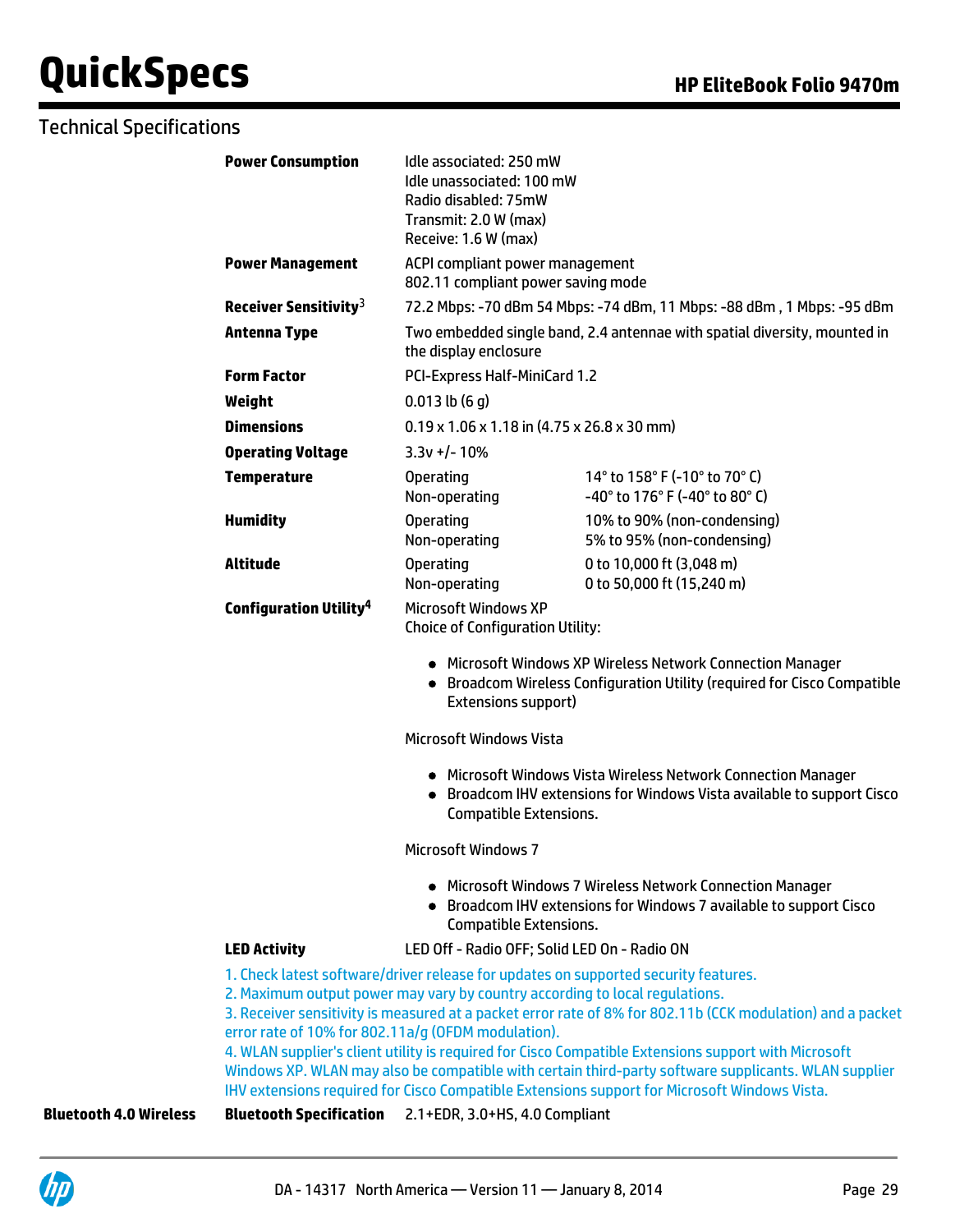| Technology | <b>Dimensions</b>                             | $1.18 \times 0.26 \times 0.13$ in (30 x 6.5 x 3.25 mm)                                                                                                              |                                                                         |  |
|------------|-----------------------------------------------|---------------------------------------------------------------------------------------------------------------------------------------------------------------------|-------------------------------------------------------------------------|--|
|            | <b>Frequency Band</b>                         | 2402 to 2480 MHz                                                                                                                                                    |                                                                         |  |
|            | <b>Number of Available</b><br><b>Channels</b> | 79 (1 MHz) available channels                                                                                                                                       |                                                                         |  |
|            | <b>Data Rates and</b>                         | 3 Mbps data rate; throughput up to 2.17 Mbps                                                                                                                        |                                                                         |  |
|            | <b>Throughput</b>                             |                                                                                                                                                                     | Synchronous Connection Oriented links up to 3, 64 kbps, voice channels  |  |
|            |                                               | 1306.9 kbps symmetric                                                                                                                                               | Asynchronous Connection Less links 2178.1 kbps/177.1 kbps asymmetric or |  |
|            | <b>Transmit Power</b>                         | Max 4 dBm (Bluetooth Class II)                                                                                                                                      |                                                                         |  |
|            | <b>Receiver Sensitivity</b>                   | Better than -80 dBM at 0.1 % raw bit error rate                                                                                                                     |                                                                         |  |
|            | <b>Power Consumption</b>                      | Average 230mW                                                                                                                                                       |                                                                         |  |
|            |                                               | Sleep <1 mW                                                                                                                                                         |                                                                         |  |
|            | Antenna                                       | Internally integrated within module                                                                                                                                 |                                                                         |  |
|            | Range                                         | Up 33 ft (10 m)                                                                                                                                                     |                                                                         |  |
|            | <b>Electrical Interface</b>                   | USB 2.0 compliant                                                                                                                                                   |                                                                         |  |
|            |                                               | Microsoft Windows Plug and Play compliant                                                                                                                           |                                                                         |  |
|            | <b>Bluetooth Software</b>                     | <b>Broadcom Bluetooth for Windows</b>                                                                                                                               |                                                                         |  |
|            | <b>Supported</b>                              | Microsoft Windows Bluetooth Software                                                                                                                                |                                                                         |  |
|            | <b>Link Topology</b>                          | Point to Point, Multipoint Pico Nets up to 7 slaves                                                                                                                 |                                                                         |  |
|            | <b>Security</b>                               | <b>Full support of Bluetooth Security Provisions</b>                                                                                                                |                                                                         |  |
|            | <b>Power Management</b>                       | Microsoft Windows ACPI, and USB Bus Support<br>Self configurable to optimize power conservation in all operating modes,<br>including Standby, Hold, Park, and Sniff |                                                                         |  |
|            |                                               |                                                                                                                                                                     |                                                                         |  |
|            | <b>Certifications</b>                         | All necessary regulatory approvals for supported countries, including:                                                                                              |                                                                         |  |
|            |                                               |                                                                                                                                                                     | FCC (47 CFR) Part 15C, Section 15.247 & 15.249                          |  |
|            |                                               | ETS 300 328, ETS 300 826                                                                                                                                            |                                                                         |  |
|            |                                               | Low Voltage Directive IEC950                                                                                                                                        |                                                                         |  |
|            |                                               | UL, CSA, and CE Mark                                                                                                                                                |                                                                         |  |
|            | <b>Temperature</b>                            | <b>Operating</b>                                                                                                                                                    | $-4^{\circ}$ to 158° F (-20° to 70° C)                                  |  |
|            |                                               | Non-operating                                                                                                                                                       | $-40^{\circ}$ to 176 $^{\circ}$ F (-40 $^{\circ}$ to 80 $^{\circ}$ C)   |  |
|            | <b>Humidity</b>                               | <b>Operating</b>                                                                                                                                                    | 10% to 90%                                                              |  |
|            |                                               | Non-operating                                                                                                                                                       | 5% to 95%                                                               |  |
|            | Altitude                                      | <b>Operating</b>                                                                                                                                                    | 15,000 ft (4,572 m)                                                     |  |
|            |                                               | Non-operating                                                                                                                                                       | 40,000 ft (12,192 m)                                                    |  |
|            | <b>Bluetooth Profiles</b>                     | Serial Port Profile (SPP) <sup>1</sup>                                                                                                                              |                                                                         |  |
|            | <b>Supported</b>                              | <b>Service Discovery Applicaton Profile (SDAP)</b>                                                                                                                  |                                                                         |  |
|            |                                               | Dial-Up Networking (DUN) <sup>1,2</sup>                                                                                                                             |                                                                         |  |
|            |                                               | Generic Object Exchange Profile (GOEP) <sup>1,2</sup>                                                                                                               |                                                                         |  |
|            |                                               | Object Push Profile (OPP) <sup>1,2</sup><br><b>File Transfer Profile (FTP)</b><br><b>Synchronization Profile (SYNC)</b>                                             |                                                                         |  |
|            |                                               |                                                                                                                                                                     |                                                                         |  |
|            |                                               |                                                                                                                                                                     |                                                                         |  |

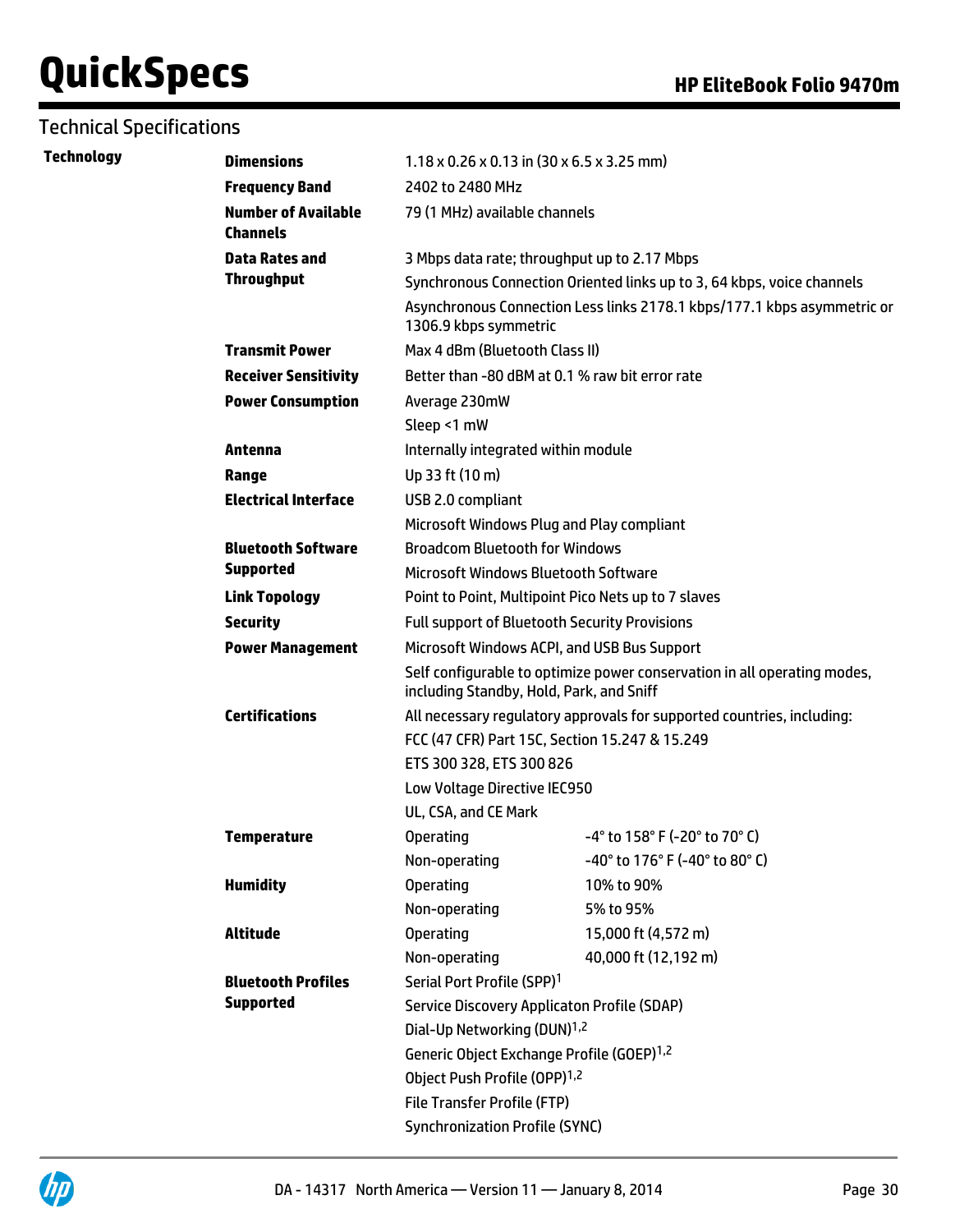# Technical Specifications

Hard Copy Cable Replacement (HCRP)1,2 Personal Area Networking Profile (PAN)<sup>1,2</sup> Human Interface Device Profile (HID)<sup>1,2,3</sup> FAX Profile (FAX) Basic Imaging Profile (BIP)<sup>2</sup> Headset Profile (HSP) Hands Free Profile (HFP) Advanced Audio Distribution Profile (A2DP) 1. indicates the profile is supported by Microsoft Windows XP SP2

2. indicates the profile is part of Windows Vista

## **AUDIO/MULTIMEDIA**

| Audio                          |                                               |                                                                      |  |  |
|--------------------------------|-----------------------------------------------|----------------------------------------------------------------------|--|--|
| <b>Hardware</b>                | Implementation                                | IDT 92HD87 High Definition CODEC<br>Volume up, volume down, and mute |  |  |
|                                | <b>Function Key Volume</b><br><b>Controls</b> |                                                                      |  |  |
|                                | <b>Full Duplex</b>                            | Yes                                                                  |  |  |
|                                | <b>Microphone In</b>                          | <b>Stereo</b>                                                        |  |  |
|                                | <b>Headphone/Line Out</b>                     | Stereo                                                               |  |  |
|                                | <b>Integrated Microphone</b>                  | Yes, dual digital microphone array                                   |  |  |
| <b>Audio Output Quality</b>    | <b>Frequency Response</b>                     | 20 Hz - 20 kHz                                                       |  |  |
|                                | <b>Signal to Noise Ratio</b>                  | >85 dB                                                               |  |  |
|                                | <b>Total Harmonic Distortion 0.01%</b>        |                                                                      |  |  |
|                                | <b>Noise Floor</b>                            | $-110dB$                                                             |  |  |
|                                | <b>Play/Record Sampling</b><br>Rate(s)        | 8 kHz - 48 kHz                                                       |  |  |
|                                | <b>DAC</b>                                    | 16, 20 or 24-bit                                                     |  |  |
|                                | <b>ADC</b>                                    | 16 or 20-bit                                                         |  |  |
| <b>Internal Stereo Speaker</b> | <b>Power Rating</b>                           | 2 Watts                                                              |  |  |
|                                | <b>Impedance</b>                              | 4 ohms                                                               |  |  |
|                                |                                               |                                                                      |  |  |

## **POWER**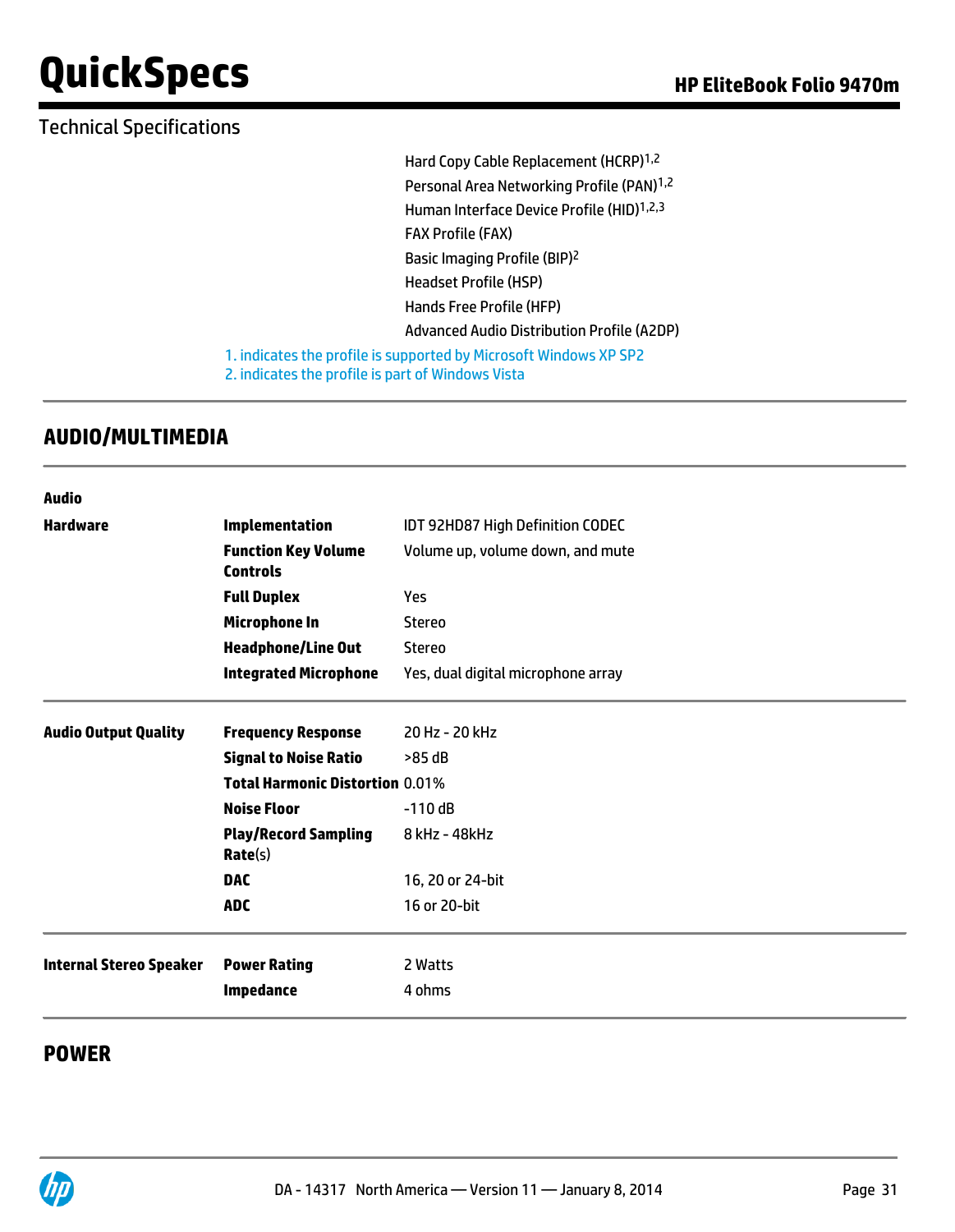| <b>Technical Specifications</b>                                                    |                                                   |                                                                                                                                                                                                                                                                                                                                                        |                                                             |  |
|------------------------------------------------------------------------------------|---------------------------------------------------|--------------------------------------------------------------------------------------------------------------------------------------------------------------------------------------------------------------------------------------------------------------------------------------------------------------------------------------------------------|-------------------------------------------------------------|--|
| <b>HP 45W Smart AC Adapter Dimensions</b>                                          |                                                   | $3.78 \times 1.95 \times 0.88$ in (9.6 x 4.95 x 2.24 cm)                                                                                                                                                                                                                                                                                               |                                                             |  |
|                                                                                    | Input                                             | 90 to 265 VAC<br><b>Input Efficiency</b>                                                                                                                                                                                                                                                                                                               | 87% min at 115 VAC                                          |  |
|                                                                                    |                                                   | Input frequency range                                                                                                                                                                                                                                                                                                                                  | 47 to 63 Hz                                                 |  |
|                                                                                    |                                                   | <b>Input AC current</b>                                                                                                                                                                                                                                                                                                                                | 1.4 A at 90 VAC and maximum load                            |  |
|                                                                                    | <b>Output</b>                                     | <b>Output power</b>                                                                                                                                                                                                                                                                                                                                    | 45W                                                         |  |
|                                                                                    |                                                   | <b>DC</b> output                                                                                                                                                                                                                                                                                                                                       | 19.5V                                                       |  |
|                                                                                    |                                                   | Hold-up time                                                                                                                                                                                                                                                                                                                                           | 5 msec at 115 VAC input                                     |  |
|                                                                                    |                                                   | <b>Output current limit</b>                                                                                                                                                                                                                                                                                                                            | <8A, Over voltage protection- 29V max automatic<br>shutdown |  |
|                                                                                    | <b>Connector</b>                                  | 3 pin/grounded, mates with interchangeable cords                                                                                                                                                                                                                                                                                                       |                                                             |  |
|                                                                                    | <b>Environmental Design</b>                       | <b>Operating</b><br>temperature                                                                                                                                                                                                                                                                                                                        | 32° to 95° F (0° to 35° C)                                  |  |
|                                                                                    |                                                   | <b>Non-operating (storage)</b><br>temperature                                                                                                                                                                                                                                                                                                          | $-4^{\circ}$ to 121° F (-20° to 85° C)                      |  |
|                                                                                    |                                                   | <b>Altitude</b>                                                                                                                                                                                                                                                                                                                                        | 0 to 16,405 ft (0 to 5,000 m)                               |  |
|                                                                                    |                                                   | <b>Humidity</b>                                                                                                                                                                                                                                                                                                                                        | 0% to 95%                                                   |  |
|                                                                                    |                                                   | <b>Storage Humidity</b>                                                                                                                                                                                                                                                                                                                                | 0% to 95%                                                   |  |
|                                                                                    | <b>EMI and Safety</b><br><b>Certifications</b>    | CE Mark - full compliance with LVD and EMC directives; Worldwide safety<br>standards - IEC60950, EN60950, UL60950, Class1, SELV; Agency approvals -<br>C-UL-US, NORDICS, DENAN, EN55022 Class B, FCC Class B, CISPR22 Class B,<br>CCC, NOM-1 NYCE; Reliability - failure rate of less than 0.1% annually within<br>the first three years of operation. |                                                             |  |
| <b>HP 4-cell Lithium-lon</b><br>Long Life Battery (52 WHr) $(h \times w \times l)$ | <b>Dimensions</b>                                 | $0.31 \times 5.25 \times 8.15$ in (0.8 x 13.3 x 20.7cm)                                                                                                                                                                                                                                                                                                |                                                             |  |
|                                                                                    | Weight                                            | 0.74 lb (0.335kg                                                                                                                                                                                                                                                                                                                                       |                                                             |  |
|                                                                                    | Cells/Type                                        | 4-cell Lithium-Ion                                                                                                                                                                                                                                                                                                                                     |                                                             |  |
|                                                                                    | <b>Energy</b>                                     | <b>Voltage</b>                                                                                                                                                                                                                                                                                                                                         | 14.8V                                                       |  |
|                                                                                    |                                                   | <b>Amp-hour capacity</b>                                                                                                                                                                                                                                                                                                                               | 3.515Ah                                                     |  |
|                                                                                    |                                                   | <b>Watt-hour capacity</b>                                                                                                                                                                                                                                                                                                                              | 52Wh                                                        |  |
|                                                                                    | <b>Temperature</b>                                | <b>Operating (Charging)</b>                                                                                                                                                                                                                                                                                                                            | 32° to 113° F (0° to 45° C)                                 |  |
|                                                                                    |                                                   | <b>Operating (Discharging)</b>                                                                                                                                                                                                                                                                                                                         | 14° to 122° F(-10° to 50° C)                                |  |
|                                                                                    |                                                   | <b>Non-operating</b>                                                                                                                                                                                                                                                                                                                                   | -4° to 122° F (-20° to 50° C)                               |  |
|                                                                                    | <b>Battery</b><br><b>Re-Charge Time</b>           | <b>System in OFF or</b><br><b>Standby Mode</b>                                                                                                                                                                                                                                                                                                         | 2.5 hours                                                   |  |
|                                                                                    |                                                   | <b>System ON</b>                                                                                                                                                                                                                                                                                                                                       | 3 to 5 hours                                                |  |
|                                                                                    | <b>Fuel Gauge LED</b>                             | No                                                                                                                                                                                                                                                                                                                                                     |                                                             |  |
|                                                                                    | <b>Optional Travel Battery</b><br><b>Availabl</b> | No                                                                                                                                                                                                                                                                                                                                                     |                                                             |  |

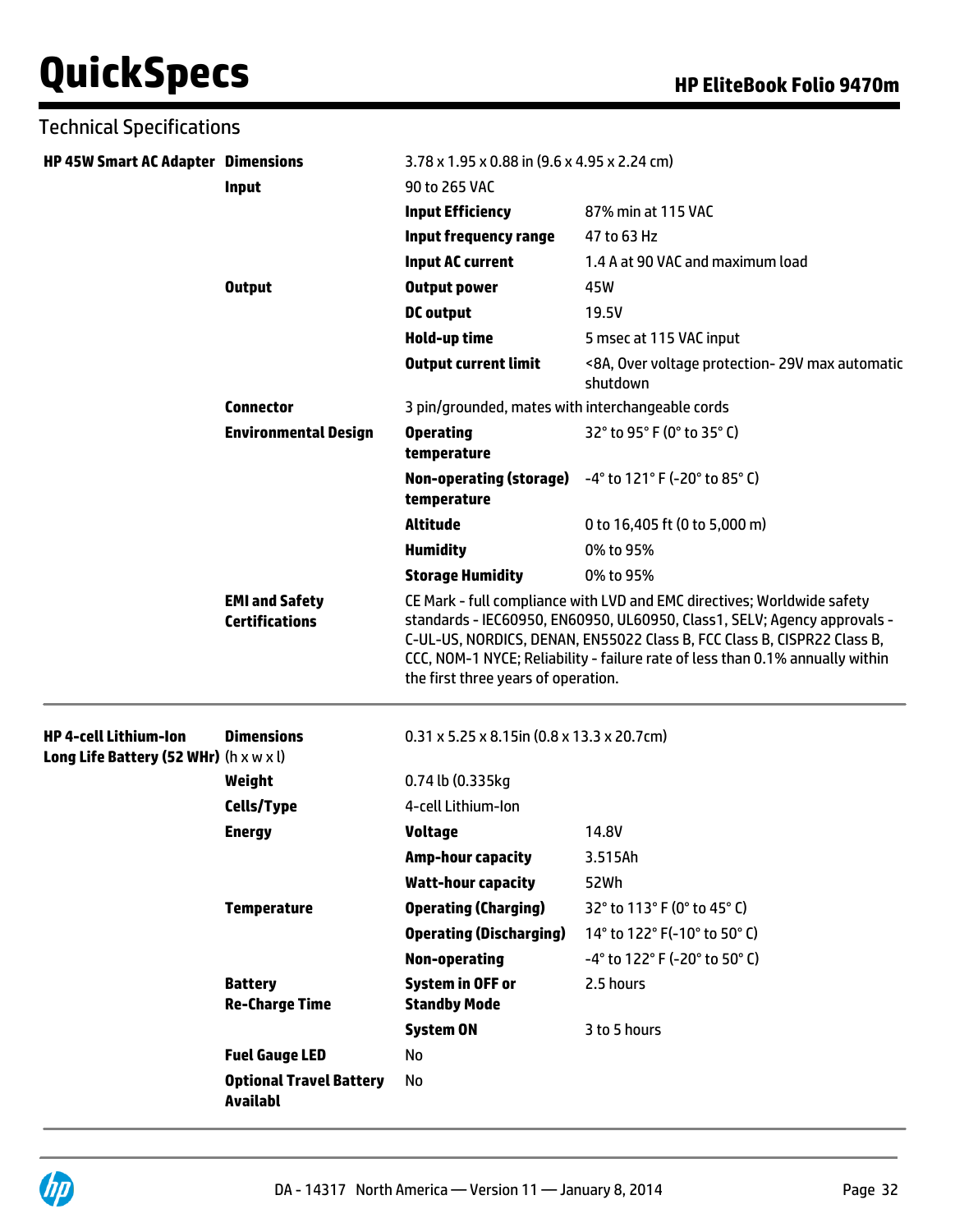### Technical Specifications

| HP 6-cell Lithium-Ion<br><b>Long Life Slice Battery (60</b> (h x w x l) | <b>Dimensions</b>                           | $0.28 \times 12.6 \times 8.39$ in $(0.7 \times 32 \times 21.3$ cm) |                               |
|-------------------------------------------------------------------------|---------------------------------------------|--------------------------------------------------------------------|-------------------------------|
| WHr)                                                                    | Weight                                      | 1.72 lb (0.78 kg)                                                  |                               |
|                                                                         | Cells/Type                                  | 6-cell Lithium-Ion                                                 |                               |
|                                                                         | <b>Energy</b>                               | Voltage                                                            | 11.4V                         |
|                                                                         |                                             | <b>Amp-hour capacity</b>                                           | 2.0Ah                         |
|                                                                         |                                             | <b>Watt-hour capacity</b>                                          | 60Wh                          |
|                                                                         | Temperature                                 | <b>Operating (Charging)</b>                                        | 32° to 113° F (0° to 45° C)   |
|                                                                         |                                             | <b>Operating (Discharging)</b>                                     | 14° to 122° F(-10° to 50° C)  |
|                                                                         |                                             | Non-operating                                                      | -4° to 122° F (-20° to 50° C) |
|                                                                         | <b>Battery</b><br><b>Re-Charge Time</b>     | System in OFF or<br><b>Standby Mode</b>                            | 3.5 to 5 hours                |
|                                                                         |                                             | <b>System ON</b>                                                   | 4 to 7 hours                  |
|                                                                         | <b>Fuel Gauge LED</b>                       | No                                                                 |                               |
|                                                                         | <b>Optional Travel Battery</b><br>Available | No                                                                 |                               |

# **ENVIRONMENTAL**

#### **Environmental Data**

| <b>Eco-Label Certifications</b>                     | This product has received or is in the process of being certified to the following<br>approvals and may be labeled with one or more of these marks: |                                                                                                                                                  |                                                     |  |
|-----------------------------------------------------|-----------------------------------------------------------------------------------------------------------------------------------------------------|--------------------------------------------------------------------------------------------------------------------------------------------------|-----------------------------------------------------|--|
|                                                     | US Energy Star <sup>®</sup><br><b>IT ECO declaration</b><br>Program (FEMP)                                                                          | EPEAT Gold where HP registers commercial desktop products. See epeat.net<br>for registration status in your country US Federal Energy Management |                                                     |  |
| <b>System Configuration</b>                         | The configuration used for the Energy Consumption and Declared Noise<br>Emissions data is based on a "Typically Configured Notebook"                |                                                                                                                                                  |                                                     |  |
| <b>Energy Consumption</b>                           | <b>115 VAC</b>                                                                                                                                      | <b>230 VAC</b>                                                                                                                                   | <b>100 VAC</b>                                      |  |
| <b>Normal Operation</b>                             | 5.12 W<br>0.64W<br>0.34W                                                                                                                            | 5.24 W<br>0.65W<br>0.36W                                                                                                                         | 5.13 W<br>0.65W<br>0.35W                            |  |
| Sleep (Energy Star low<br>power mode)<br>0ff        |                                                                                                                                                     |                                                                                                                                                  |                                                     |  |
| <b>Heat Dissipation*</b><br><b>Normal Operation</b> | <b>115 VAC</b><br>17 BTU/hr<br>2 BTU/hr<br>1 BTU/hr                                                                                                 | <b>230 VAC</b><br>18 BTU/hr<br>2 BTU/hr<br>1 BTU/hr                                                                                              | <b>100 VAC</b><br>17 BTU/hr<br>2 BTU/hr<br>1 BTU/hr |  |
|                                                     |                                                                                                                                                     |                                                                                                                                                  |                                                     |  |

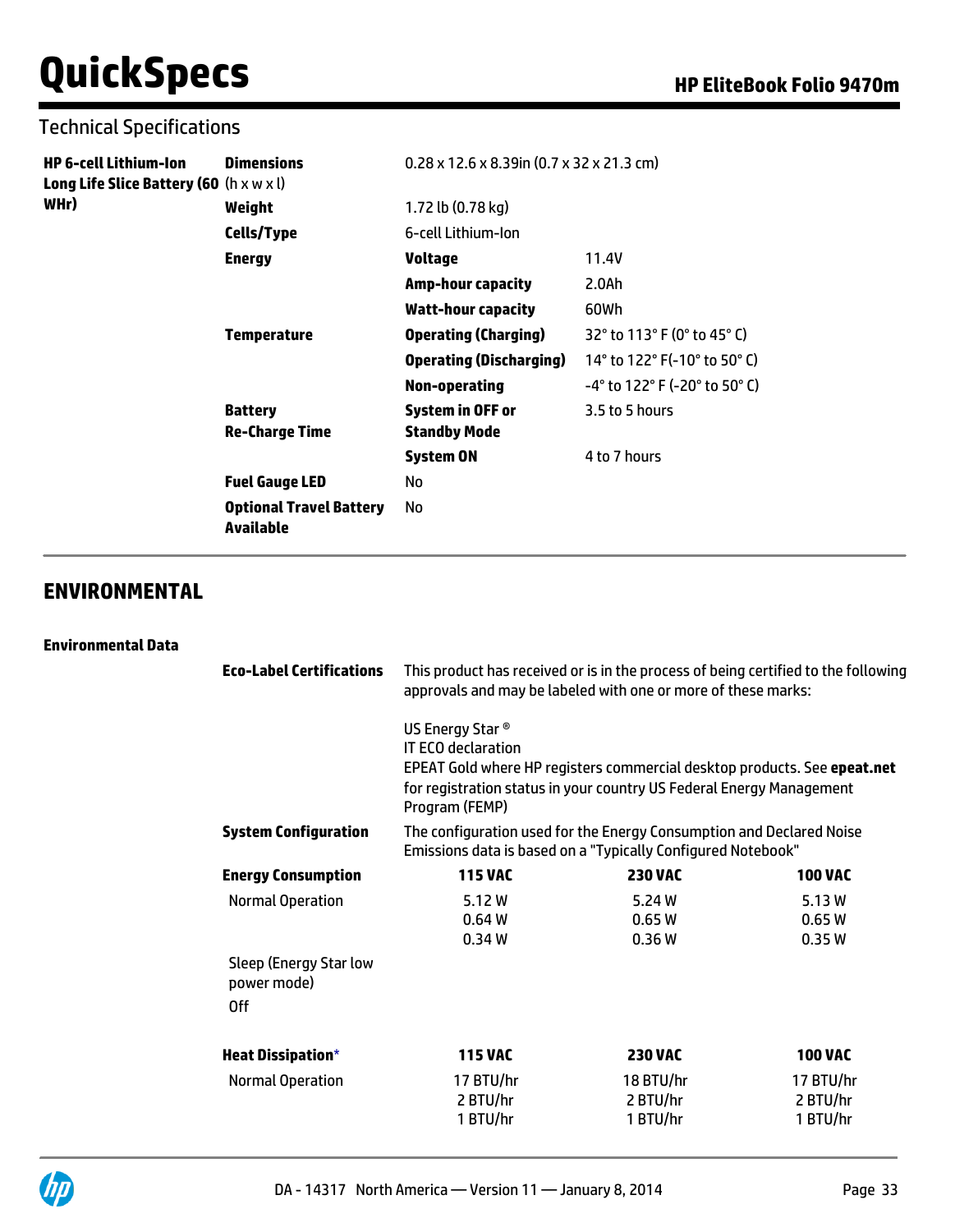### Technical Specifications

Off

\* Heat dissipation is calculated based on the measured watts, assuming the service level is attained for one hour.

#### **Declared Noise Emissions (in accordance with ISO 7779 and ISO 9296)**

| System Fan Off | <b>Sound Power</b><br>(LWAd, bels) | Sound Pressure<br>(LpAm, decibels) |
|----------------|------------------------------------|------------------------------------|
| Idle           | 2.7                                | 26.4                               |
|                | 3.2                                | 32.8                               |
|                |                                    |                                    |

 Fixed Disk (random writes)

**Additional information**

System fan is usually off except when charging the battery

| Batteries | This battery(s) in this product comply with EU Directive 2006/66/EC |  |
|-----------|---------------------------------------------------------------------|--|
|           |                                                                     |  |

Batteries used in the product do not contain:

- Mercury greater the 5ppm by weight
- Cadmium greater than 10ppm by weight

The battery type and chemistry used in the product is:

CR2032 (coin cell), Li-ion 6-cell high capacity Lithium-Ion battery (optional 8 cell available) This product is in compliance with the Restrictions of Hazardous Substances (RoHS) directive - 2002/95/EC. This HP product is designed to comply with the Waste Electrical and Electronic Equipment (WEEE) Directive - 2002/96/EC. This product is in compliance with California Proposition 65 (State of California; Safe Drinking Water and Toxic Enforcement Act of 1986).

> This product is in compliance with the IEEE 1680 (EPEAT) standard at the Gold level, see **[epeat.net](http://www.epeat.net)**

> Plastics parts weighing over 25 grams used in the product are marked per ISO 11469 and ISO1043.

This product contains 0% post consumer recycled plastic (by wt.)

This product is greater than 97.4% recycle-able when properly disposed of at end of life.

#### Packaging Materials

External: PAPER/Corrugated 509 g

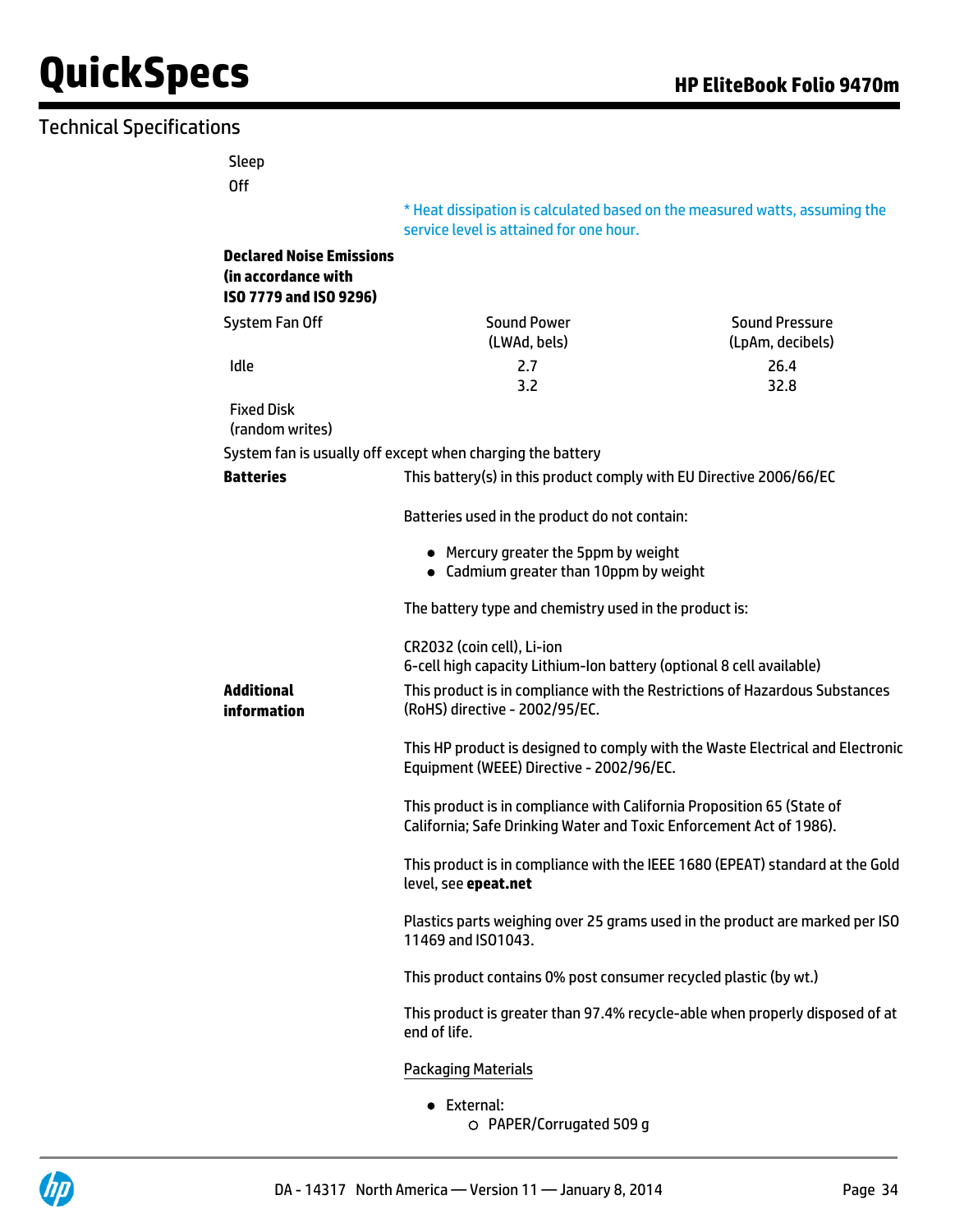# Technical Specifications

- Internal:
	- PLASTIC/Polyethylene low density 66 g
- The PAPER/Corrugated packaging material is made from 70% recycled content.
- The PLASTIC/Polyethylene low density packaging material is made from 50% recycled content.

HP follows these guidelines to decrease the environmental impact of product packaging:

- Eliminate the use of heavy metals such as lead, chromium, mercury and cadmium in packaging materials.
- Eliminate the use of ozone-depleting substances (ODS) in packaging materials.
- Design packaging materials for ease of disassembly.
- Maximize the use of post-consumer recycled content materials in packaging materials.
- Use readily recyclable packaging materials such as paper and corrugated materials.
- Reduce size and weight of packages to improve transportation fuel efficiency.
- Plastic packaging materials are marked according to ISO 11469 and DIN 6120 standards.

#### **MATERIAL USAGE**

This product does not contain any of the following substances in excess of regulatory limits (for reference of these limits please refer to the HP General Specification of the

Environment (**[hp.com/hpinfo/globalcitizenship/environment/supplychain/gen\\_specifications.html](http://www.hp.com/hpinfo/globalcitizenship/environment/supplychain/gen_specifications.html)**):

- Asbestos
- Certain Azo Colorants
- Certain Brominated Flame Retardants may not be used as flame retardants in plastics
- Cadmium
- Chlorinated Hydrocarbons
- Chlorinated Paraffins
- **•** Formaldehyde
- Halogenated Diphenyl Methanes
- Lead carbonates and sulfates
- Lead and Lead compounds
- **Mercuric Oxide Batteries**
- Ozone Depleting Substances
- Polybrominated Biphenyls (PBBs)
- Polybrominated Biphenyl Ethers (PBBEs)
- Polybrominated Biphenyl Oxides (PBBOs)
- Polychlorinated Biphenyl (PCB)
- Polychlorinated Terphenyls (PCT)
- Polyvinyl Chloride (PVC) except for wires and cables, and certain retail packaging has been voluntarily removed from most applications.
- Radioactive Substances
- Tributyl Tin (TBT), Triphenyl Tin (TPT), Tributyl Tin Oxide (TBTO)

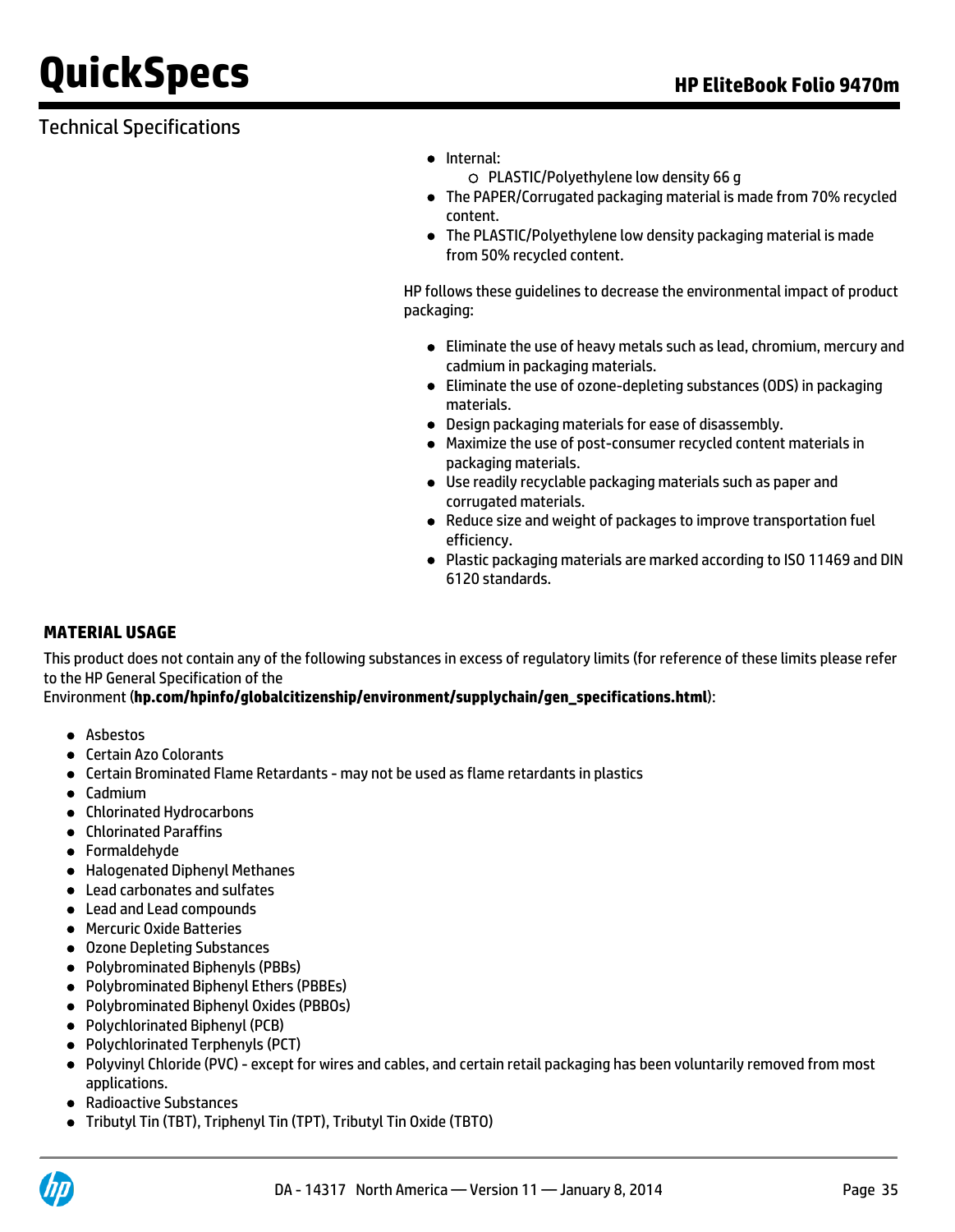### Technical Specifications

 $\bullet$  Nickel finishes that release greater than 0.5 µgrams/cm<sup>2</sup>/week, measured according to EN 1811:1998, are not used on any product surface designed to be frequently handled or touched by users.

#### **END-OF-LIFE MANAGEMENT AND RECYCLING**

Hewlett-Packard offers end-of-life HP product return and recycling programs in many geographic areas. To recycle your product, please go to: **[hp.com/go/reuse-recycle](http://www.hp.com/go/reuse-recycle)** or contact your nearest HP sales office. Products returned to HP will be recycled, recovered or disposed of in a responsible manner.

The EU WEEE directive (2002/95/EC) requires manufacturers to provide treatment information for each product type for use by treatment facilities. This information (product disassembly instructions) is posted on the Hewlett Packard web site at: **[hp.com/go/recyclers](http://www.hp.com/go/recyclers)**. These instructions may be used by recyclers and other WEEE treatment facilities as well as HP OEM customers who integrate and re-sell HP equipment.

#### **HEWLETT-PACKARD CORPORATE ENVIRONMENTAL INFORMATION**

For more information about HP's commitment to the environment:

Global Citizenship Report **[hp.com/hpinfo/globalcitizenship/gcreport/index.html](http://www.hp.com/hpinfo/globalcitizenship/gcreport/index.html)** Environment website **[hp.com/environment](http://www.hp.com/environment)** Eco-label certifications **[hp.com/hpinfo/globalcitizenship/environment/productdesign/ecolabels.html](http://www.hp.com/hpinfo/globalcitizenship/environment/productdesign/ecolabels.html)** ISO 14001 certificates: **[hp.com/hpinfo/globalcitizenship/environment/operations/envmanagement.html](http://www.hp.com/hpinfo/globalcitizenship/environment/operations/envmanagement.html)**

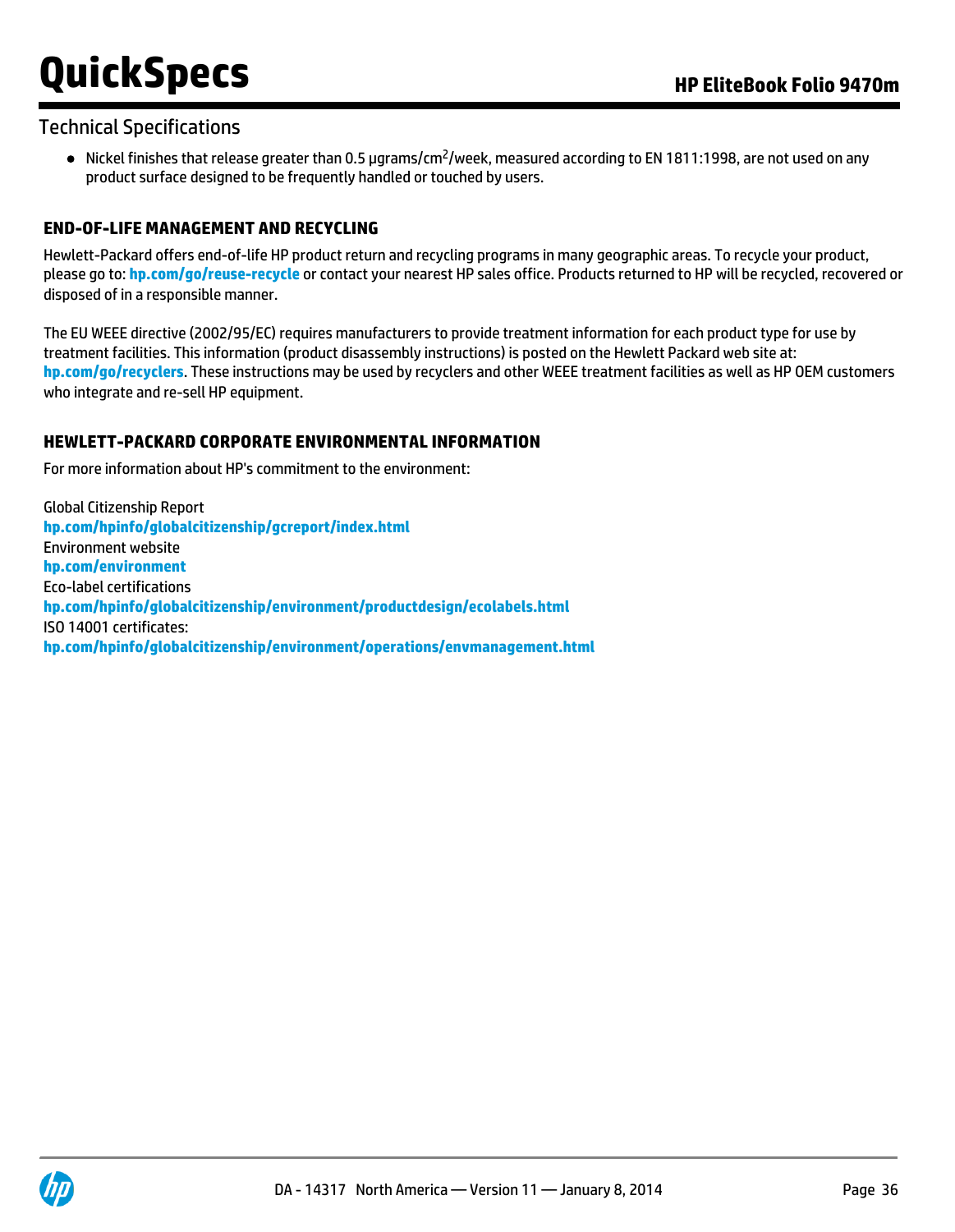# Options and Accessories (sold separately and availability may vary by country)

| <b>Type</b>                                 | <b>Description</b>                                   | Part #         |
|---------------------------------------------|------------------------------------------------------|----------------|
| Cases                                       | HP Business Slim Top Load (up to 14.1" x .75" thick) | <b>H2T13AA</b> |
|                                             | HP Professional Slim Top Load Case                   | <b>H4J91AA</b> |
|                                             | <b>HP Professional Series Backpack</b>               | <b>H4J93AA</b> |
|                                             | <b>HP Deluxe 4 Wheel Roller</b>                      | <b>XW576AA</b> |
| <b>Docking</b>                              | HP Display and Notebook Stand                        | AW662AA        |
|                                             | HP Dual Hinge Notebook Stand                         | AW661AA        |
|                                             | HP Adjustable Dual Display Stand                     | AW664AA        |
|                                             | HP UltraSlim Side Docking Station                    | TBD#xxx        |
|                                             | HP 2005pr USB 2.0 Port Replicator                    | H1L07AA#xxx    |
|                                             | HP 3005pr USB 3.0 Port Replicator                    | H1L08AA#xxx    |
| Input/Output-Mice                           | HP 2.4 GHz Wireless Optical Mobile Mouse             | <b>LX732AA</b> |
|                                             | <b>HP Wireless Mobile Mouse</b>                      | H2L63AA        |
|                                             | USB Keyboard & Mouse Bundle                          | RC465AA#xxx    |
|                                             | HP Stylish USB Keyboard and Mouse                    | <b>H4B80AA</b> |
| <b>Adapters</b>                             | HP Smart 65W Travel AC Adapter                       | AU155AA#xxx    |
|                                             | HP 65W Slim Adapter                                  | AX727AA#xxx    |
|                                             | HP 90W Smart AC/Auto/Air Combo Adapter               | AJ652AA#xxx    |
| <b>Storage - External</b><br><b>Storage</b> | <b>HP Mobile USB DVDRW</b>                           | <b>A2U57AA</b> |
| <b>Batteries</b>                            | HP BT04XL Long Life Notebook Battery                 | <b>H4Q47AA</b> |
|                                             | HP BA06XL Long Life Notebook Battery                 | <b>H4Q48AA</b> |
| <b>Health and Education</b>                 | HP 20-Notebook Managed Charging Cart                 | QL489AA        |
|                                             | HP 20-Notebook Charging Cart                         | QL488AA        |
|                                             | HP 30-Notebook Managed Charging Cart                 | QL490AA        |
| <b>Security</b>                             | HP UltraSlim Keyed Cable Lock                        | <b>H4D73AA</b> |